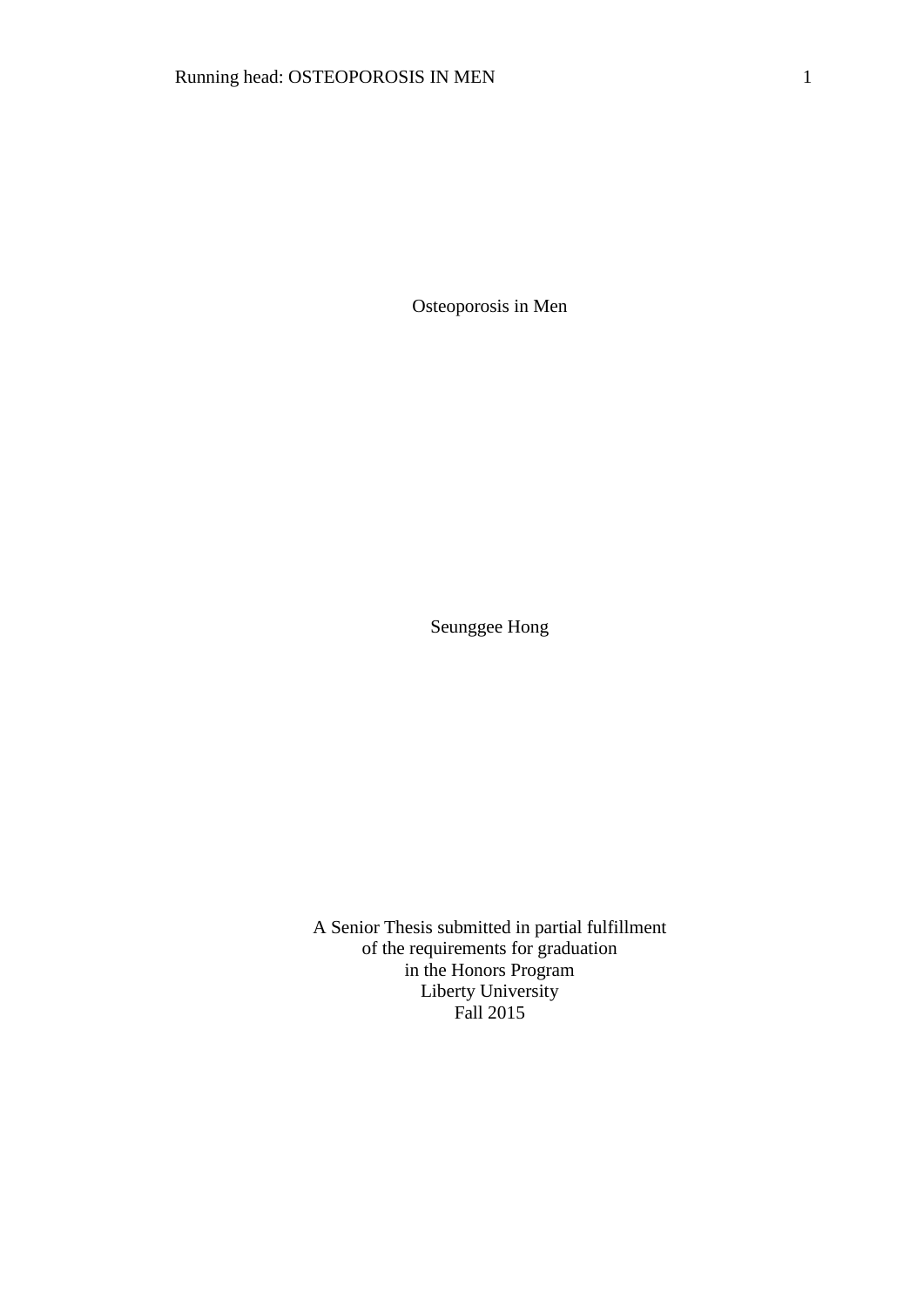Acceptance of Senior Honors Thesis

This Senior Honors Thesis is accepted in partial fulfillment of the requirements for graduation from the Honors Program of Liberty University.

Cynthia Goodrich, Ed.D., M.S.N., RN, CNE Thesis Chair

\_\_\_\_\_\_\_\_\_\_\_\_\_\_\_\_\_\_\_\_\_\_\_\_\_\_\_\_\_\_

Kyung K. Bae, Ph.D. Committee Member

\_\_\_\_\_\_\_\_\_\_\_\_\_\_\_\_\_\_\_\_\_\_\_\_\_\_\_\_\_\_

Jerry Harvey, Ed.S., M.S.N., RN Committee Member

\_\_\_\_\_\_\_\_\_\_\_\_\_\_\_\_\_\_\_\_\_\_\_\_\_\_\_\_\_\_

James H. Nutter, D.A. Honors Director

\_\_\_\_\_\_\_\_\_\_\_\_\_\_\_\_\_\_\_\_\_\_\_\_\_\_\_\_\_\_

\_\_\_\_\_\_\_\_\_\_\_\_\_\_\_\_\_\_\_\_\_\_\_\_\_\_\_\_\_\_ Date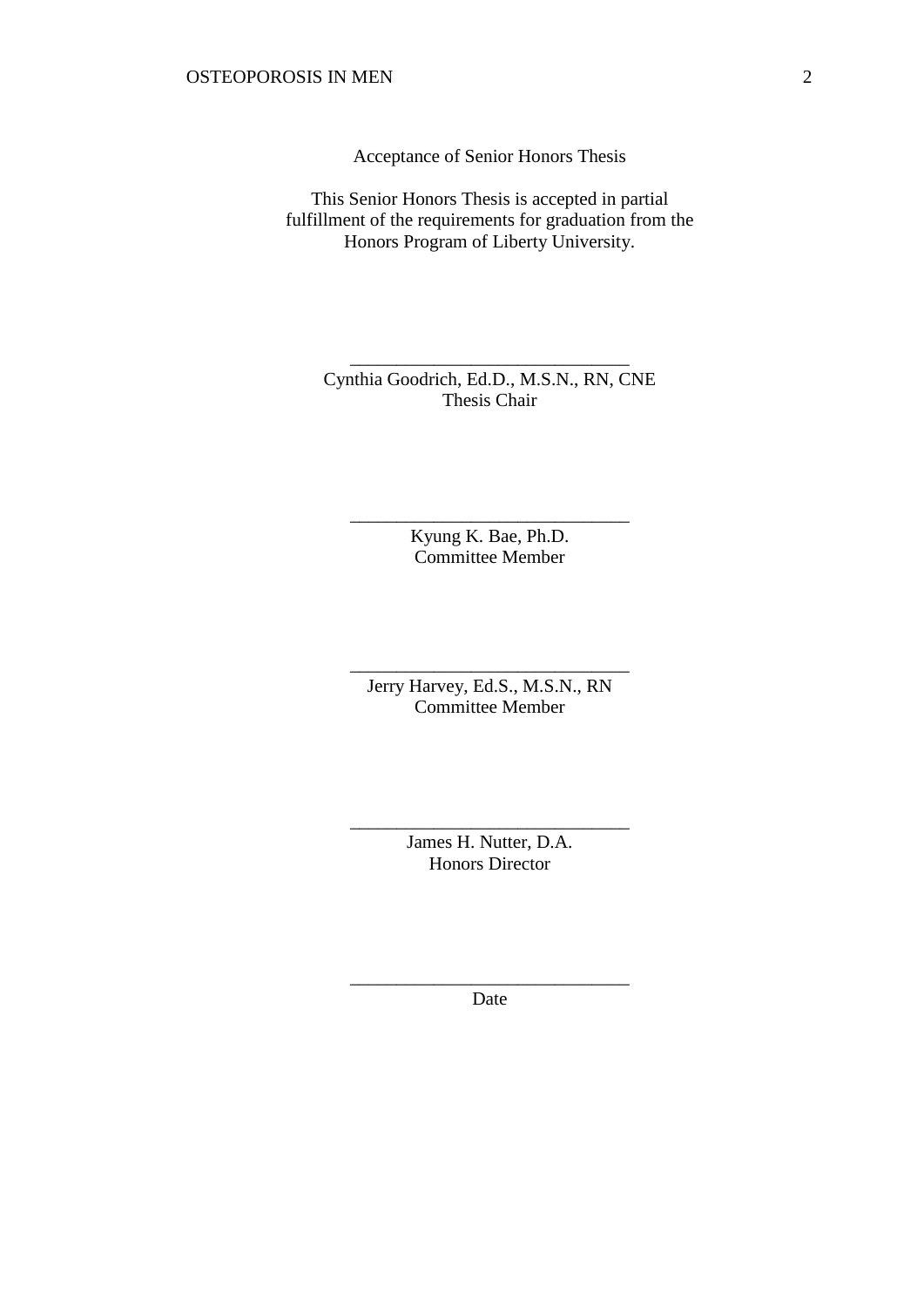#### Abstract

Osteoporosis is a progressive bone disease that is characterized by a decrease in bone mass and density. Osteoporosis can occur in both genders. Women are more likely to be diagnosed with osteoporosis. Since men have larger bones than women, it is difficult to diagnose osteoporosis. However, presently, the occurrence rate of osteoporosis in men is increasing. It is very important to be aware of an increase of the true frequency of osteoporosis in men which is essential for prevention and longterm health. The purpose of this thesis is to examine pathogenesis of osteoporosis, hormone-related factors, lifestyle, diet, and exercise habits of men related to osteoporosis and how to prevent or treat it.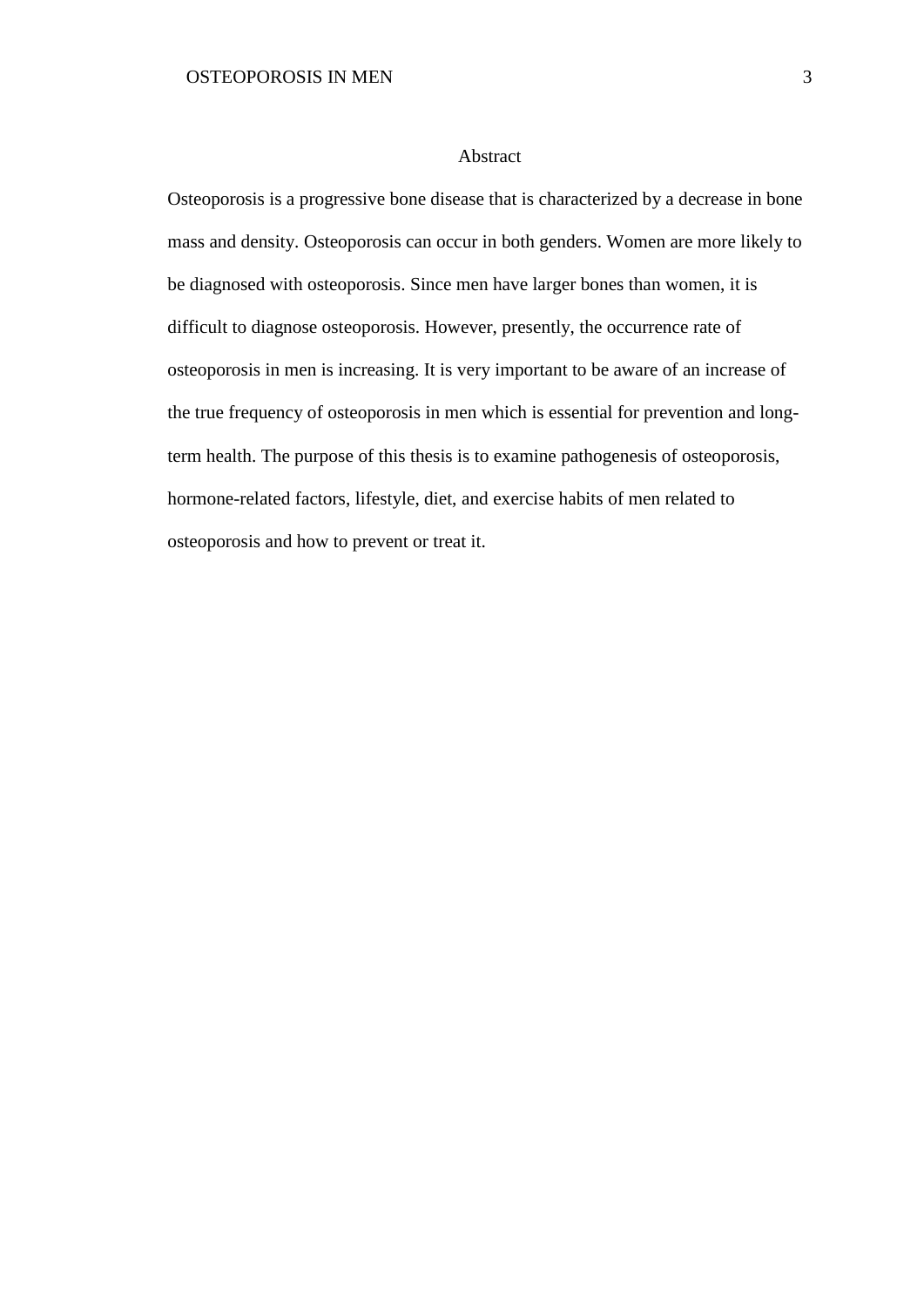#### Osteoporosis in Men

Osteoporosis is a potentially debilitating disease that presents itself in excessive bone loss, usually during aging and results in fragile bones. Osteoporosis can be broken down into two words, the term "osteo" means bone and the term "porosis" which means porous or having pores. Osteoporosis refers to a disease causing the bone structure to become more open and porous resulting in fractures (Qalawa, Mohamed, & Aly, 2013). According to the National Institutes of Health (2012) osteoporosis is defined as "a skeletal disorder characterized by compromised bone strength leading to an increased risk of fracture" (para. 4). As known, osteoporosis is regarded as a type of a disease in women. However, this disease is becoming more of a concern as its prevalence continues to rise. Presently, one in four men will have a symptom of osteoporosis presented by fracture in their lifetime (Cleveland Clinic, 2012). Osteoporosis is increasingly recognized in men. Low bone mass, risk factors for falling, and factors causing fractures in women are also likely to cause fractures in men. Bone mass is largely genetically determined, but environmental factors also contribute. Since osteoporosis can cause fragile bones resulting in fracture and increases mortality rate in men, it is imperative that prevention and treatments for osteoporosis in men be recognized in order for it to be managed well (National Institutes of Health, 2012).

According to the research surrounding this topic, many patients do not understand the prevalence of osteoporosis in men because most people think osteoporosis occurs more in women (National Institutes of Health, 2014). As a result, this thesis will propose that this problem can be remedied in three ways. First, the recognition of risk factors of osteoporosis in men could significantly increase the knowledge to prevent or treat osteoporosis. Second, by identifying risk factors for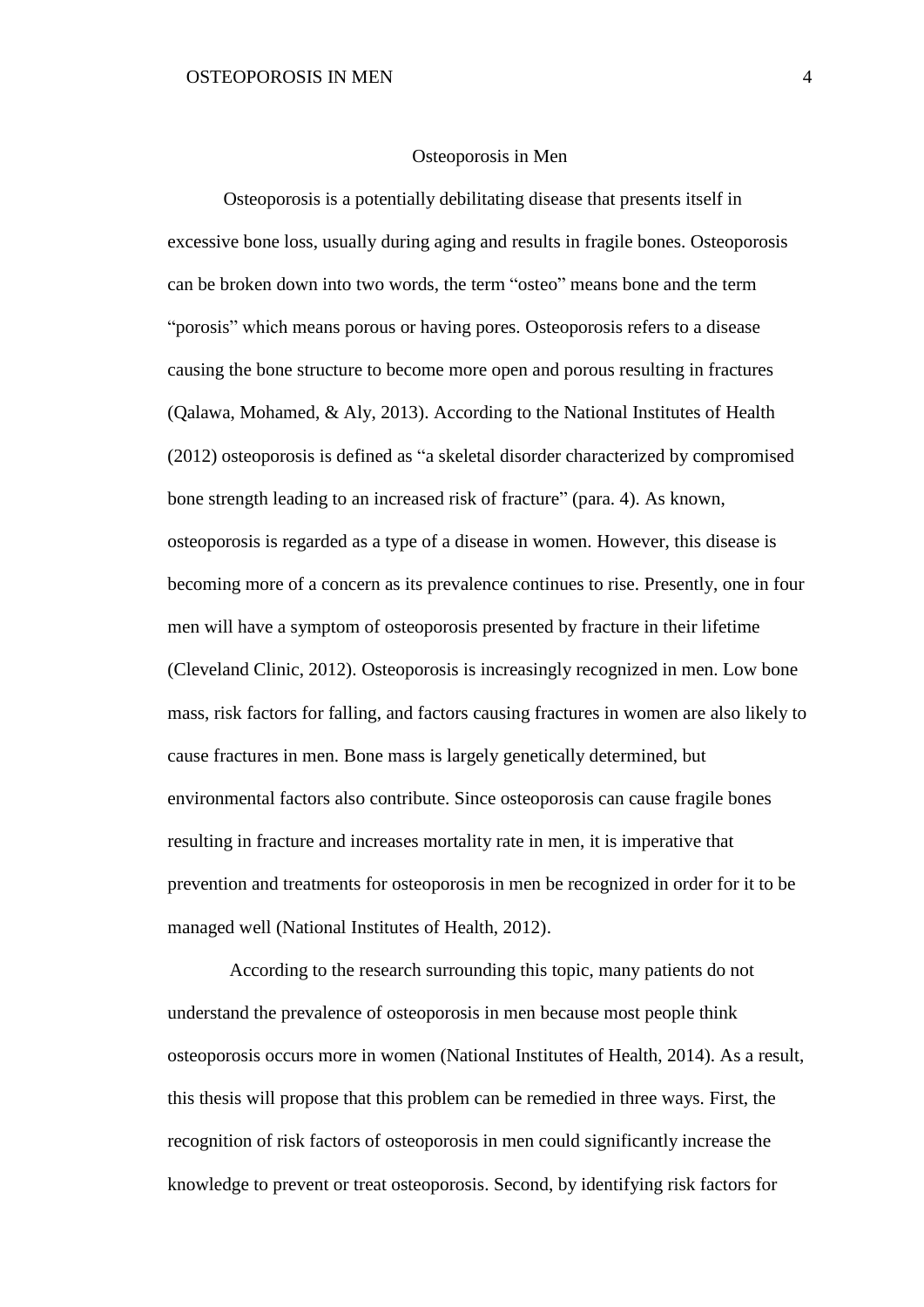osteoporosis, prevention care needs to be initiated. With preventative care, there are three different preventing measures which can be applied to patients with osteoporosis: Dietary alteration, exercises, and the avoidance of harmful lifestyles. Third, treatment as pharmacologic and non-pharmacologic management would allow for reduced the risk factors of a fracture, better patient care, and improved patient outcomes (Rosen, 2014)**.** 

## **Epidemiology**

In the past, osteoporosis was thought to affect only women; however, in the last decade many researchers found that osteoporosis is common in men, especially in elderly men. According to Cauley (2006), osteoporosis affects as many as two million men in the United States and eight to thirteen million have low bone mass. As in women, the risk of fracture in men is elevated with age. However, the peak occurrence of osteoporotic fractures occurs 10 years later in men than women because men have greater bone mass (Rao, Budhwar, & Ashfaque, 2010). One in four men over age 50 has an osteoporosis-related fracture in his lifetime (National Osteoporosis Foundation, 2011). The most serious osteoporosis-related fracture is hip fracture. Hip fracture is the most serious complication of osteoporosis and results in higher mortality in men than women. Men are twice as likely as women to die after a hip fracture occurs (Rao, Budhwar, & Ashfaque, 2010). The prevalence of osteoporosis is different depending on ethnic groups. In case of white men, the prevalence of osteoporosis is seven percent; in black men, it is five percent; it is three percent in Hispanic American men. Data on the prevalence of osteoporosis in Asian-American men and other ethnic groups are lacking (Michael, 2003). Osteoporosis is now responsible for more than two million fractures each year, and this number continues to grow (Cleveland Clinic, 2012).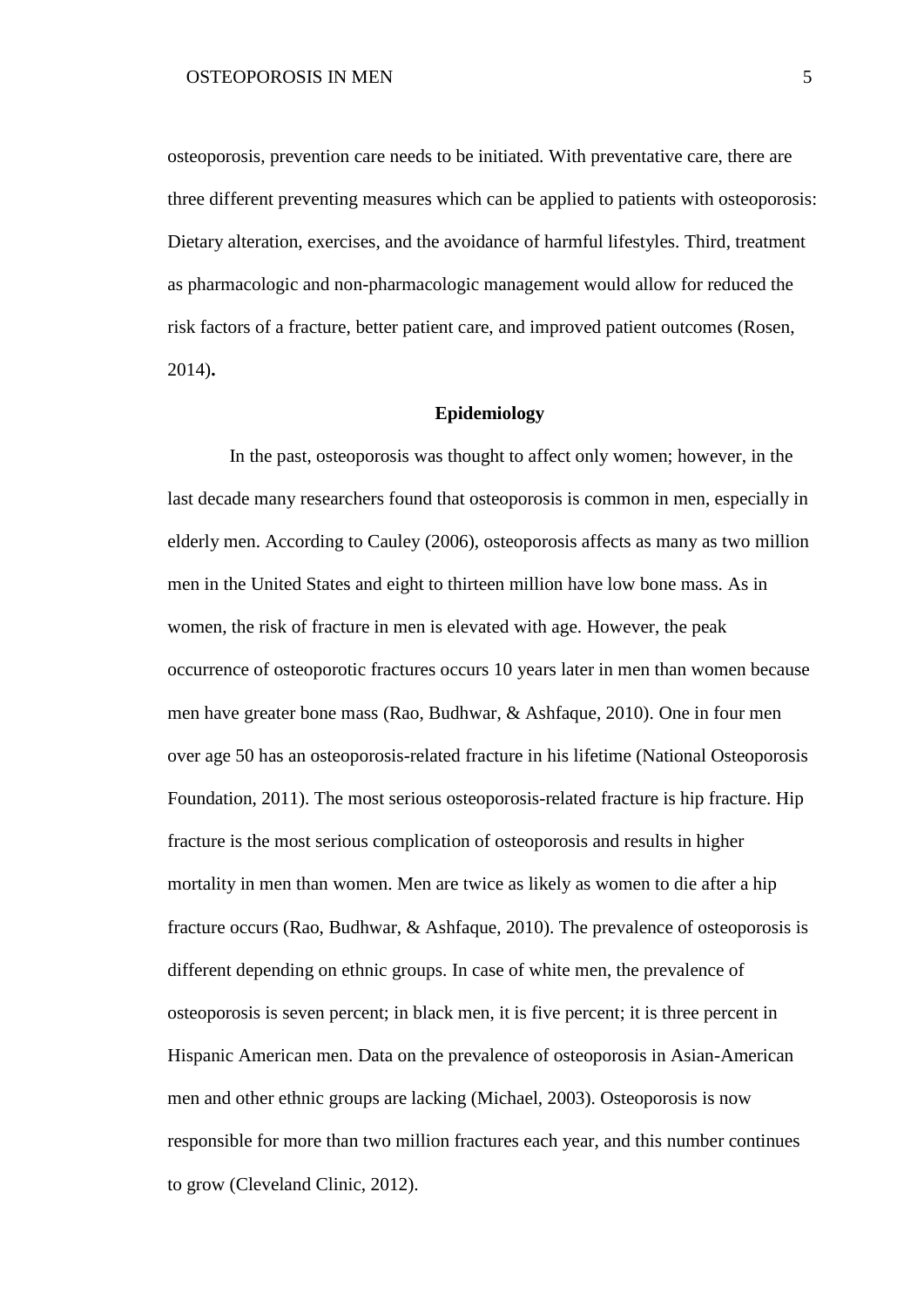## **Pathophysiology of Osteoporosis**

To understand the pathophysiology of osteoporosis, it is necessary to review normal bone physiology first. Bone is a living tissue and its strength is made by the normal functioning of three bone cells: osteoclasts, osteoblasts, and osteocytes. According to Becker (2008), osteoclasts and osteoblasts are involved in the bone multicellular unit (BMU), where bone remodeling and reconstruction initiate. At the BMU, a part of old or damaged bone tissue is removed by the osteoclast in a process known as bone resorption. Then osteoblasts are recruited to the damaged site to fill it in with new, young, and healthy bone tissue (Becker, 2008). This mechanism continuously occurs throughout the skeleton and is critical for normal bone strength. Osteoblasts and osteoclasts functions are coordinated. Osteocytes, the most numerous and longest-lived bone cells act as the sensors for the skeleton and are derived from osteoblasts. They form an intricate communication with each other and the outer bone surface, therefore, are involved in bone remodeling. Since the time needed for osteoblast to form bone is long, while osteoclast to resorb bone is short, any process in men that increase the rate of bone remodeling will result in a net loss of bone. In addition, as the number of unfilled excavation pits increases, they elevate stress in bones, which are vulnerable sites that can perforate and cause micro-fractures (Becker, 2008). Excessive bone resorption can also result in complete dropout of trabecular plates, no template upon which bone formation can occur. In contrast to the pattern of complete loss of trabecular structures among postmenopausal women, aging men tend to have thinning of trabeculae rather than total dropout. With aging in men, for unknown reasons, the osteoblastic response to bone resorption is inadequate and resorption surpasses formation. This osteoblastic failure is the major factor in the pathogenesis of osteoporosis in men (Becker, 2008).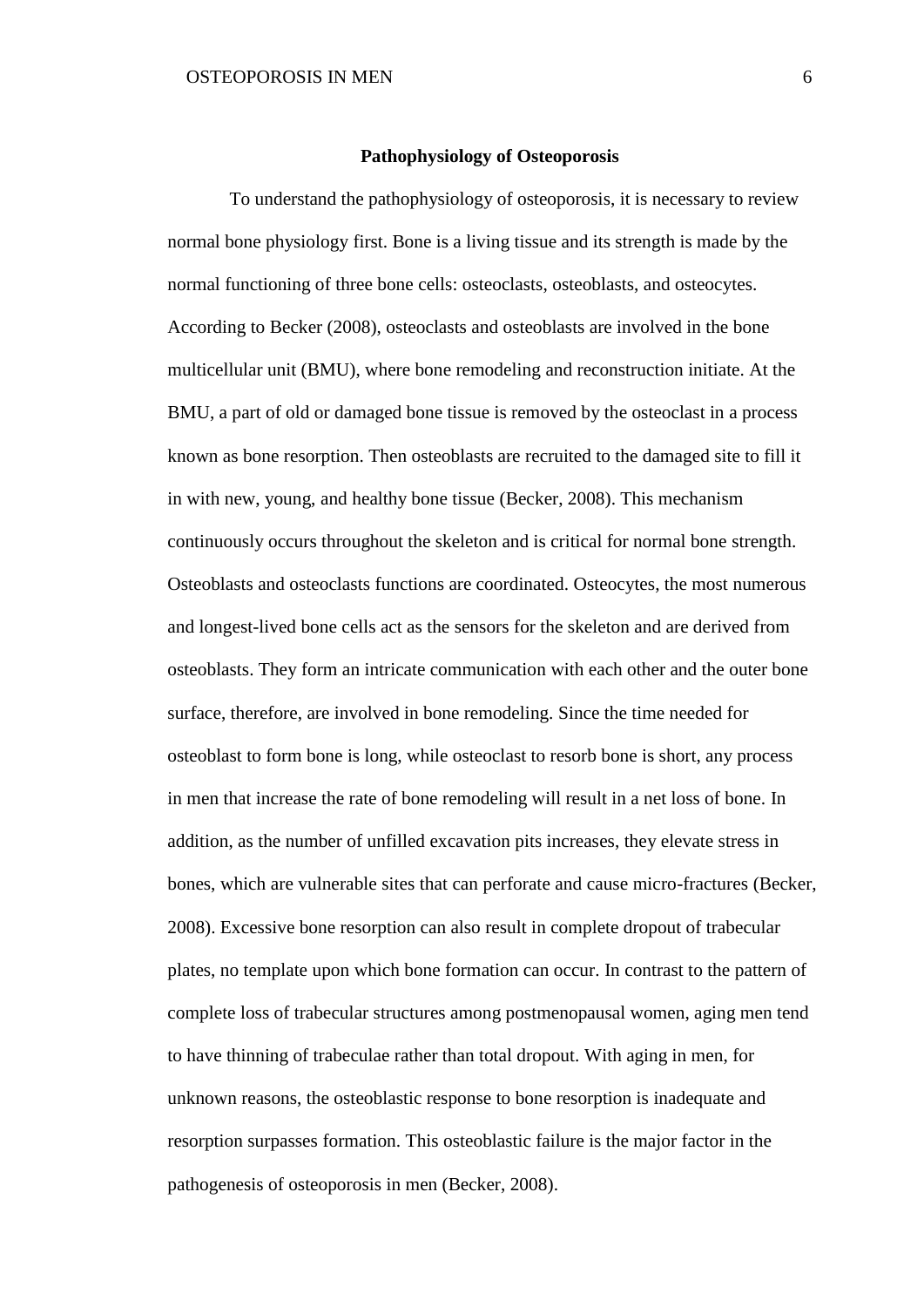### **Risk Factors**

Two types of osteoporosis occur in men: primary and secondary. Primary osteoporosis is a caused by either age-related bone loss, sometimes called *senile osteoporosis*, or the cause is unknown, called idiopathic osteoporosis. According to the National Institute of Health (2012), the term, idiopathic osteoporosis is used only for men who are younger than 70 years old; in older men, age-related bone loss is most likely to be assumed to be the cause. Up to 40 percent of cases of osteoporosis in men are primary or idiopathic (Rao, Budhwar, & Ashfaque, 2010). As men are aging, their bone resorption slowly begins to exceed new bone formation. Excessive bone resorption can do not only dropout of trabecular plates, no template upon which bone formation can occur, but also thinning of trabeculae. It is the cause of primary osteoporosis in men. In the case of idiopathic osteoporosis, causes are various. Currently, causes of idiopathic osteoporosis are unclear and still are researched (National Institute of Health, 2014).

Secondary osteoporosis occurs in at least half of men. In the case of secondary osteoporosis, the loss of bone mass is caused by certain lifestyle behaviors, disease or medications. According to Cleveland Clinic (2015), the most common causes of secondary osteoporosis in men are hypogonadism, low levels of testosterone, excess of glucocorticoid medication, smoking, alcohol abuse, immobilization, diabetes, inadequate amount of intake of vitamin D, and primary hyperparathyroidism. Male hypogonadism refers to abnormally low production of sex hormones. It is well known that loss of estrogen causes osteoporosis in women, but in men decreased levels of sex hormones may cause osteoporosis (Cleveland Clinic, 2015).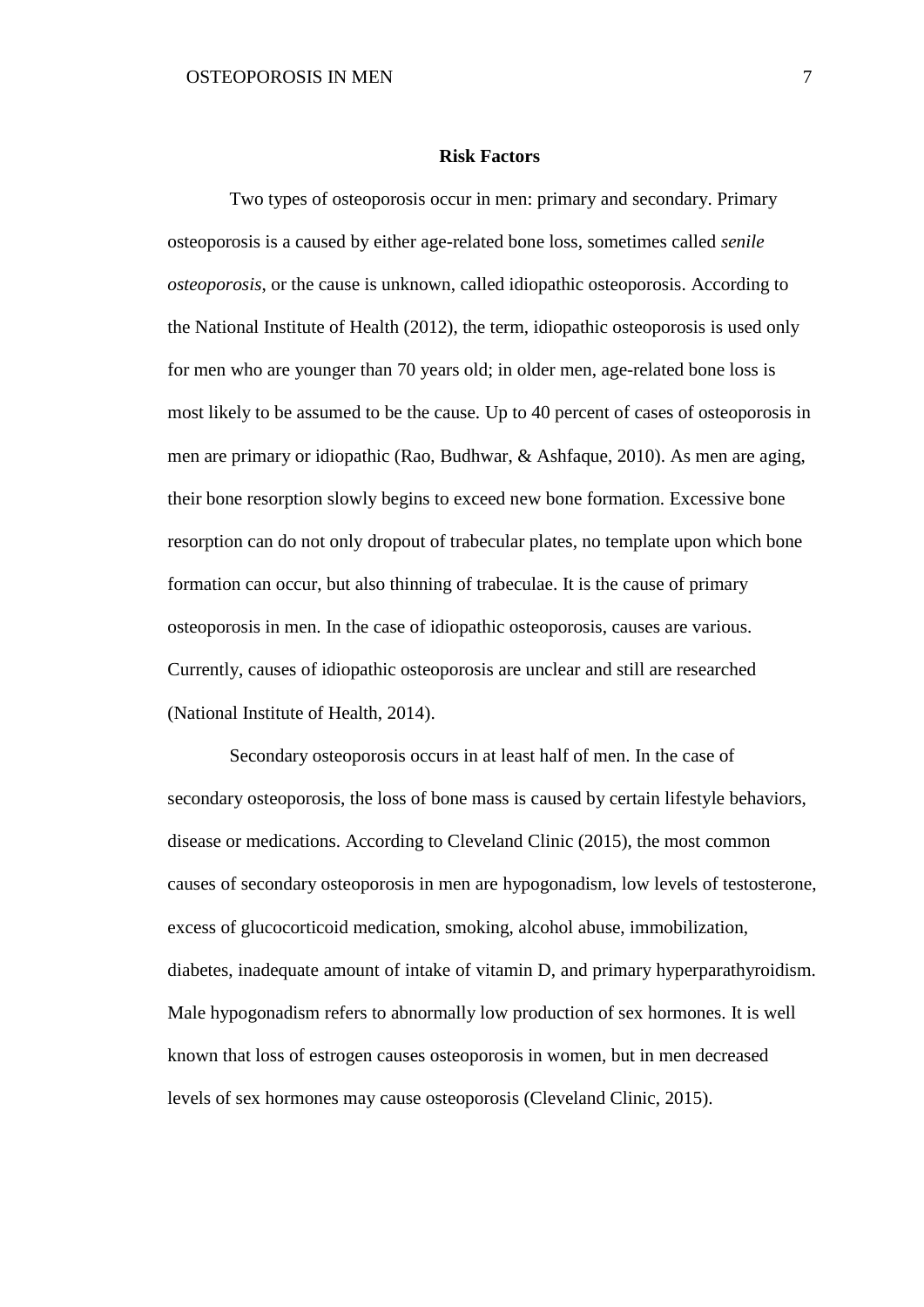## **Male Hypogonadism**

A main cause of osteoporosis in men is male hypogonadism and is a condition in which the body does not produce enough testosterone. An important cause of osteoporosis in men is reduced serum testosterone. The incidence of osteoporosis in men is directly correlated to the decrease in circulating testosterone (Dupree & Dobs, 2004). In aging men, the occurrence of partial androgen deficiency has been directly related to male age-related osteoporosis; thus, a mild to severe decline of androgens level with aging can directly or indirectly cause bone loss in men (Rochira et al., 2006). Gonadal androgens including testosterone act directly on osteoblasts, influencing growth, proliferation, and differentiation of osteoblastic cells in vitro by binding to an androgen receptor (Chen, Kaji, Sugimoto, & Chihara, 2001). Androgens also inhibit osteoclastic activity of recruitment and signaling, which results in decreased bone density in the body. However, the mechanism how androgens inhibits osteoclastic activity is unknown. As for bone resorption related with androgens, the recent study revealed that androgens regulated bone-resorbing activity of isolated chicken osteoclasts (Pederson et al., 1999). According to Dupree and Dobs (2004), in vitro studies also showed that androgen inhibit the activity of isolated osteoclasts. In addition, androgens have a role in inhibiting the production of interleukin (IL)-6, which is a cytokine that increases resorption in bone marrow stromal and mature osteoblastic cells. Science has not shown how much of the bonebuilding benefit is a direct testosterone effect, but it is clear that testosterone turns into estrogen through aromatase, an enzyme that coverts testosterone to estrogens (Taylor, 2015). If men do not have enough testosterone level in the body, there can be only small amount of estrogen, which causes osteoporosis and is a risk factor of low bone mass. Therefore, male hypogonadism, androgen deficiency, may result in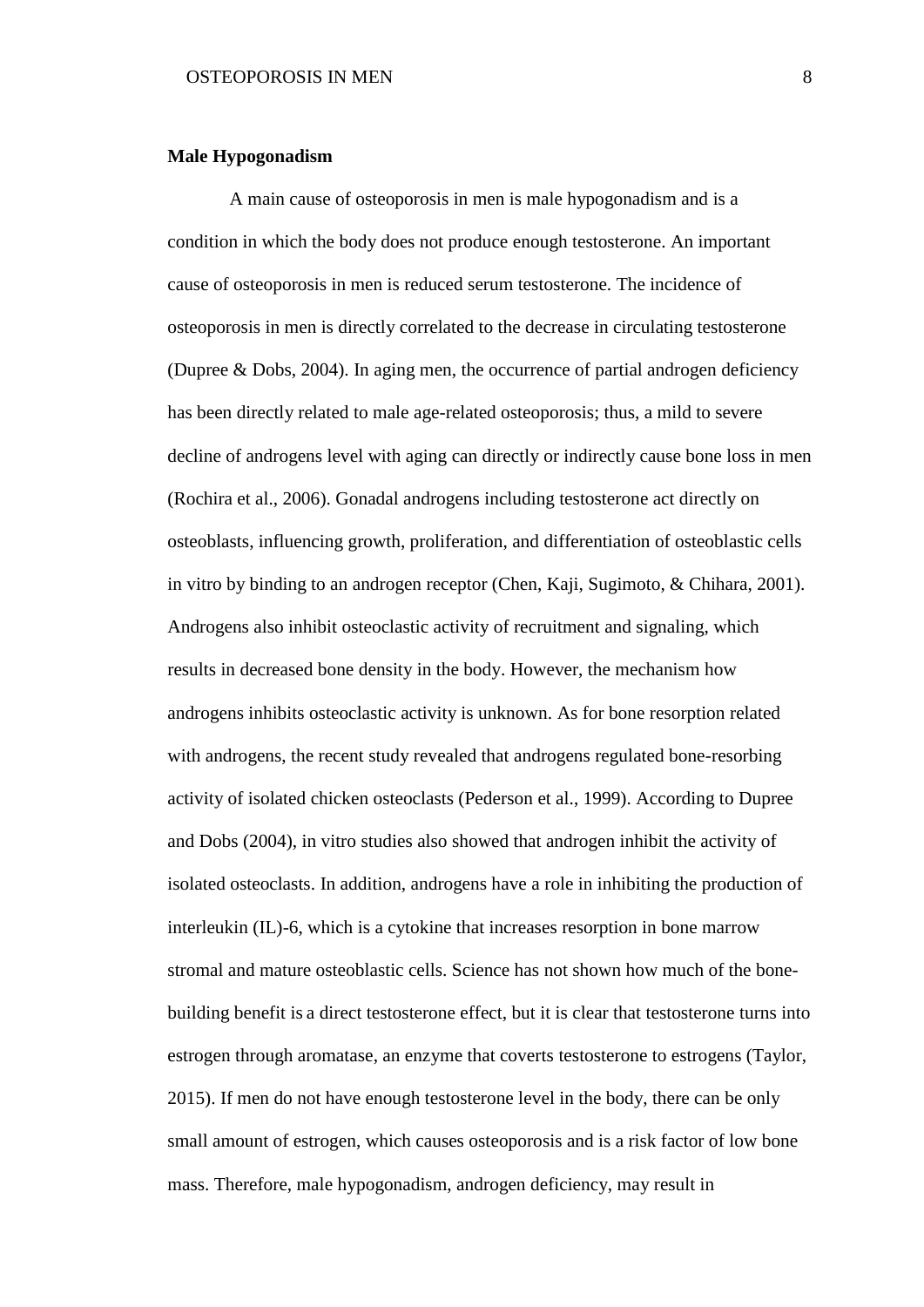osteoporosis by enhancing osteoclastic activity, decreasing growth, proliferation, and differentiation of osteoblastic cells, and reducing the conversion of testosterone to estrogen in men (Clarke & Khosla, 2008).

## **Estrogen-related Osteoporosis**

Estrogen-related osteoporosis is known as women's disease. However, in men estrogen-deficiency is also one of causes of osteoporosis and low bone mass. According to Khosla (2010), he refers that estrogen is also necessary for bone strength in men, and this has been clearly demonstrated in men who lack aromatase, the enzyme which converts testosterone into estrogen. The characteristic of these men is failure to close their epiphyses and has low bone density. New research at Washington University School of Medicine in St. Louis has found that "low amounts of active estrogen metabolites can increase men's osteoporosis risk. It also claims men actually have somewhat more estrogen on average than do postmenopausal women" which states estrogen hormone can affect the bone density in not only women, but men (Ericson, 2007, para. 2-3). Estrogen plays an important role in the growth and maturation of bone as well as the regulation of bone health in adult bone. Functions of estrogen in the body vary, but the major physiological effect of estrogen is to inhibit bone resorption. Basically, estrogen reduces bone resorption and increases bone formation as elevating osteoblast production. Estrogen induces osteoclast apoptosis and represses differentiation of osteoclast in the body (Washington, 2008).

The activities of osteoclasts and osteoblasts occur in defined anatomical spaces called bone multicellular units (BMUs). A remodeling cycle initiate from the activation of a new BMU (Weitzmann & Pacifici, 2006). As explained earlier, osteoclasts will cause bone resorption to remodel bones, and osteoblasts will be recruited that fills in the resorption cavity with new bone. Estrogen deficiency causes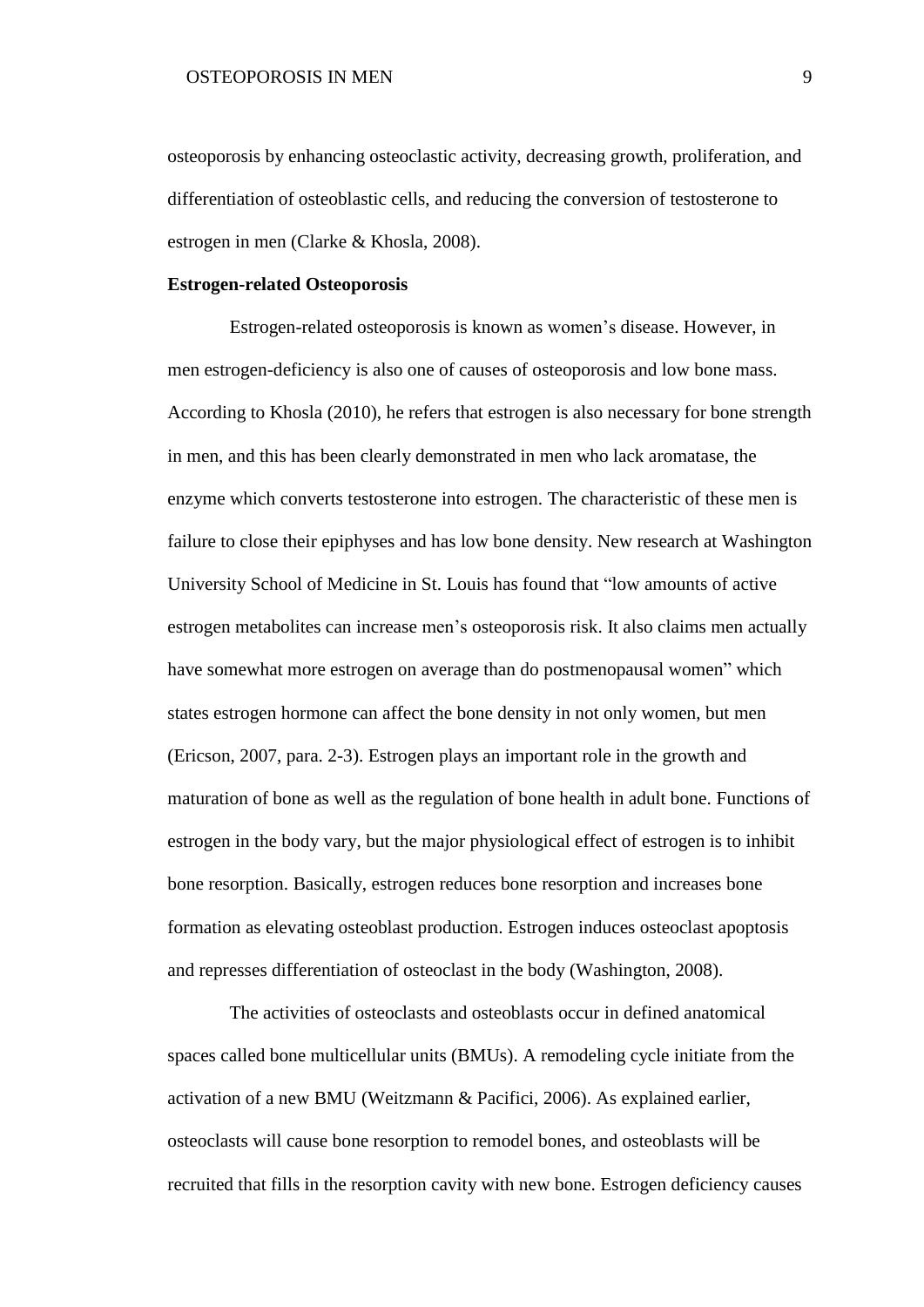increased amount of BMUs through increased activation frequency, which is the frequency of activated new remodeling units in each unit of time. Increased activation frequency expands the remodeling space; increases cortical porousness, and extends the area of resorption. This event results from increased osteoclast formation, which is a complex event including a variety of hematopoietic and immune cells, as well as increased osteoclast recruitment to bone surfaces to be remodeled. Estrogen deficiency also prolongs remodeling cycle in the resorption phase, which intensifies destruction of bones through increased osteoclast lifespan secondary to reduced apoptosis (Weitzmann & Pacifici, 2006).

When old bone is broken down faster than new bone is made, and then net bone loss occurs. The net bone loss in estrogen deficiency is limited in part by a compensatory increase of bone formation. According to Pacifici (2007), "It is a consequence of stimulated osteoblastogenesis fueled by an expansion of the pool of early mesenchymal progenitors and by increased commitment of such pluripotent precursors toward the osteoblastic lineage" (p. 102). Despite produced osteoblastogenesis, the increased amount of bone formation is insufficient to compensate for elevated bone resorption resulting from osteoblast apoptosis, induced by estrogen deficiency (Weitzmann & Pacifici, 2006). An additional event triggered by estrogen withdrawal is to elevate production of inflammatory cytokines such as interleukin 7 (IL-7) and Tumor Necrosis Factor (TNF). These inflammatory cytokines limits the activity of mature osteoblasts. So inflammatory cytokines reduces the effect of osteoblasts, but does not affect the activity of osteoclasts in the body, which augments bone resorption (Bussard, Venzon, & Mastro, 2010). The initial phase of rapid bone loss secondary to estrogen deficiency causes increased bone resorption and trabecular thinning and perforation. The initial phase is followed by a continuous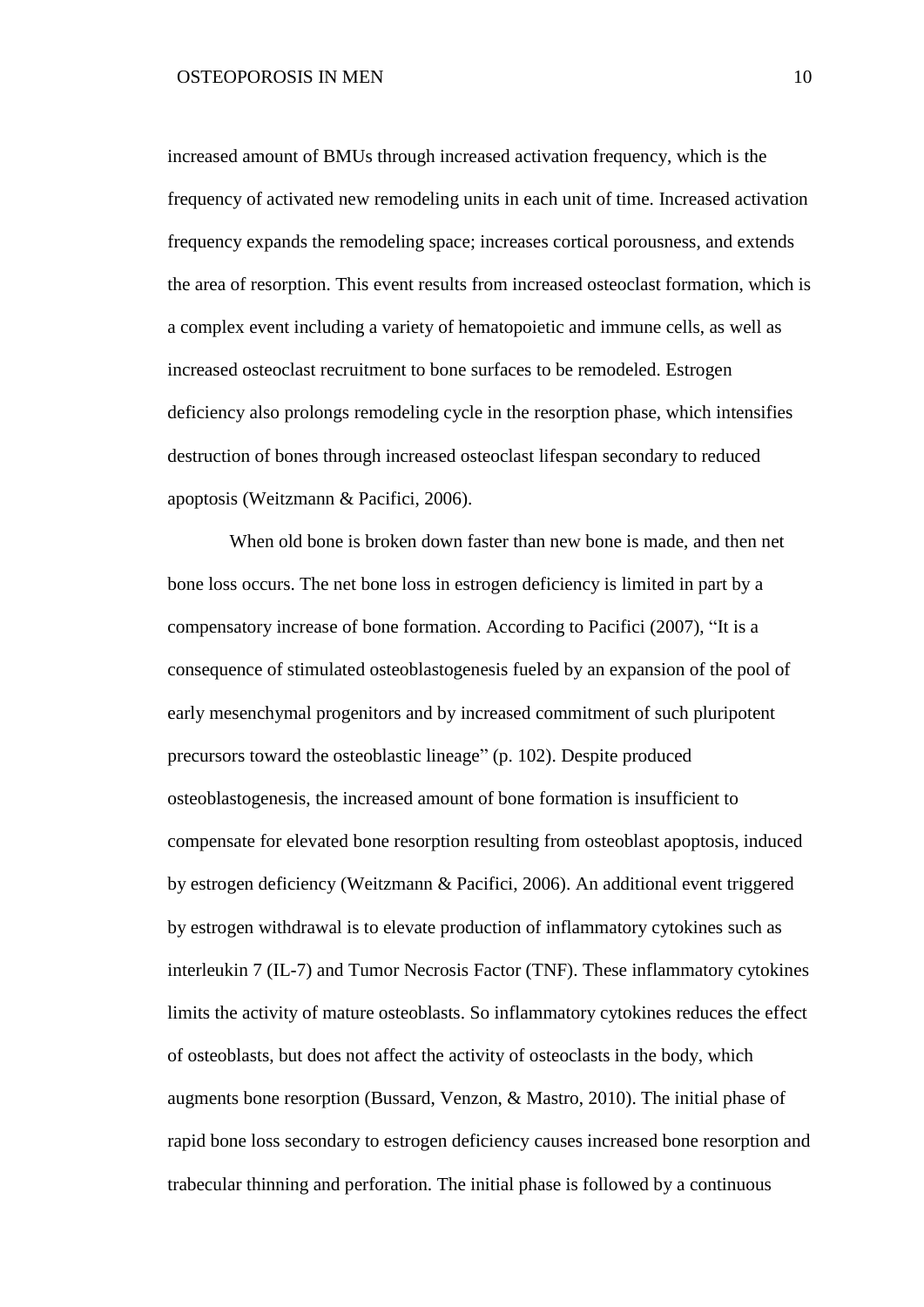# OSTEOPOROSIS IN MEN 11

period of slower bone loss where trabecular thinning occurs. Eventually, this phase shows impaired osteoblastic activity resulting from increased osteoblast apoptosis and reduced osteoclast apoptosis (Weitzmann & Pacifici, 2006).

When estrogen circulates in the body, it goes through the liver where many enzymes convert hormones to other forms. In case of estrogen, the liver converts it to estrogen metabolites, which are active or inactive. Each has different processes in producing estrogen and estrogen metabolites in the liver, so the levels of estrogen metabolites will vary among people (Ericson, 2007). However, the Washington University researchers found that the amounts of active estrogen metabolites are a strong predictor of bone mineral density in men they studied. Testing hormone levels and bone density were measured by dual X-ray absorptiometry (DEXA) scans in 61 men age 50 or older. The researchers found that men with higher levels of active estrogen metabolites seemed to have higher bone density. On the other hand, men with lower levels of estrogen metabolites tended to have lower bone density (Ericson, 2007). Most people do not think about estrogen in men, but men actually have considerable amount of estrogen. In summary above information, estrogen could significantly affect health of the bone in men.

Another risk factor of secondary osteoporosis is excessive intake of glucocorticoid in men. Glucocorticoid is a steroid hormone released by the adrenal cortex to decrease inflammatory activation (Canalis, Mazziotti, Giusina, & Bilezikian, 2007). Glucocorticoid induces osteoporosis in direct and indirect ways. Glucocorticoids decrease the amount and the function of osteoblasts. These effects result in a suppression of bone formation, causing glucocorticoid-induced osteoporosis. These drugs decrease the duplication of osteoblastic cells, which reduces cells that may differentiate into mature osteoblasts. In addition,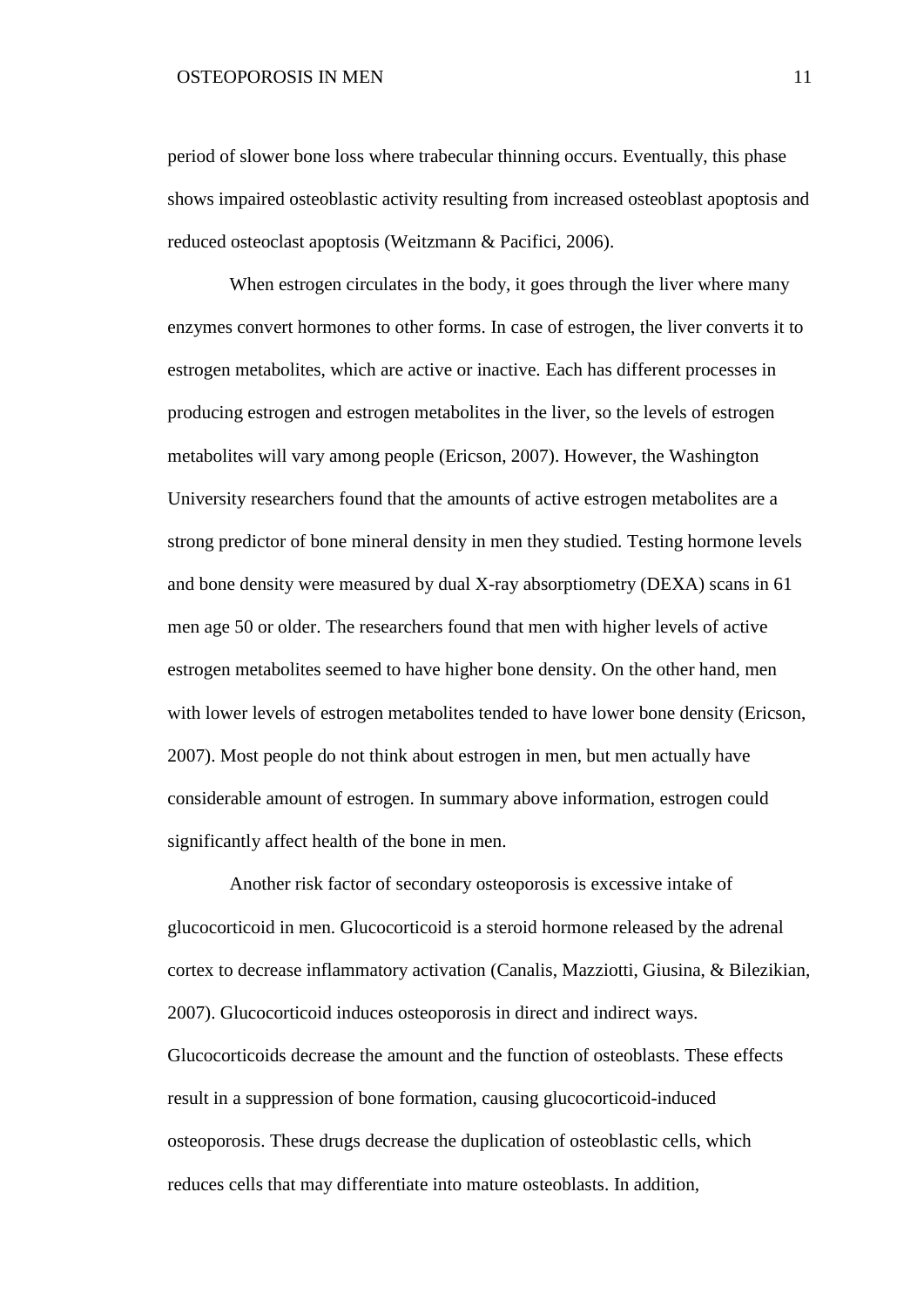glucocorticoids impair osteoblastic differentiation and maturation. Glucocorticoids inhibit the function of the differentiated mature cells. Glucocorticoids hinder synthesis of type I collagen, the major element of bone extracellular matrix. It results in continuous decrease of bone matrix available for mineralization in bone and makes bones weaker (Canalis, Mazziotti, Giusina, & Bilezikian, 2007). Glucocorticoids trigger apoptotic effects on osteoblasts and osteocytes through activation of caspase 3, stimulating apoptotic signaling pathways. When caspases are active, these contribute to apoptosis on osteoblasts and osteocytes by cleaving target cellular proteins. Therefore, glucocorticoids inhibits osteoblastic cell replication and differentiation, and apoptosis of mature osteoblasts increased by caspase 3, which deplete the osteoblastic cellular pool and decrease bone formation (Canalis, Mazziotti, Giusina, & Bilezikian, 2007).

## **Glucocorticoid-induced Osteoporosis**

Glucocorticoids induce the apoptosis of osteocytes. Osteocytes have a role in the repair of bone micro-damage. Loss of osteocytes by the apoptosis of bone cells interrupts osteocyte-canaliculi network used to obtain nutrients from the blood supply and communicate among themselves and other cells on bone surfaces (Canalis, Mazziotti, Giusina, & Bilezikian, 2007). As a result, it causes failure to detect signals that normally occur in case of processes associated with the replacement of damaged bone. Disruption of this network system can interrupt fluid flow with the network affecting changes in bone remodeling. Glucocorticoids affect the function of osteocytes, by modifying the elastic part which surrounds osteocytic lacunae to cause osteoporosis in men (Canalis, Mazziotti, Giusina, & Bilezikian, 2007).

Glucocorticoids also enhance the activation of osteoclasts. Glucocorticoids enhance the expression of Interleukin-6, an osteoclastogenic cytokine, and suppress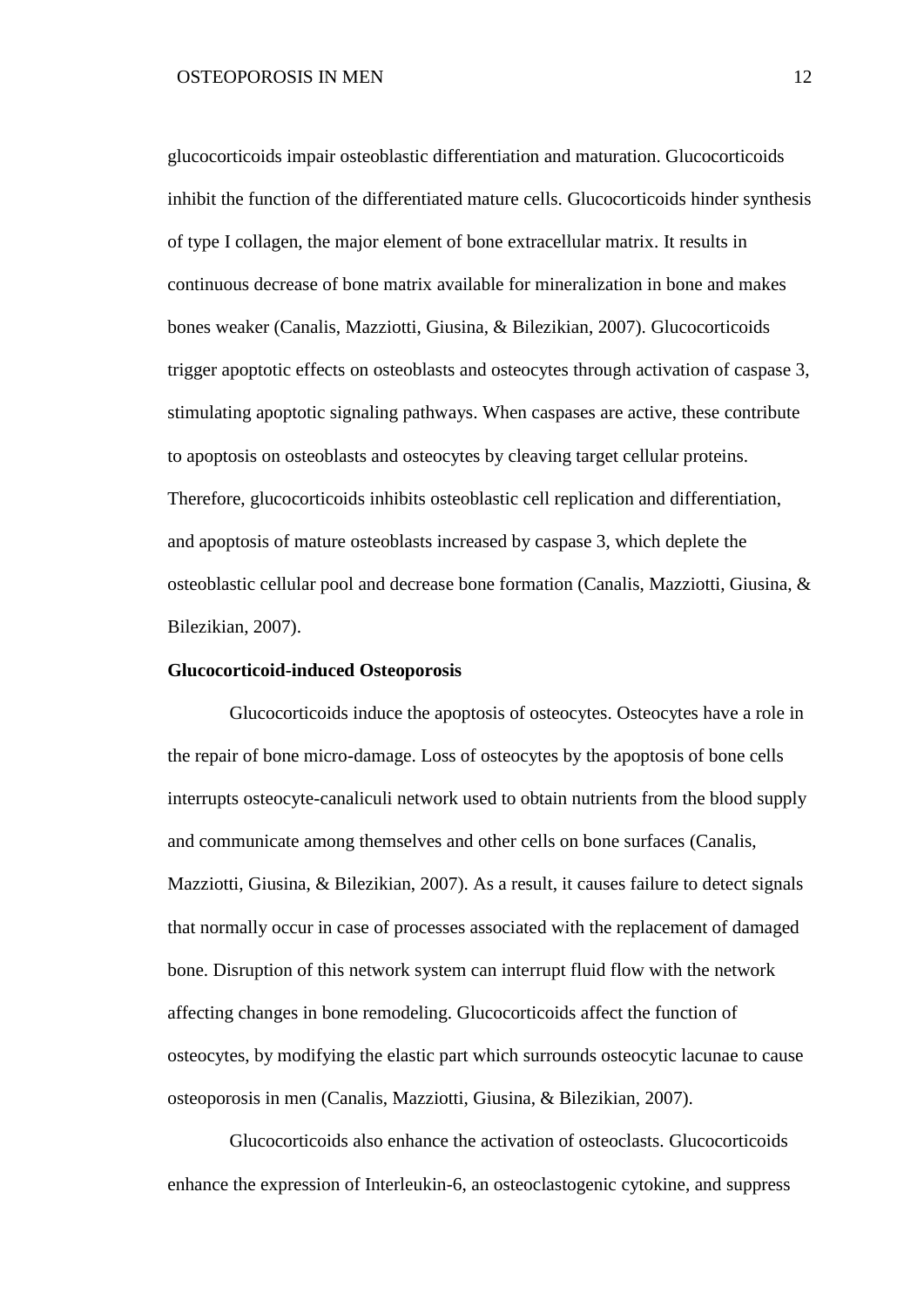the expression of interferon-beta, an inhibitor of osteoclastogenesis. Those drugs decrease the apoptosis of osteoclasts. As a result, there is increased number of osteoclasts, and the enhanced and prolonged bone resorption is observed in glucocorticoid-induced osteoporosis in men (Canalis, Mazziotti, Giusina, & Bilezikian, 2007).

## **Alcohol Consumption**

Alcohol consumption can disrupt the balance of calcium level which affects condition of bones through hormones, vitamins, and local growth factors to regulate the distribution of calcium between blood and bone. The most representative hormone to control calcium level in bloodstream is parathyroid hormone (PTH). PTH is secreted into the bloodstream by four small glands located behind the thyroid gland in the neck. The hormone produced by parathyroid stimulates the activity of osteoclasts as response to decreasing levels of calcium in the blood. In addition, PTH inhibits the excretion of calcium by the kidney and activates vitamin D, which promotes the absorption of calcium from the intestine (Sampson, 1998). According to Laitinen and colleagues, even though it is not proven how exactly alcohol consumption affects the bone formation, their experiment showed that each person who receives approximately five to eleven standard drinks has increased PTH levels in their bloodstreams and results in loss of bone mass. They also found that long-term heavy drinking was associated with low blood calcium, called hypocalcemia, although PTH level in the bloodstream was normal. It demonstrates that alcohol administration impairs the ability of the parathyroid glands to increase PTH production in response to the presence of hypocalcemia (1998).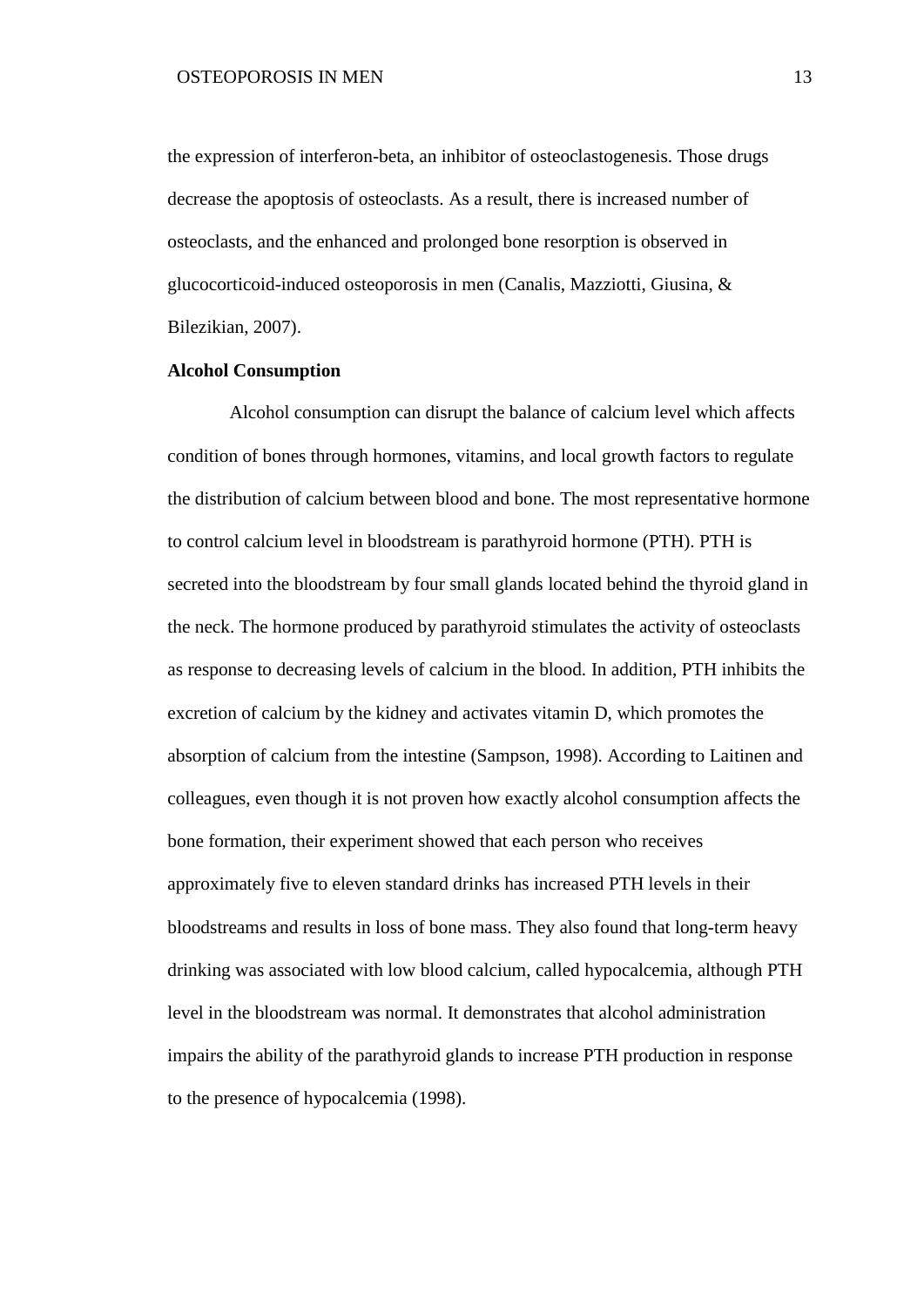# **Smoking**

One of the causes for bone loss in the body is smoking. When smoking occurs in men, nitric oxide (NO) is produced. Nitric oxide is a free radical involved in the regulation of many physiological processes, such as vascular relaxation, platelet aggregation, and immune regulation. During the last decade, it has become apparent that NO has important influences on bone cell function (Sheweita & Khoshhal, 2007). Accumulating evidences suggest that free radical causes oxidative stress, which presumably increases with age. Continuous oxidative stress in the body normally damage cells, organs, and hormones involved in keeping bones healthy or causes an imbalance between the production of free radicals and the ability of the body to eliminate their harmful effects through neutralization by antioxidants (Mandal, 2014). Oxidative stress caused by free radicals are involved in osteoblastogenesis, in apoptosis of osteocytes and osteoblasts and in osteoclastogenesis, which results in bone resorption as shown in animal and in vitro studies (Elsevier, 2009). Above information indicates there is a biological link between oxidative stress caused by free radicals and bone.

Another effect of smoking in the body is to increase serum cortisol level. Lewis (2013) states that smoking is considered as an unwelcoming guest in the body, called stressor. Smoking has multiple effects on hormone secretion including the hypothalamic-pituitary-adrenal (HPA) axis. The HPA axis is used in the body's response to physical and mental stress. When the body is on stress such as smoking, the cerebral cortex recognizes physiologic stressor and activates limbic system to stimulate hypothalamus. As soon as hypothalamus is stimulated, it sends signal that initiate sympathetic nervous system (SNS) and production of cortisol in the adrenal gland. Cortisol is a life sustaining adrenal hormone essential to maintenance of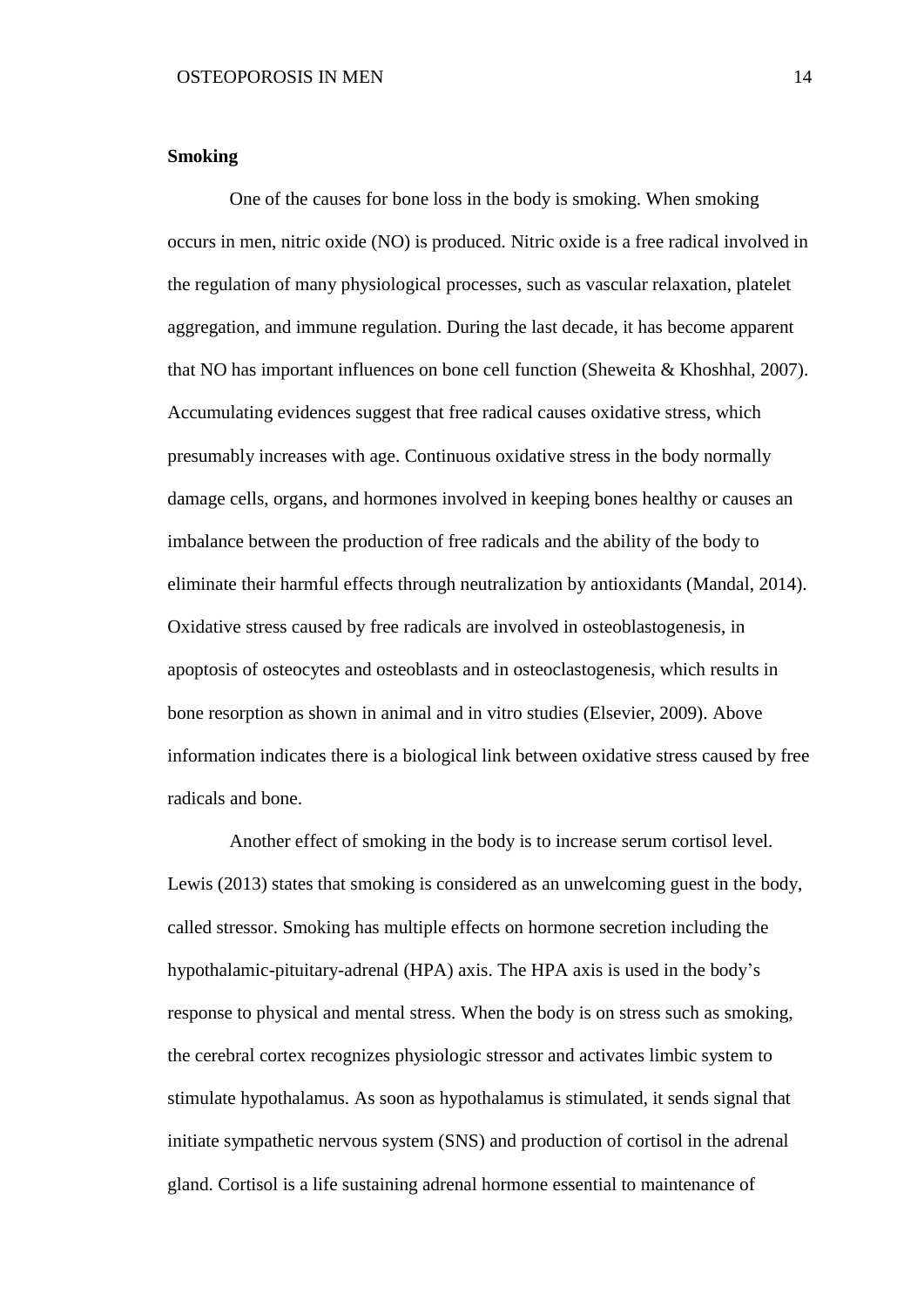homeostasis. Cortisol regulates or modulates many of changes that occur in the body in response to physiologic and mental stress (Lewis, 2013). Studies report that smoking is associated with increased cortisol secretion (Badrick, Kirschbaum, & Kumari, 2007). Cortisol has a diurnal profile, which represents a substantial increase in cortisol secretion after awakening, peaking at 30 minutes, and a subsequent decline over the day. According to the article, there is evidence that the cortisol awakening response is greater in smokers, compared with non-smokers, and smokers have greater cortisol production level in assessment of samples over the rest of the day (Field, Coldditz, Willett, & MCKinlay, 1994). Other research also refers that small increases in cortisol are associated with reduced bone mineral density; this is a potential link between smoking and development of osteoporosis (Badrick, Kirschbaum, & Kumari, 2007). Based on evidence mentioned above, it clearly indicates that increased serum cortisol level influences on the body same as glucocorticoid drugs. It depletes the pool of osteoblasts and enhances apoptosis of osteoblasts and osteocytes in bones. On the other hand, in case of osteoclasts, high serum level of cortisol augments production of osteoclasts and decreases apoptosis of osteoclasts. Therefore, smoking and cortisol level are linked as resulting in increased serum level of cortisol which causes the occurrence of osteoporosis and low bone mass.

### **Diabetes-related Osteoporosis**

Diabetes also may increase a risk of osteoporosis in men. Diabetes occurs when the pancreas is no longer able to produce the hormone insulin called type 1 diabetes. With type 2 diabetes, the body either resists the effects of insulin or does not produce enough insulin to maintain a normal glucose level. The relationship between diabetes and osteoporosis is not completely clear (Thrailkill et al., 2005). Although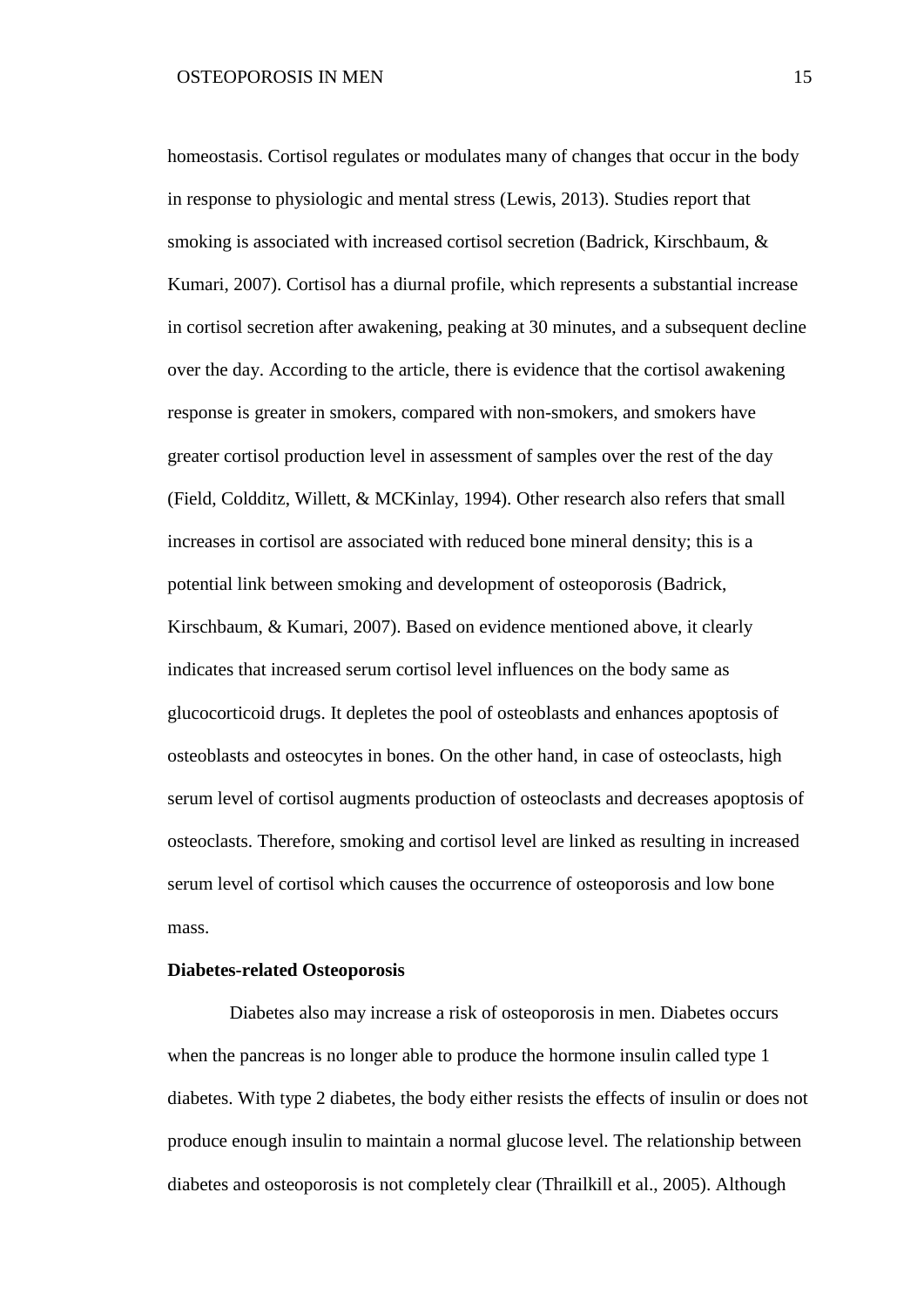more research is needed to clarify the complex relationship between two diseases, researchers have found that the hormone osteocalcin, which derives from bone, regulates insulin secretion by the pancreas. The relationship between bone and insulin is a key link between osteoporosis and diabetes (Thrailkill et al., 2005). Type 1 diabetes is related to several disorders of skeletal health, including decreased bone density, an increased risk for osteoporosis and poor bone healing and regeneration. Type 1 diabetes results in detrimental effects on bone formation. Diabetic patients show decreased expression of transcription factors that regulate osteoblast differentiation in type 1 diabetes. They also demonstrate decreased osteoblast number, osteoid volume, and mineral apposition rates. Plasma osteocalcin concentrations, a marker of osteoblast activity, are lower in type 1 diabetes, which means remodeling of bone formation does not function well (Thrailkill et al., 2005).

## **Body Weight**

Increased body weight can reduce patient's risk of developing osteoporosis. Since excessive weight is common in patients with type 2 diabetes, affected people were regarded as being safe from osteoporosis. But, although bone density is increased in people with type 2 diabetes, fractures are increased. The reason of this is that type 2 diabetes causes vision problems and nerve damages as with type 1 diabetes, which increases a risk of falls. In addition, the sedentary lifestyle in patients with type 2 diabetes accentuates bad effects on bone health (National Institutes of Health, n.d.). Decreased body weight has an increased incidence of osteoporosis. Low body weight is defined as that body mass index is below than  $18.5 \text{ kg/m}^2$  (CDC, 2015). According to National Osteoporosis Society in the United Kingdom (2014), relatively less amounts of estrogen compared to are produced in fatty tissue which contributes to protection of bones. Low level of fat padding may have more risk of fracture in men.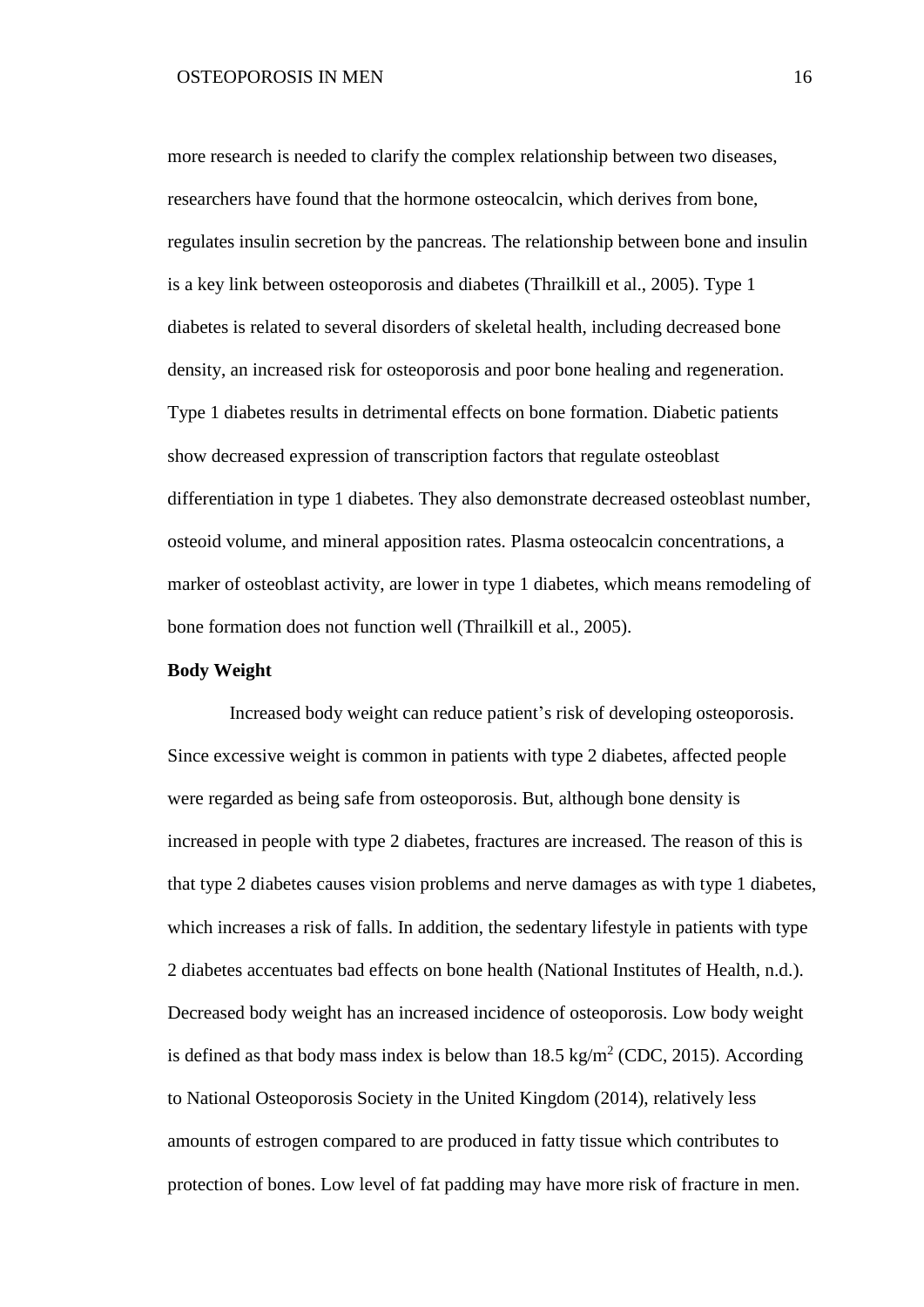Increase body weight may also be correlated with increased pressure on bone structure, causing an increased incidence of osteoporosis. Above body mass index of  $25.0 \text{ kg/m}^2$  is thought as overweight range (CDC, 2015). According to Nielson, Srikanth, and Orwoll (2012), there was an increased risk of osteoporotic fracture in patients with greater percent body fat and for patients with higher waist circumference.

# **Vitamin D Intake**

Vitamin D is such an important nutrition for absorption of calcium. Vitamin D is required for the regulation of the minerals calcium and phosphorus found in the body, which also regulates the bone health. Vitamin D helps to absorb calcium from the intestines. In vitamin D deficiency, absorption of calcium is decreased from the intestines, causing increased osteoclast production to compensate deficiency of calcium in the intestines (Sunyecz, 2008). It eventually enhances the mobilization of calcium from the bone to the intestines. During periods of either decreased exposure to sunlight or decreased dietary intake, osteoclasts are produced. The mature osteoclast releases enzymes which break down bone matrix, releasing calcium and other minerals into the circulation (Sunyecz, 2008). If the serum calcium level remains low due to deficiency of vitamin D, PTH hormones are produced from the parathyroid gland. Release of PTH increases reabsorption of calcium in the kidneys and stimulates osteoclast production, resulting in breaking down calcium from bones and increasing serum calcium level. If vitamin D deficiency is not fixed, calcium keeps being dragged from the bone, and osteoporosis can occur in men (Sunyecz, 2008).

# **Diagnostic Testing**

The goals of testing are to determine bone mass density in a specific patient, whether patient has osteoporosis, is hormone-deficient, has an increased risk of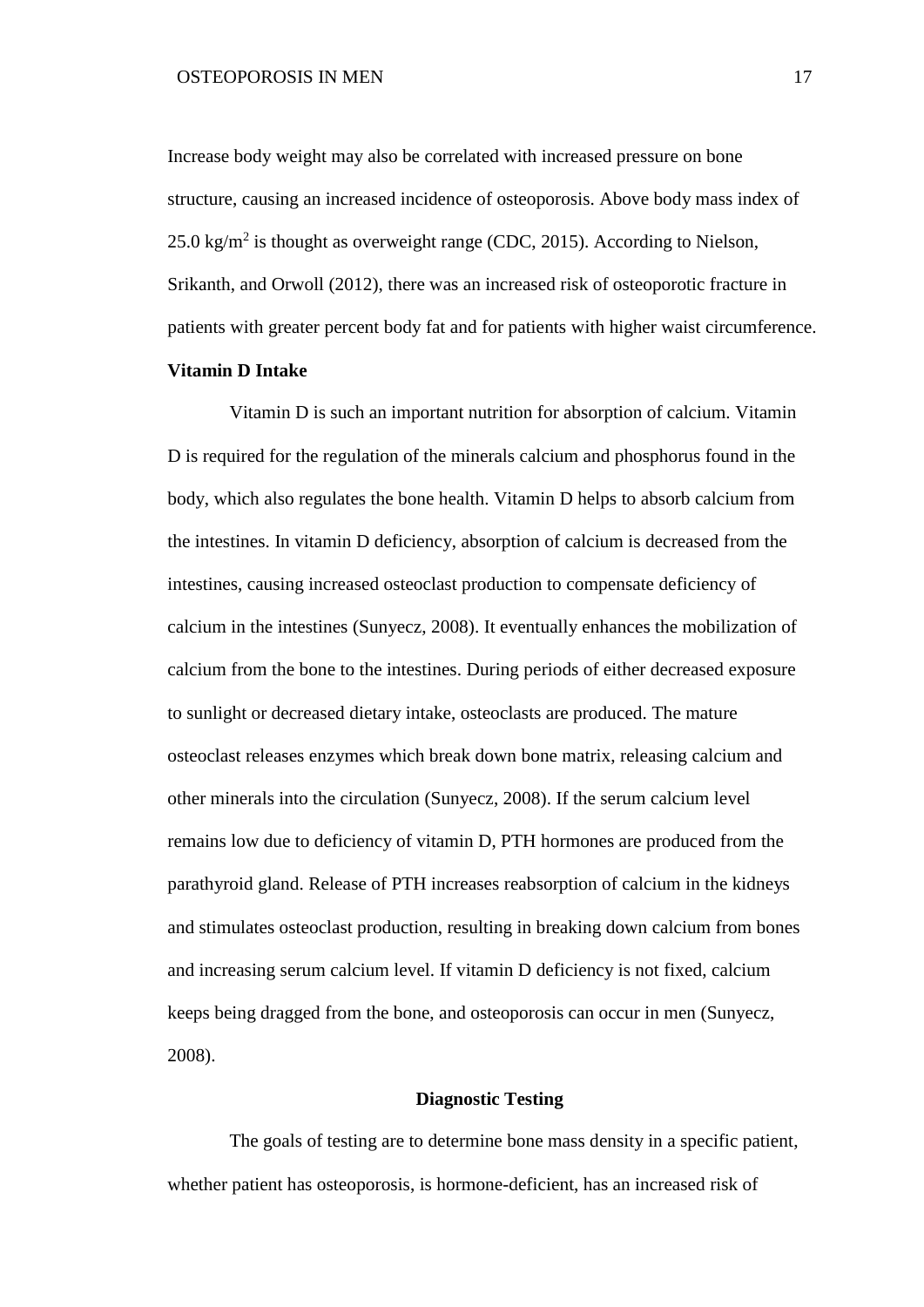developing osteoporosis, and has other conditions that may be causing or exacerbating bone loss. Testing is used to monitor for bone density loss or to evaluate bone status and may be used for monitoring osteoporosis therapy for effectiveness. Several different diagnostic testing can be done to detect symptoms of osteoporosis. But diagnostic imaging is used in the Bone Mineral Density test, the first screening and diagnostic test for osteoporosis (American Association for Clinical Chemistry, 2012).

# **DEXA Scan**

According to Winzenberg and Graeme (2011), the goal of densitometric techniques is the measurement of parameters to determine bone strength to predict fractures, and assess effects of aging and treatment on these parameters. A dual energy X-ray absorptiometry (DEXA) scan, also called a bone density scan, is the most common technique used to measure bone density. An x-ray is a noninvasive medical test that helps physicians determine whether a patient has osteoporosis and low bone mass. Imaging with x-rays involves exposing a part of the body to a small dose of ionizing radiation to provide pictures of the inside of the body (Winzenberg & Graeme, 2011). A DEXA scan is most often performed on the lower spine and hips to diagnose osteoporosis and asses an individual's risk for developing fractures. There are two types of DEXA scans: central DEXA and peripheral DEXA. In case of central DEXA, it measures bone density in the center of the skeleton such as the hip and spine. In peripheral DEXA, wrist, heel, or finger is used to measure bone density on the periphery of the skeleton (Winzenberg & Graeme, 2011).

After examination, a radiologist, a physician specifically trained to supervise and interpret radiology examinations, analyzes the images to determine whether a patient has osteoporosis or not. Test results are in the form of two scores: T score and Z score. Numbers in T score show the amount of bone a patient has compared with a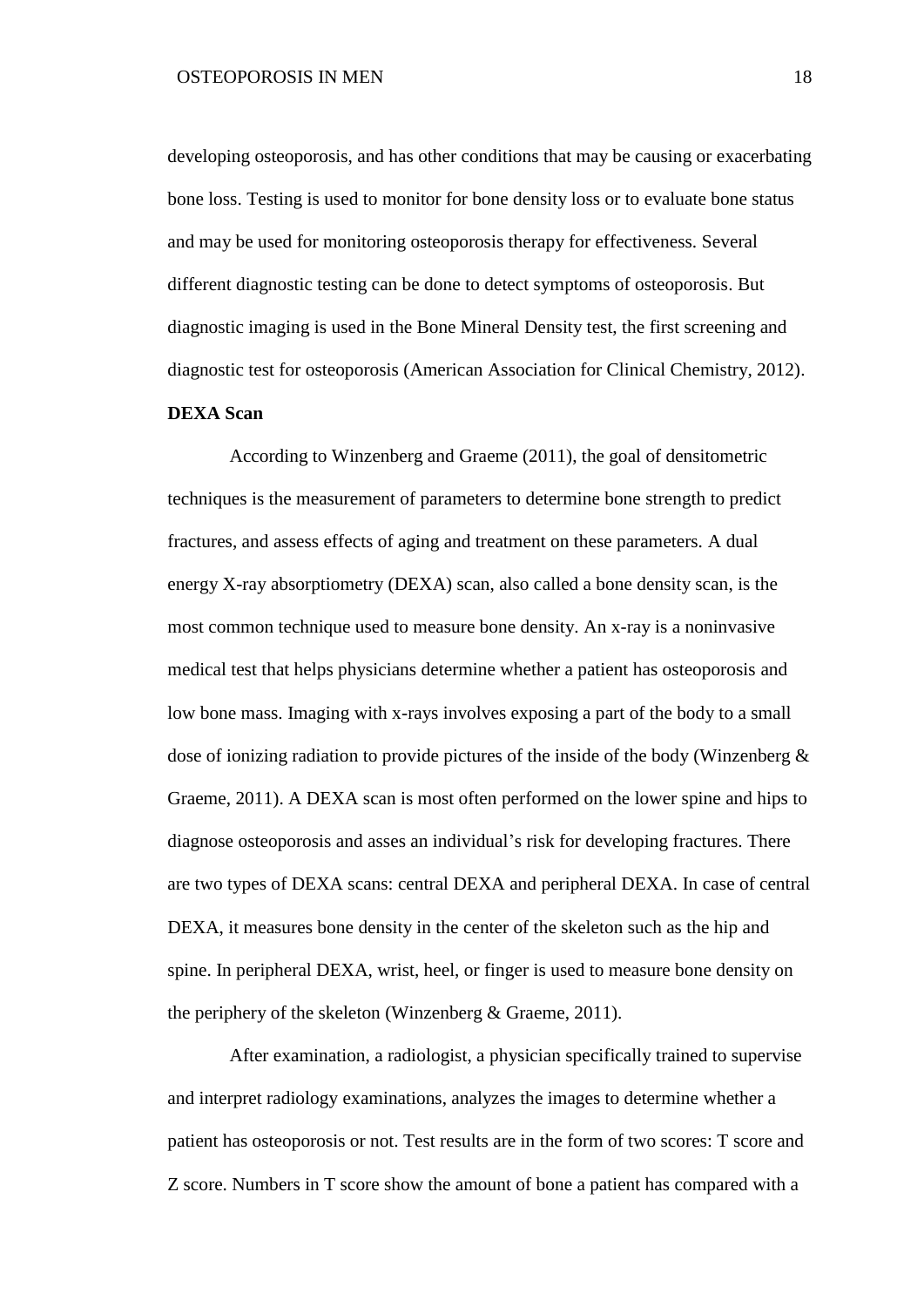young adult of the same gender with peak bone mass. A score above -1 is considered normal. A score between -1 and -2.5 is considered as low bone mass, also called osteopenia. A score below -2.5 is defined as osteoporosis (Winzenberg & Graeme, 2011). The T score is used to measure a patient's risk of developing a fracture and osteoporosis. Numbers in Z score represent the amount of bone a patient has compared with other people in a patient's age group and of the same size and gender. The Z score is in units of standard deviations and shows whether a patient's bone is denser or less dense than what might be expected. If the Z score is abnormally high or low, it may indicate a need for further medical tests to figure out whether a patient is in condition of osteoporosis or in a risk of fracture (Winzenberg & Graeme, 2011).

# **Quantitative Computed Tomography**

Quantitative computed tomography (QCT) bone densitometry is also an accurate method of measuring bone density in the spine, proximal femur, and distal forearm. In case of DEXA, Bone Mineral Density (BMD) estimates may be changed and biased by severe degenerative changes of the hip or spine, vascular calcifications, oral contrast agents, and foods or dietary supplements containing significant quantities of calcium or other heavier minerals (Johnston, Masri, & Wilson, 2009). However, QCT is more accurate in patients with extreme obesity or low body mass index. QCT uses a standard X-ray computed tomography (CT) scanner with a calibration standard to convert Hounsfield Units (HU) of the CT image to bone mineral density values. BMD is the most important single parameter acquired for densitometric techniques (Johnston, Masri, & Wilson, 2009). However, BMD does not fully explain bone strength. Fracture prediction or diagnosing testing of osteoporosis can be improved by measuring additional parameters, which is a 3D technique. In contrast to DEXA, QCT is well suited to understand bone strength in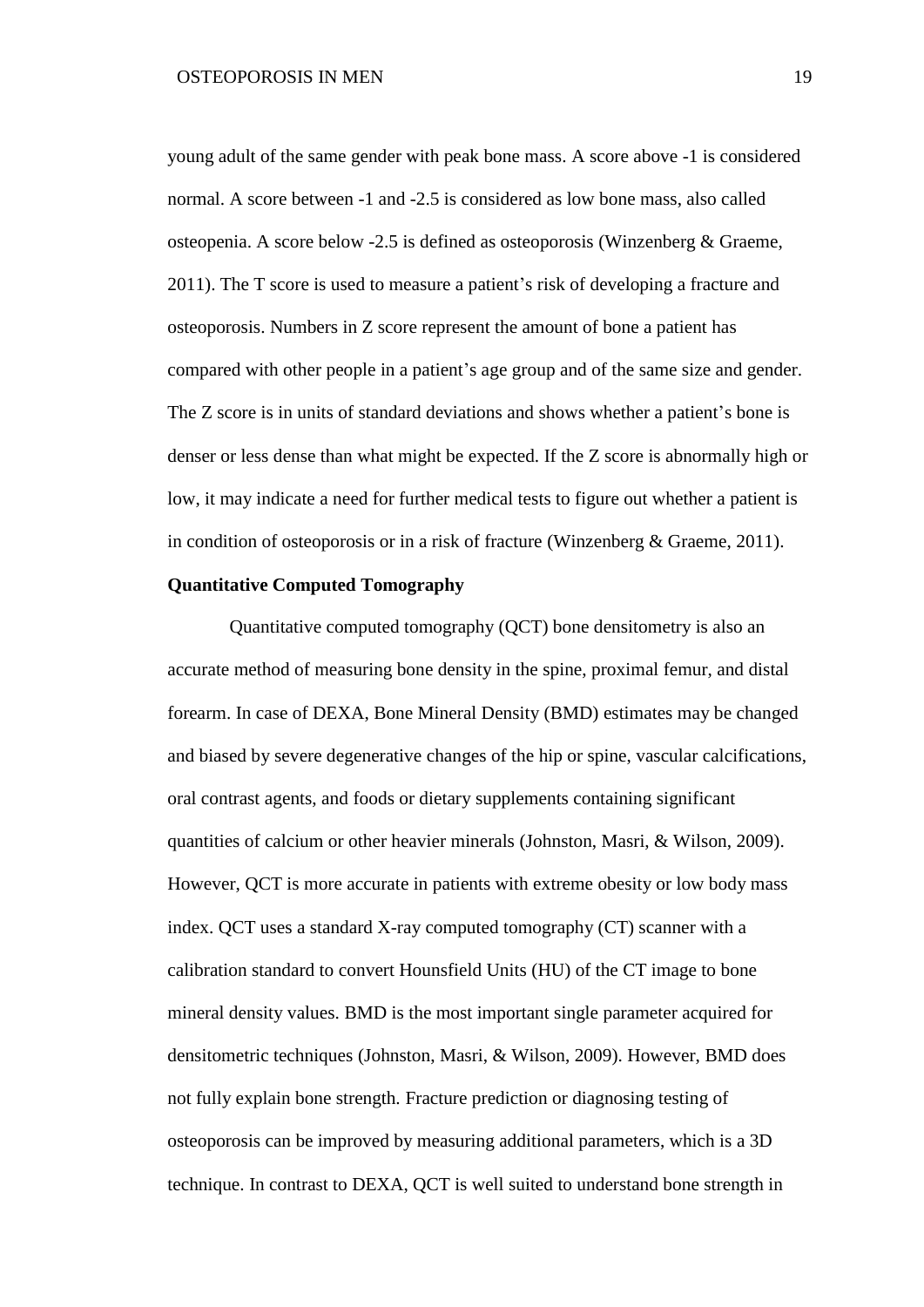patients because QCT is a 3D technique to separate analysis of BMD of the trabecular and cortical compartments, which allow physicians to look into bones more specifically and accurately. Using 3D imaging substantially also reduce image acquisition time (Johnston, Masri, & Wilson, 2009).

Average bone mineral density in patients is calculated and is compared with patients of the same age or sex. For example, when compared bone mineral density of the spine to others, a volumetric BMD measurement is made using QCT. As following guideline thresholds from the American College of Radiology, BMD below 80 mg/cm<sup>3</sup> indicates osteoporosis. BMD between 80 and 120 mg/cm<sup>3</sup> is considered as osteopenia. Number of BMD above 120 mg/cm<sup>3</sup> is considered normal (D'Elia, Caracchini, Cavalli, & Innocenti, 2009). Like the way to interpret results of DEXA, QCT also uses T score. A score above -1 is considered normal. A score between -1 and -2.5 is considered as low bone mass, also called osteopenia. A score below -2.5 is defined as osteoporosis. This T score may also be used for fracture risk probability calculation in the Fracture Assessment Tool (FRAX) (Osteogenesis Imperfecta Foundation, 2007).

# **Fracture Assessment Tool**

FRAX is an assessment tool to measure a patient's risk of fracture in order to provide general clinical guidance for screening risks of osteoporosis and treatment decisions. According to International Osteoporosis Foundation (n.d.), FRAX is a scientifically validated risk assessment tool, endorsed by the World Health Organization (WHO). It is a major milestone in helping healthcare providers to improve identification of patients at high risk of osteoporosis and fracture. The FRAX assessment tool includes questions about age, smoking, family history of hip fracture, glucocorticoid use, arthritis, femoral neck bone mineral density, smoking, alcohol use,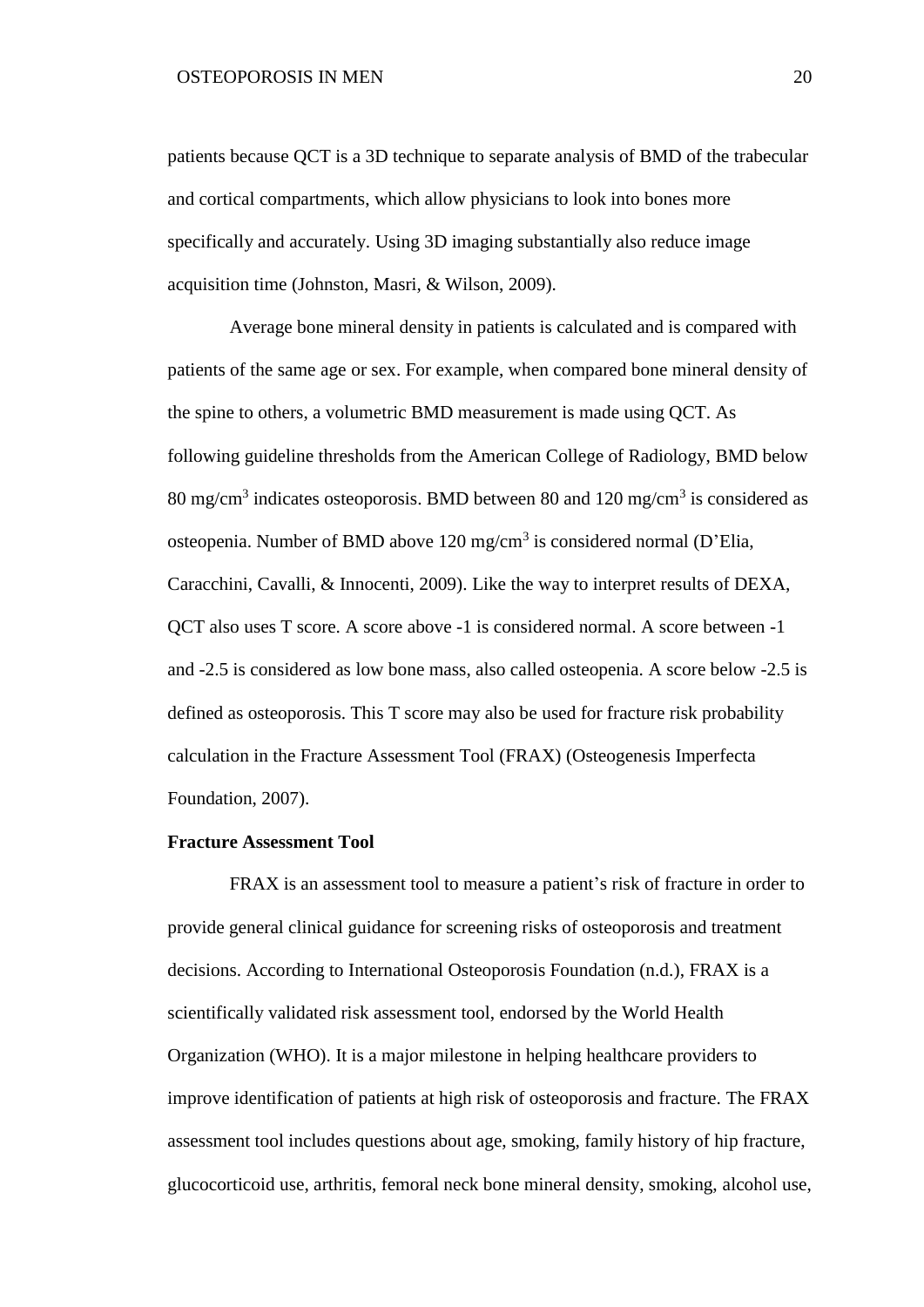previous fracture, weight, and height (Siris, Baim, & Nattiv, 2010). After putting information based on questions in the FRAX assessment tool, the FRAX calculator assesses the ten-year risk of osteoporosis fracture based on individual risk factors, with or without BMD values. Also the current National Osteoporosis Foundation Guide recommends treating patients with FRAX to reduce their fracture risk. The FRAX assessment tool has a function to clarify fracture risk assessment in patients with osteoporosis or low bone mass and gives information to make fracture prevention strategies (Siris, Baim, & Nattiv, 2010).

## **Blood and Urine Tests**

Other than testing regarding bone mass, there are several laboratory tests to rule out or diagnose osteoporosis. Blood and urine tests can be used to identify possible causes of bone loss. Some of these tests include blood calcium levels, 24 hour urine calcium measurement, thyroid function tests, parathyroid hormone levels, testosterone levels in men, 25-hydroxyvitamin D test to find whether the body has enough vitamin D, and biochemical marker tests such as N-terminal telopeptide (NTx) and C-terminal telopeptide (CTx) indicating increased bone resorption. Most likely, these tests are performed due to secondary osteoporosis (Seibel, 2005). Depending on an individual's symptoms and other risk factors, the healthcare provider may test patients for other conditions that can cause bone loss. Laboratory tests for osteoporosis are not diagnostic testing. These tests help to find causes of osteoporosis and low bone mass in patients. Therefore, laboratory tests are performed in most situations as tools of finding causes of osteoporosis (American Association for Clinical Chemistry, 2012).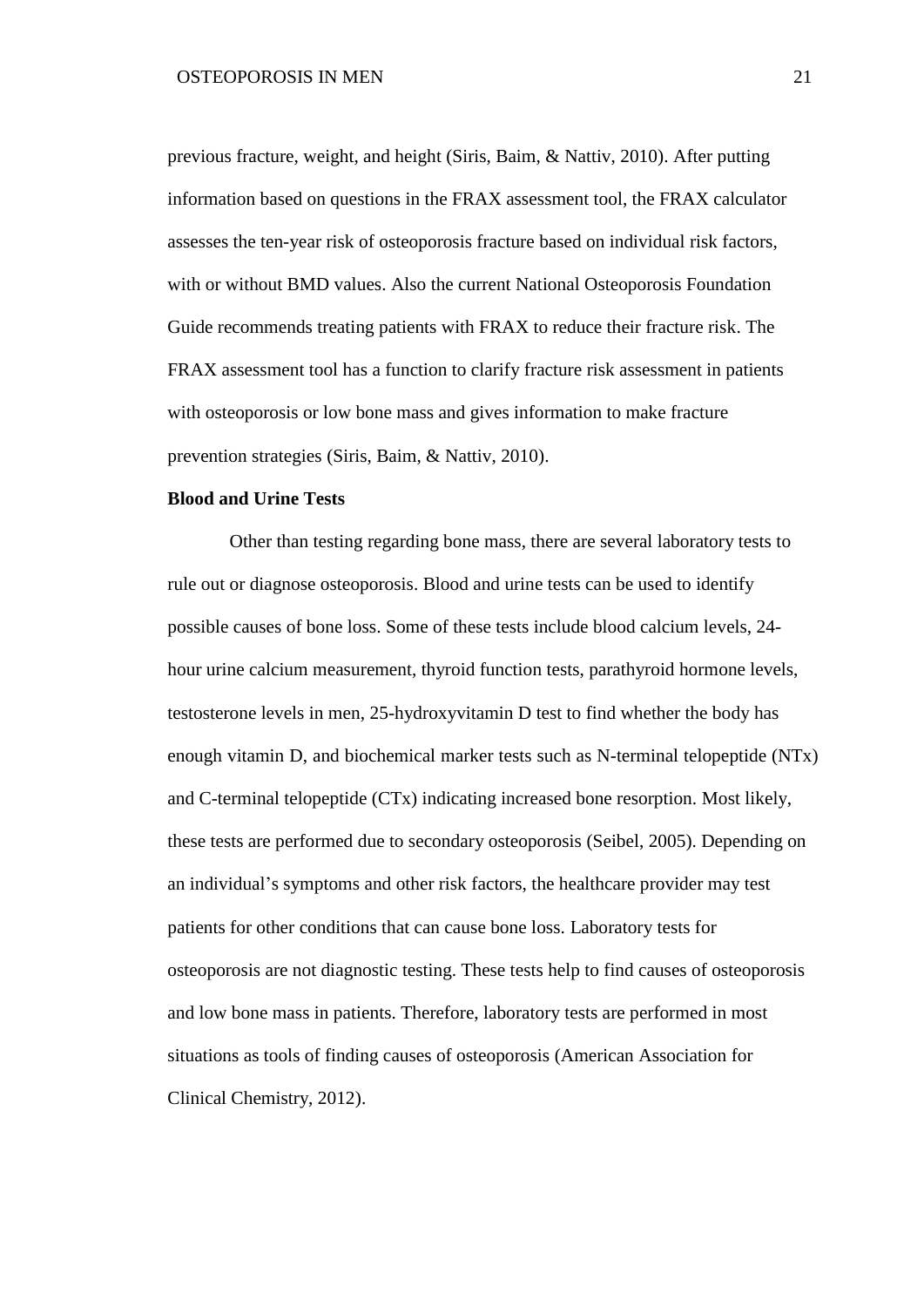### **Prevention**

No guidelines exist for managing osteoporosis in men, but maintaining healthy levels of dietary calcium and vitamin D, smoking reduction/cessation, tapering alcohol consumption off, and engaging in regular physical activity all have benefits for males at risk of osteoporosis (Furlow, 2006). According to Mayo Clinic (2014), essential factors to keep bones healthy throughout life are three: adequate amounts of calcium, adequate amount of vitamin D, and regular exercise. Low calcium intake and vitamin D deficiency have been repeatedly observed in men population. Continuous supplement of calcium and vitamin D is required in men to keep bones strong when they age (Srivastava & Deal, 2002). The skeleton contains 99% of the body's calcium supply, which is mobilized when serum calcium level is low. Adequate calcium levels are so important for bone health. Meeting the daily dietary requirement of calcium is the first step to prevent osteoporosis because calcium is directly related to the incidence of osteoporosis. The best way to meet the daily dietary requirement of calcium is taking high calcium in foods. Dairy products are the good sources due to high elemental calcium content and high absorptive rate of calcium in gastrointestinal tract. Dietary sources of calcium include dairy products such as milk, cheese, and yogurt and some green vegetables. Each daily dairy serving consumed contains 300 milligrams of calcium. A serving size of dairy equals one cup of milk, eight ounces, one cup of yogurt or one to 1.5 ounces of cheese (Sunyecz, 2008). According to National Institutes of Health (2012), the recommended amount of calcium in males at the age of 51-70 years old is 1,000 mg a day, and males over 70 years old need to take at least 1,200 mg of calcium a day to keep their bones healthy. Therefore, each daily dairy serving multiplied by 300 mg would provide estimated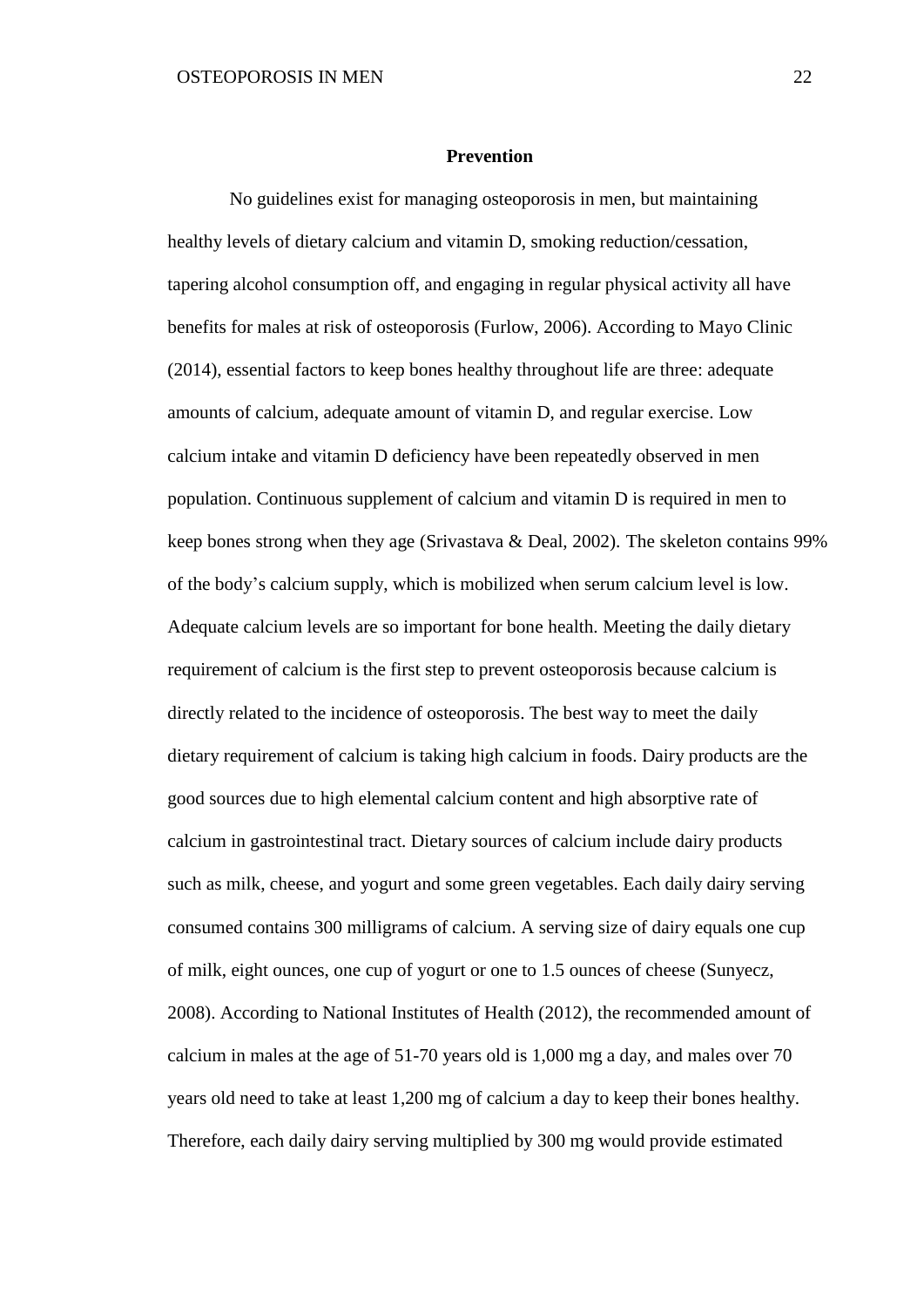total calcium consumption. Mineral waters with high calcium are another source of dietary calcium (Heaney et al., 2001).

### **Calcium Supplements**

In order to assure calcium intake, a variety of calcium supplements are available in the market. Calcium supplements commonly used are calcium carbonate and calcium citrate. Calcium carbonate supplements dissolve better in an acid environment so they should be taken with a meal. A case study reported that proton pump inhibitor therapy in a long-term care with the intake of calcium carbonate caused an increased risk of hip fracture. This study shows that calcium carbonate dissolves better in an acidic environment, and calcium absorption can be ensured by ingestion with food (Yang, et al., 2006). Calcium citrate supplements can be taken any time because they do not require an acid environment to dissolve. Because of this reason, an individual who has problems with absorption could use calcium citrate instead of calcium carbonate (Cleveland Clinic, 2012). Patients should have a consultation, receiving advice form a healthcare provider, to have optimal absorption of calcium by calcium supplement in divided doses. Because the gastrointestinal tract can absorb calcium less than 500 mg at one time, calcium supplements should be taken at least four to five hours apart to absorb the recommended intake of calcium (Sunyecz, 2008). Even though the intake of calcium supplements is needed in patients, an excessively high intake of calcium can cause side effects. Side effects can be constipation, renal insufficiency, vascular and soft tissue calcification, and kidney stones. Some researchers also link high calcium intake, particularly from supplements, with increased risk of cardiovascular disease (National Institutes of Health, 2013). However, in a recent study at the University of Auckland in New Zealand (2015), it found that increasing calcium intake through either diet or supplements does not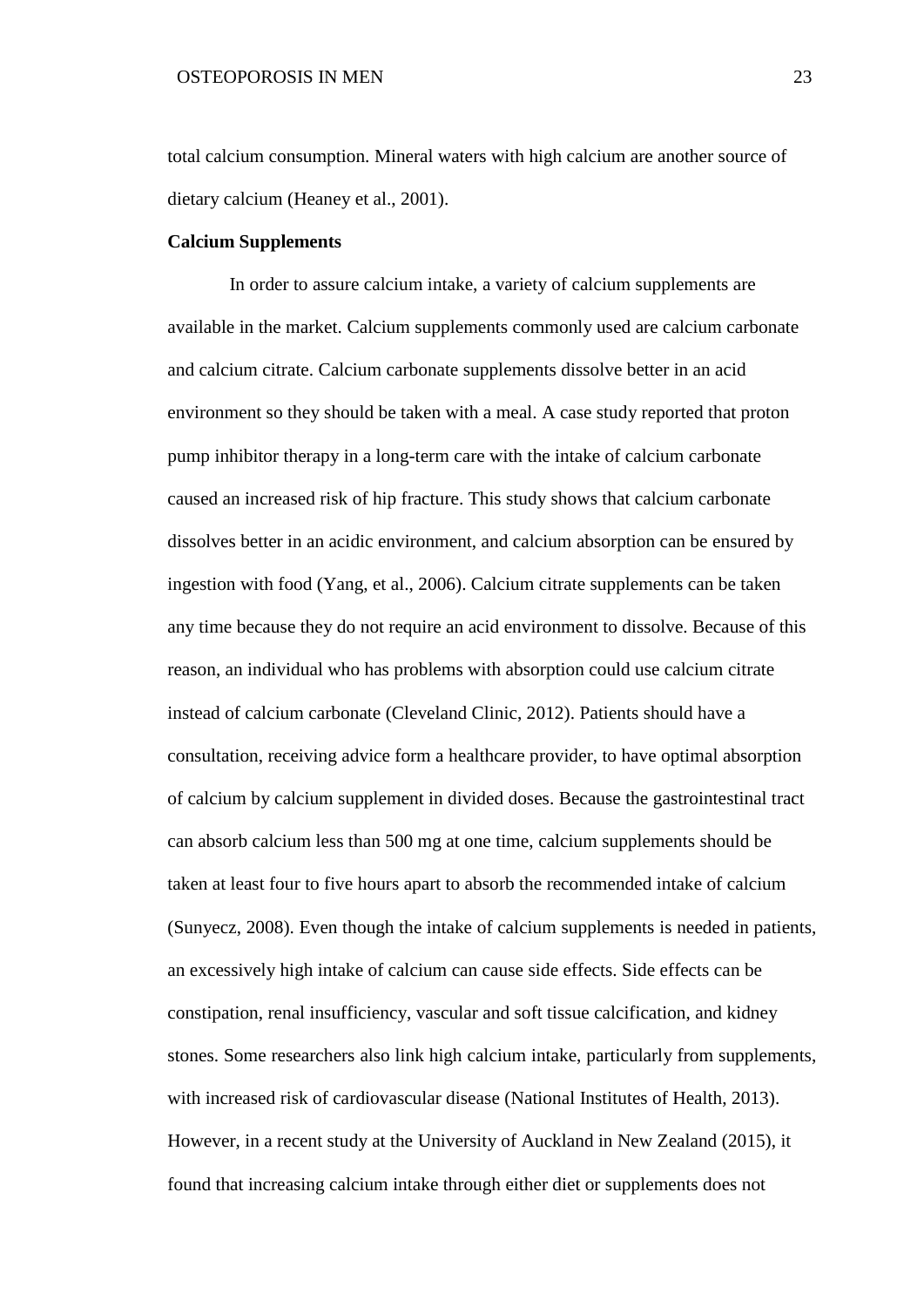prevent or treat osteoporosis. They analyzed two studies about men over 50 who increased calcium intake. In the first study, it showed that increasing calcium intake from dietary sources or taking supplements produces small increase in bone mineral density, which does not lead to a clinically meaningful reduction of fracture. In the second study, dietary calcium intake is not related to risk of fracture, and there is no clinical evidence that increasing calcium intake prevents fracture. On the other hand, they were concerned about adverse effects of high calcium intake such as gastrointestinal side effects (University of Auckland, 2015). Until now, calcium intake was one of the most essential methods to prevent and treat osteoporosis. However, it is now controversial whether calcium intake is effective to prevent or treat osteoporosis in men.

# **Vitamin D Supplements**

Vitamin D is an important source to ease calcium to be absorbed in GI tract. Because intakes of vitamin can reduce bone resorption, it is recommended to take vitamin D. Sunlight is the most common source of vitamin D. Vitamin D is made in the skin when it is exposed to sunlight. To get adequate vitamin D from sunlight is five to 15 minutes of sun exposure from 10 am to 3 pm at least two times per week. This is enough for males to maintain adequate vitamin D levels (Holick, 2004). If sufficient sunlight is not obtained, dietary sources of vitamin D can be taken as an alternative to sunlight. According to National Institutes of Health (2012), a daily intake of 600 IU (International Units) of vitamin D up to age 70 is recommended. Men over age 70 should increase intake amounts of vitamin D up to 800 IU daily, which can be also obtained from supplements or foods enriched with vitamin D such as egg yolks, saltwater fish, liver, and fortified milk. In case of osteoporosis and low bone mass, calcium should be taken with vitamin D. some studies suggest that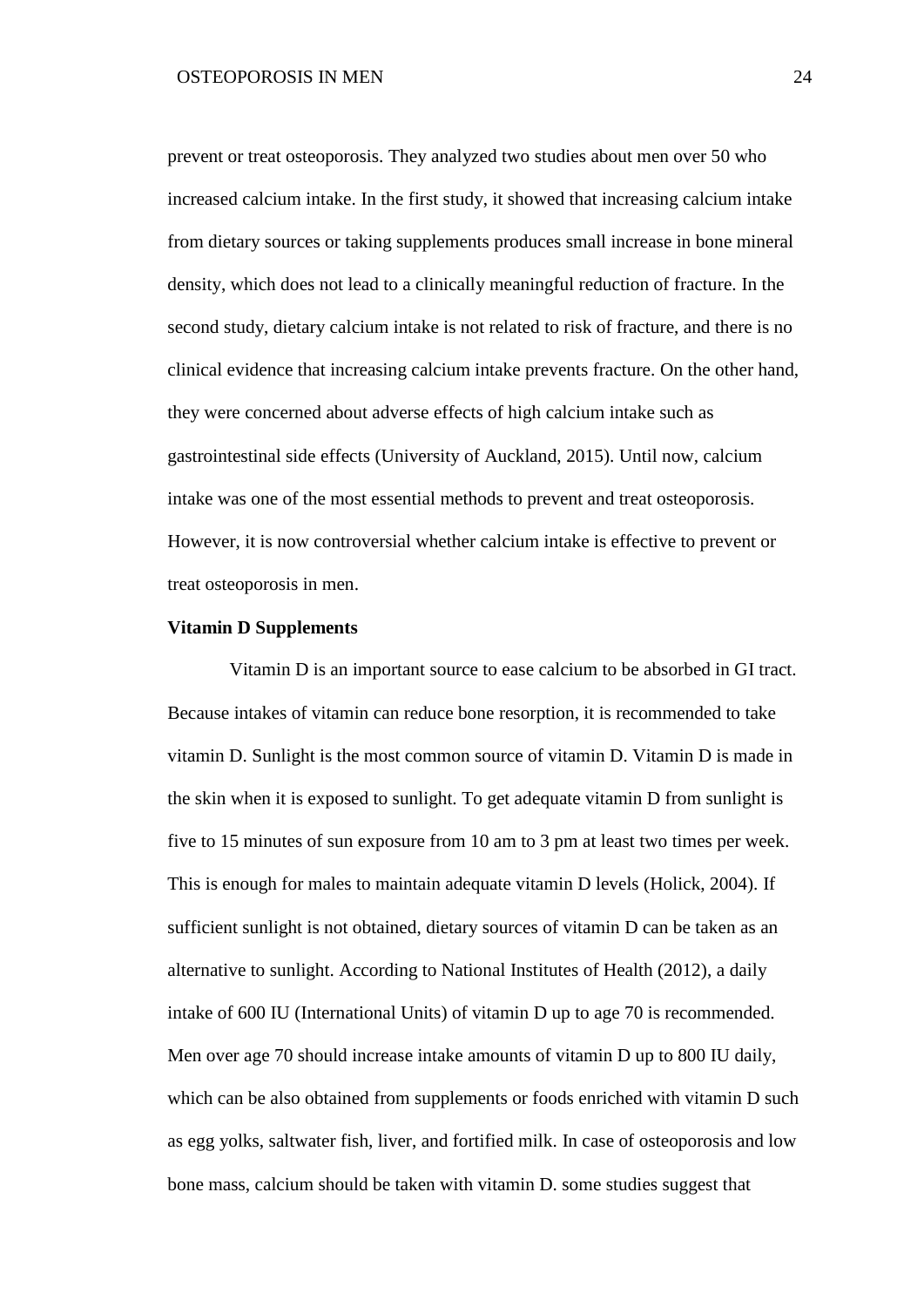calcium, along with vitamin D, may have benefits on bone health because vitamin D facilitates the absorption of calcium in GI tract (National Institutes of Health, 2014).

### **Use of Corticosteroid**

Since osteoporosis can be derived from the use of glucocorticoid, current and prospective users of long-term corticosteroid drugs should be educated regarding the potential risk of osteoporosis. For patients who are already taking corticosteroids the therapeutic regimen should be constantly reviewed by healthcare providers, and dosage should be reduced where possible. The safe dosage of glucocorticoid is still controversial, and depending on how patients react on glucocorticoids, the range of dosage could be broad. However, according to Pereira and other researchers (2012), patients are recommended to initiate glucocorticoid at a minimum of 5 mg/day for three months, which prevents the incidence of osteoporosis. On the other hand, other guidelines have recommended that the minimum glucocorticoid dose that indicates risk of fracture is 7.5 mg/day (Devogelaer et al., 2006). Minimizing the dosage of glucocorticoid is optimal. If glucocorticoid should be used in higher doses, patients should begin with adequate calcium intake of 1,000-1,200 mg/day, intake of vitamin D, stopping smoking, avoiding excessive alcohol consumption, and doing regular weight-bearing exercise (Roy & O'neill, 2005).

# **Exercise**

Exercise has a twofold contribution to reducing fracture risk: it may enhance bone strength by optimizing BMD and improving bone quality, and it has the potential to reduce the risk of falling. Weight-bearing exercise is an exercise to prevent osteoporosis in men. Multiple studies demonstrate the health benefits of exercise including reduced risk of osteoporosis and fractures. Weight-bearing and muscle-strengthening exercise is recommended to prevent osteoporosis because it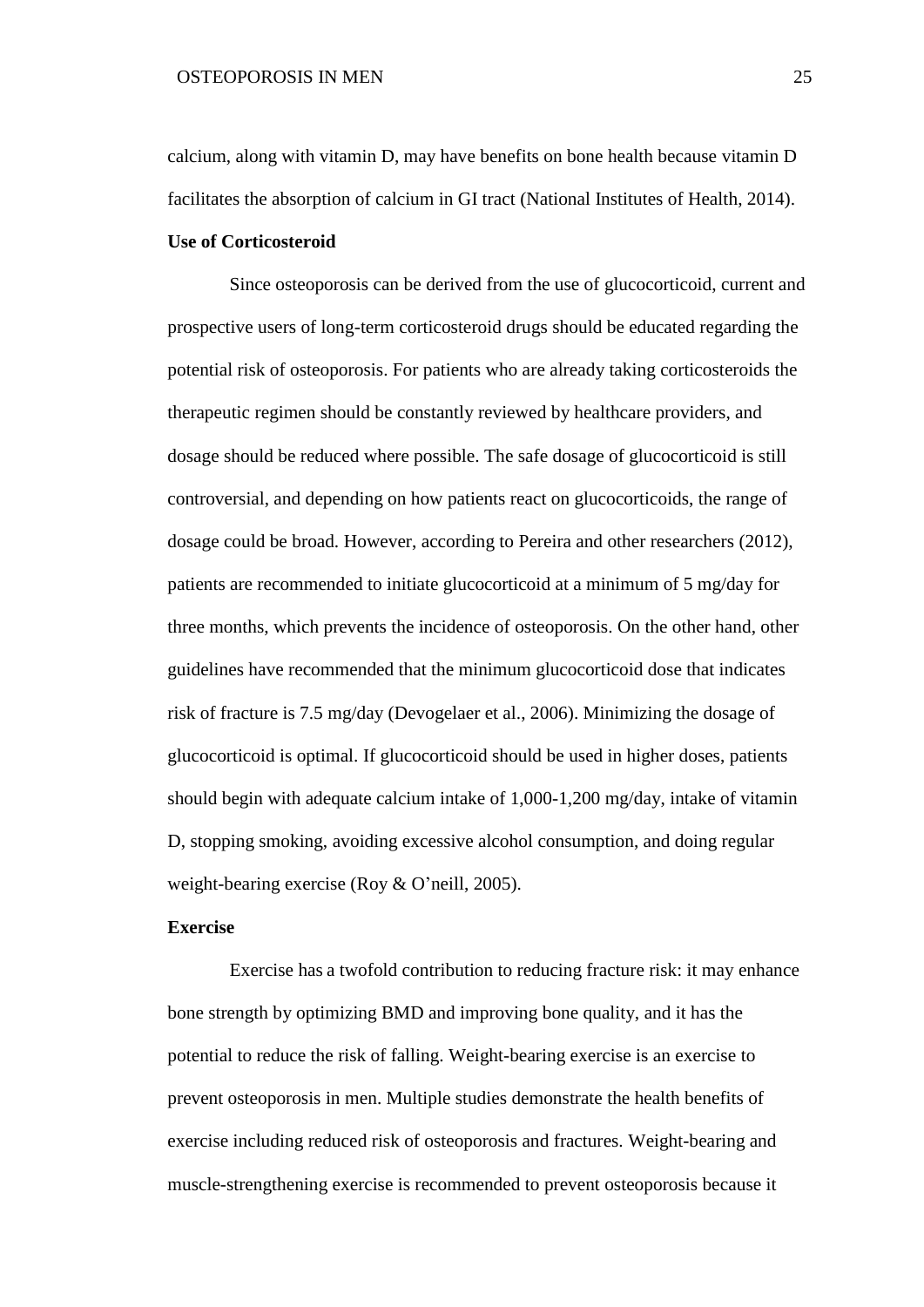improves balance, strength, and posture of bones. However, exercise increases some patients' risk of fracture and osteoporosis, so that healthcare providers must keep it in mind, making recommendations for type and degree of activity based on individual risk (Kling, Clarke, & Sandhu, 2002). A recent Cochrane review included 43 randomized controlled trials which investigate whether exercise could prevent bone loss and fractures in men. A small, but significant effect of exercise on BMD was observed. The study goes on to say there are two different weight-bearing exercises: high-impact weight-bearing exercises and low-impact weight-bearing exercises. Highimpact weight-bearing exercises help build bones and keep them strong. Examples of high-impact weight-bearing exercises are dancing, doing high-impact aerobics, hiking, jogging and running, jumping rope, stair climbing, and tennis. If individuals have broken a bone due to osteoporosis or are at risk of low bone mass, they may need to avoid high-impact exercises. In case of an individual who cannot do high-impact exercises, low-impact weight-bearing exercises can be applied. It also helps keep strengthening bones and are a safe alternative if one cannot do high-impact exercises. Examples of low-impact weight-bearing exercises are doing low-impact aerobics using elliptical training machines, doing fast walking on treadmill or outside, and using stair-step machines (Mishra & Mishra, 2011).

## **Cessation of Smoking and Intake of Alcohol**

Smoking may cause less calcium intake from their diets, damage the function of osteoblasts and osteocytes, and enhances the activity of osteoclasts; thus, it decreases bone mineral density. However, smoking cessation has the reversible effect on bone health. Two cross-sectional studies have shown that bone density of formal smokers improves as early as less than 10 years and approaches bone density of nonsmokers with over 30 years of smoking cessation. Studies dealing with the effects of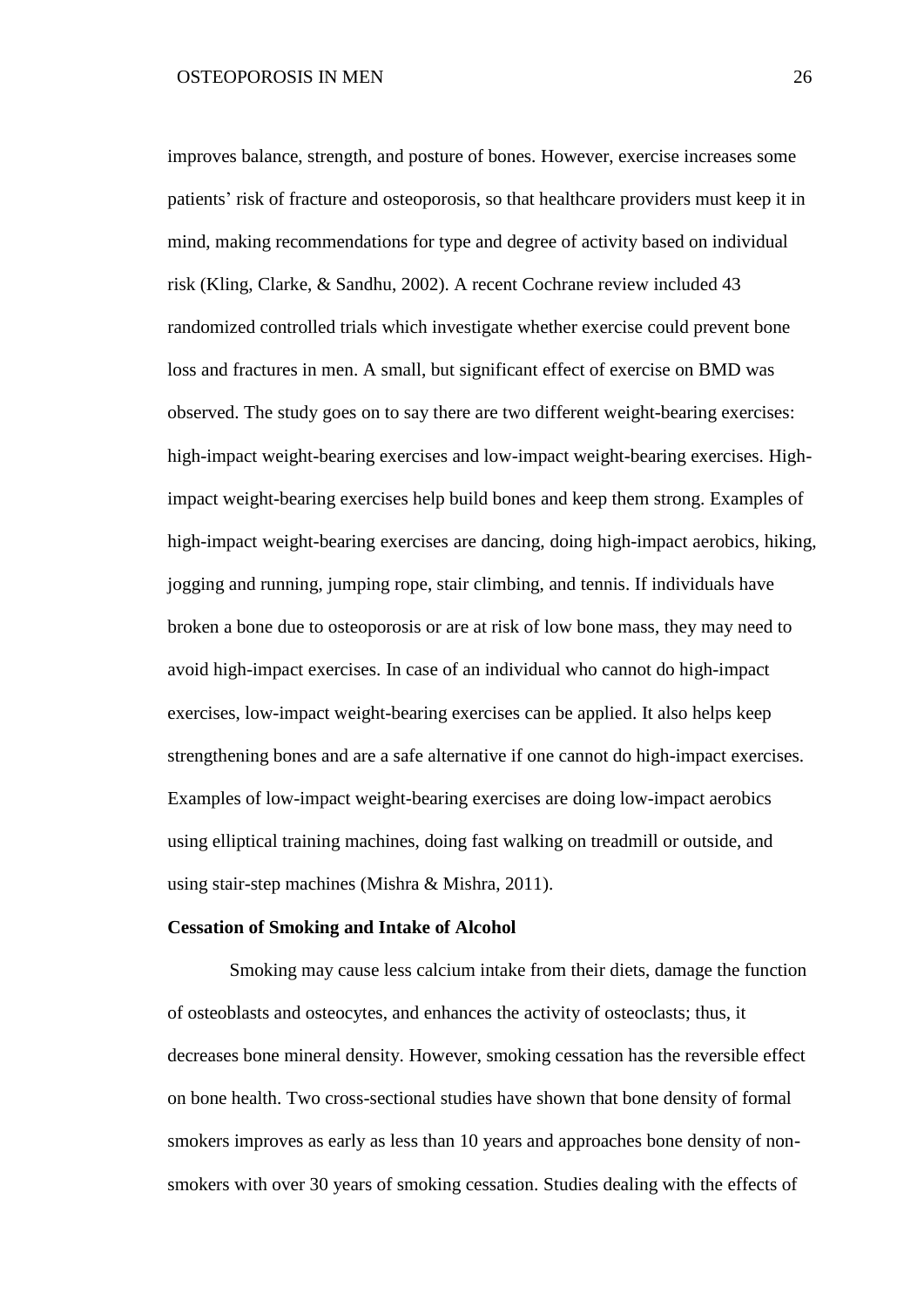smoking cessation have shown an improvement in markers of bone formation and bone resorption and sex hormone abnormalities in 6 weeks after smoking reduction/cessation and one year with improvement in bone density (Yoon, Maalouf, & Sakhaee, 2012). Above information clearly presents that smoking reduction/cessation can help to keep bone healthy.

Heavy drinking has a negative effect on bone health by interfering with the ability of osteoblasts, decreasing the amount of osteoblast cells, and interfering with the ability of absorption in the gastrointestinal tract. Regular consumption of more than two alcohol drinks a day increases a risk of osteoporosis (Mayo Clinic, 2014). Individuals with osteoporosis and low bone mass must avoid excessive use of alcohol. Education can be used to cut down excessive amount of alcohol. Healthcare providers can educate patients to limit alcohol consumption to less than two drinks per day, which hardly affects bone health. Patients should be educated to taper alcohol intake amount off because quitting the use of alcohol at one time could cause alcohol withdrawal which is a life-threatening condition (Rao, Budhwar, & Ashfaque, 2010).

## **Treatment**

The primary goal of treatment is to reduce the risk of fracture. Research on drug therapy for males with low BMD is incomplete; however, despite a lack of scientific consensus, pharmaceutical interventions are considered appropriate for men at high risk for fracture. At the same time, continuous non-pharmacologic therapy is important adjunct to pharmacologic management of osteoporosis by reducing the potential modifiable risk factors along with exercise and calcium and vitamin D supplementation. Several medications and therapy can be used to manage osteoporosis in men: Alendronate, risedronate, zoledronic acid, the use of PTH, and testosterone therapy (Rosen, Rosen, & Mulder, 2014).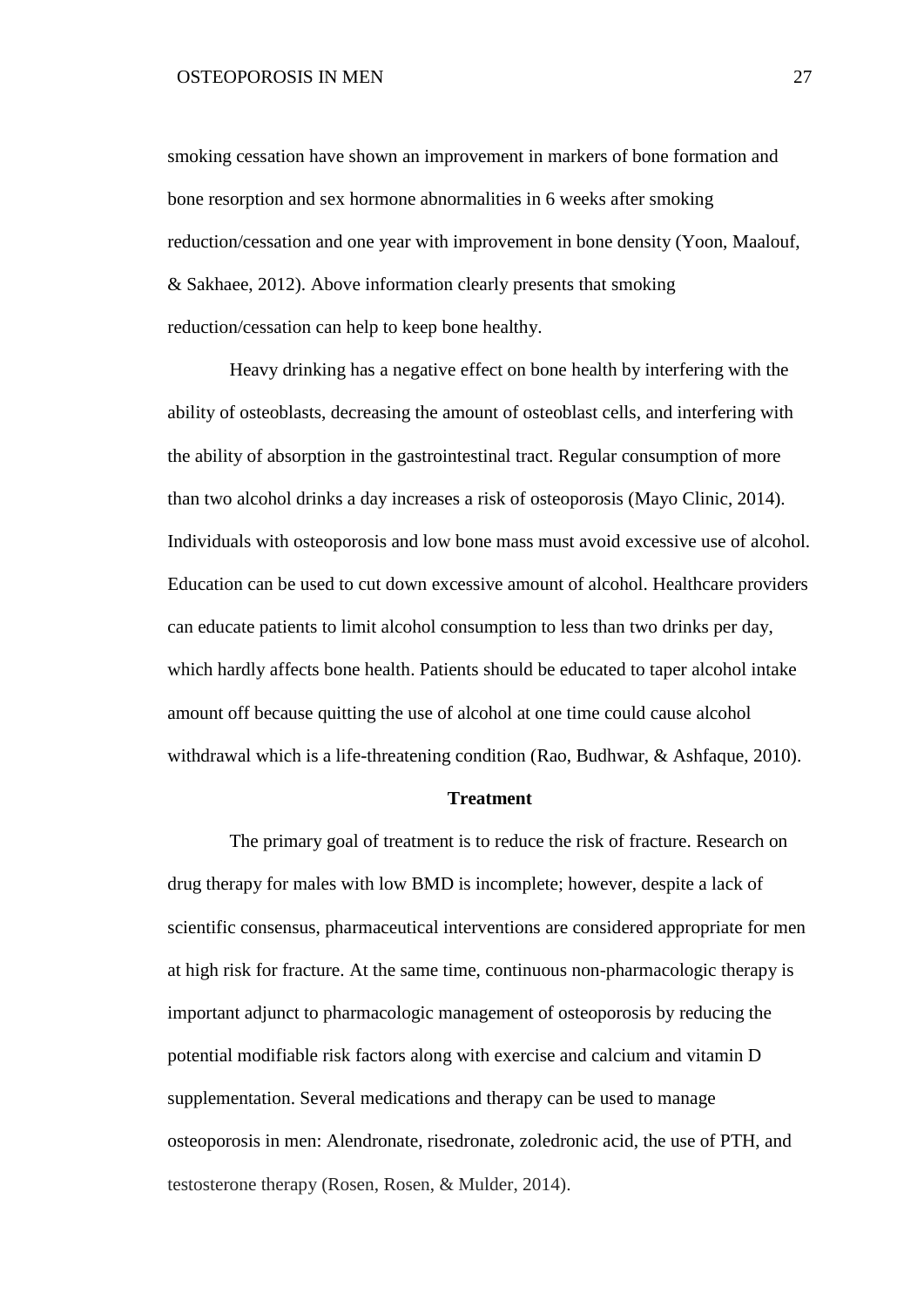## **Bisphosphonate**

Bisphosphonates which strengthen bone by inhibiting bone resorption by osteoclasts currently approved for treating osteoporosis in men, and bisphosphonates are used to treat bone loss from secondary causes, such as corticosteroid use, androgen deprivation therapy, and hypogonadism. Alendronate, one of bisphosphonate drugs, is considered as a first-line drug therapy for osteoporosis. The clinical trial resulted in the approval of alendronate to treat osteoporosis in men older than 60 with no active secondary causes of osteoporosis (Furlow, 2006). According to studies (Orwoll, et al., 2000), 241 men having osteoporosis treated with alendronate showed increased BMD in the femoral neck and spine, and diminished occurrence of vertebral fracture. Another study shows that alendronate is demonstrated efficacy for enhancing bone mineral density in men with idiopathic or secondary osteoporosis and has proven an ability to prevent vertebral fractures in men with low bone mass (Olszynski, & Davison, 2008). University of Washington (2009) ended up with the positive effects of alendronate on osteoporosis as well. The subjects were men with mean T-score of -2.0 or less, which means men with low bone mass or osteoporosis were randomized to receive alendronate 10 mg daily or placebo for two years. The statistics resulted in significant increase in BMD at the lumbar spine versus placebo, 7.1% versus 1.8%, and significant increase in BMD at the femoral neck versus placebo, 2.5% versus 0.1%. Similarly, another study of 280 men who are 65 years and older received risedronate involved in bisphosphonate or placebo. Men in the risedronate group had a 2.5% increase in BMD compared with the placebo group ending up with a 3.5% decrease of BMD; treatment with risedronate also was associated with a decrease in hip fractures (Rao, Budhwar, & Ashfaque, 2010).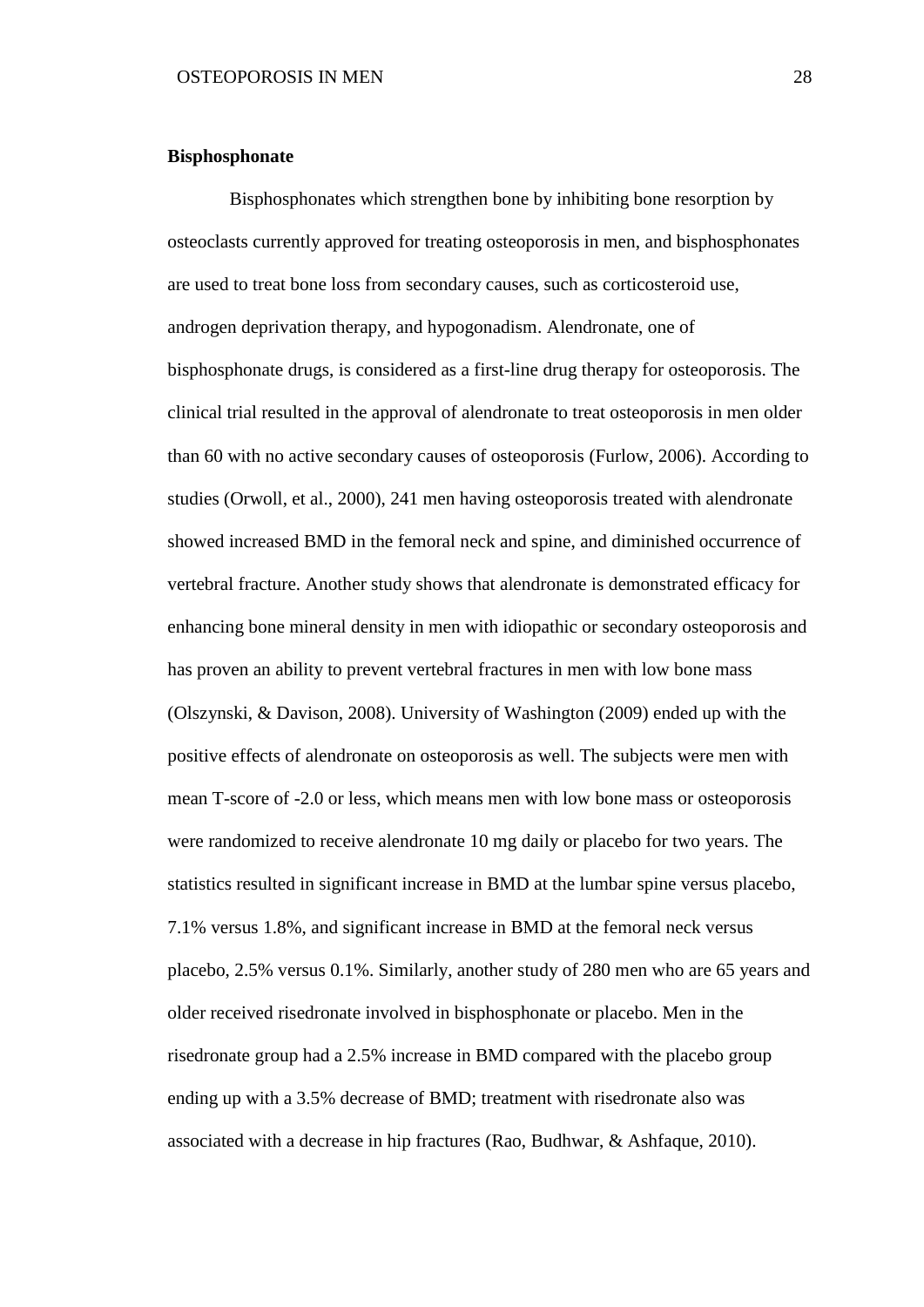Another type of Bisphosphonates is Zoledronic acid which is administered intravenously (IV). Zoledronic acid was approved by the U.S. Food and Drug Administration in 2008 for the treatment of osteoporosis in men. It is a potent inhibitor of bone resorption. It decreases osteoclast proliferation and differentiation and induces apoptosis of osteoclastic cells. Its high affinity results in increasing mineralized bone, especially for sites of high bone turnover (Lambrinoudaki, Vlachou, Galapi, Papadimitriou, & Papadias, 2008). One study concluded that five regimens of IV zoledronic acid from one to four mg administered as one to four doses over one year showed that lumbar spine BMD increased similarly in all five groups between 4.3 to 5.1% (Reid, et al., 2000). At a dose of 5 mg once a year, it has positive effects on bone mineral density in men. The University of Washington (2009) had an experiment by randomizing men to take either zoledronic acid 5 mg IV or a weekly oral bisphosphonate. The increase in BMD of the spine was similar in both groups, 6.2% in oral bisphosphonate versus 6.1% in the zoledronic acid. It refers that zoledronic acid has effects on men with osteoporosis and low bone mass as same as using alendronate and risedronate. Zoledronic acid could be useful drug for men who are experiencing or have experienced a fracture or osteoporosis to prevent further risk of a fracture and treat current concern of a fracture.

Interestingly, long-term intake of bisphosphonates may cause jaw necrosis. The risk of medication-related osteonecrosis of the jaw (BRONJ) development has been shown to be higher in patients with high doses of bisphosphonates treatment intravenously. Components of bisphosphonates are stayed in the bone for more than 10 years, and administration over a long period of time might cause high-dose accumulation in the jawbones, the risk of BRONJ is increased. However, this risk is dose and time dependent. So appropriate dose of drug should be drug-specific and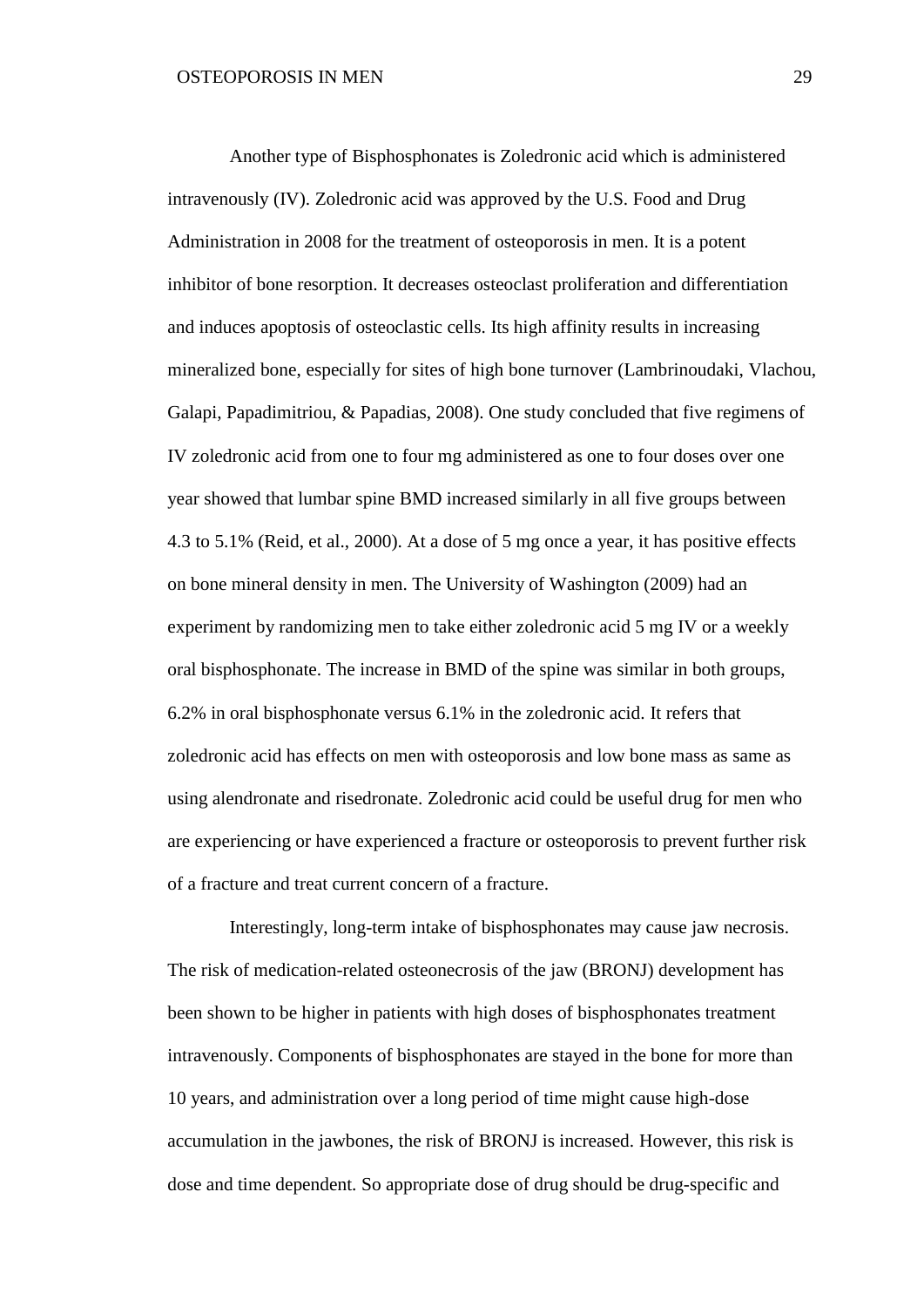continuous monitoring of bisphosphonates are recommended to prevent BRONJ (Ayora et al., 2015).

## **Parathyroid Hormone**

Another way to treat osteoporosis is the use of Parathyroid Hormone (PTH). PTH is a key regulator of calcium metabolism that is produced as an 84-amino acid protein in response to changes of extracellular calcium concentration. In the process of bone formation, bone resorption should occur to renew the setting of bones. PTH temporarily separates bone formation from bone resorption and induces the activity of osteoblastic cells without requiring prior resorption. Although the exact mechanisms are not still clear, researchers have observed that daily intermittent PTH injections increase levels of the bone density above normal (American Academy of Orthopaedic Surgeons, 2007). Teriparatide involved in drug class of PTH analog is the only FDAapproved osteoporosis drug, which is a synthetic form of the natural human PTH. Teriparatide is useful to men who cannot take bisphosphonates and are with severe osteoporosis or multiple risk factors for fracture (Rao, Budhwar, & Ashfaque, 2010). In the study of taking daily teriparatide treatment, men were administered with teriparatide at 20 μg/day for 12 months. When researchers observed the change in lumbar spine and femoral neck, the percent lumbar spine BMD in men significantly increased by  $11.3 \pm 9.9\%$  (mean  $\pm$  standard deviation) and femoral neck BMD was increased by  $0.4 \pm 6.4\%$  without a significant difference over 12 months (Niimi, 2015). Another study refers that men treated by teriparatide medication for one month has been shown not only to increase the thickness of trabecular bone and trabecular connectivity, but also to increase the bone formation rate in the periosteal surface of iliac cortical bone in patients (Anthony et al., 2005). These studies showed that daily teriparitide treatment has positive and effective influence to treat osteoporosis in men.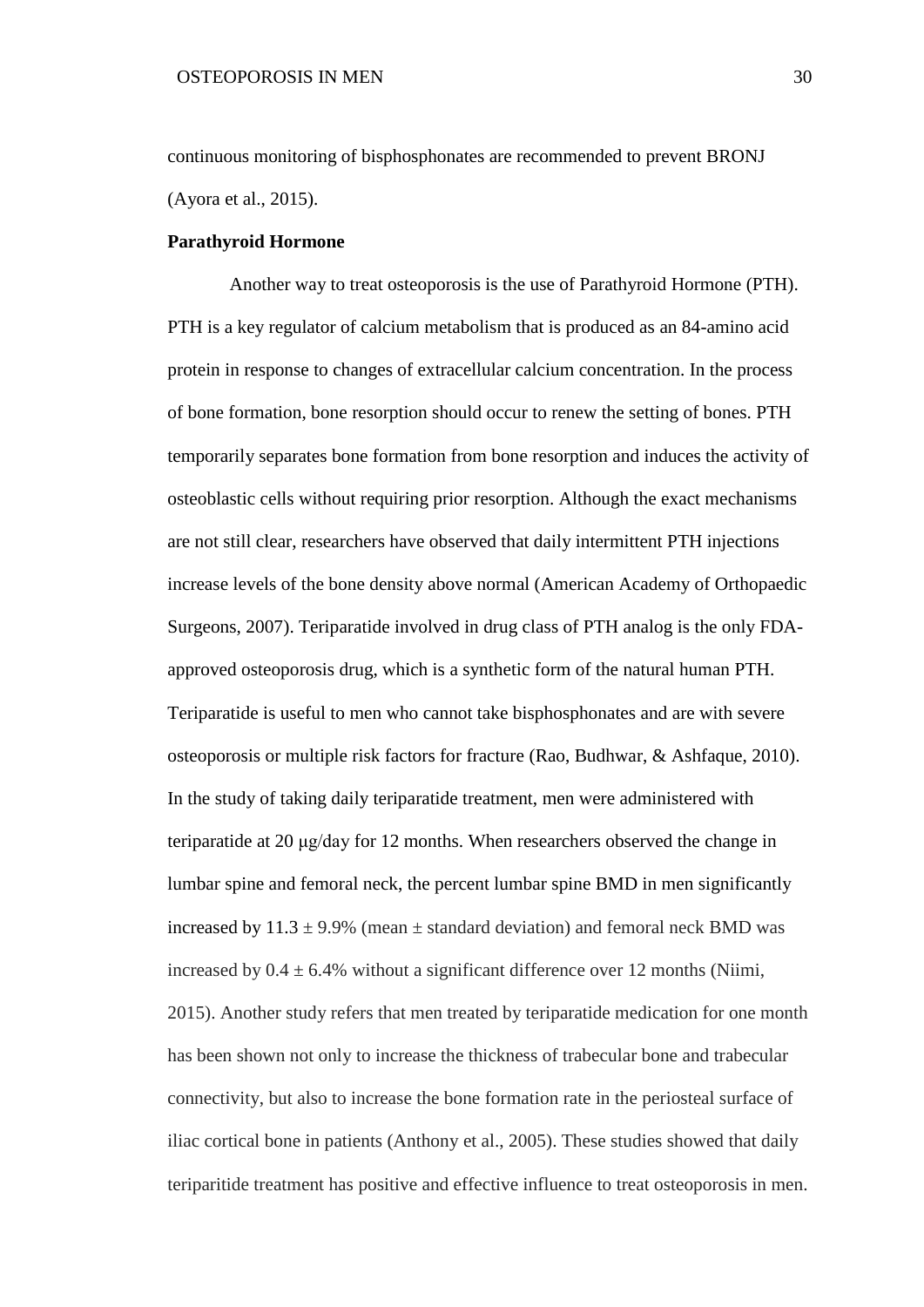## **Testosterone Therapy**

Testosterone therapy increases BMD and is only used in men who have low levels of testosterone. According to Rao, Budhwar, and Ashfaque (2010) a metaanalysis of eight trials enrolling 365 men displayed that men injected with testosterone intramuscularly had eight percent gain in lumbar BMD compared with placebo. In a study, intramuscular injections of 250 mg testosterone ester augmented lumbar spine bone density by 5% over six months. Measurement of the biochemical markers of bone turnover in this study also brings a point of that treatment increases bone density by decreasing bone resorption. After injection of testosterone, there was the increase in serum estradiol level, which promotes bone density. Testosterone therapy is also effective in men with corticosteroids. A randomized controlled crossover study in a group of men receiving oral corticosteroids presented that monthly intramuscular injections of 250 mg testosterone esters increased lumbar spine bone density up to 5% over 12 months (Francis, 1999). Testosterone therapy may offer a wide range of benefits for men with hypogonadism and osteoporosis. However, so far, the benefits of testosterone therapy only have been seen with intramuscular injections, there is no evidence that testosterone therapy improved bone density in men with normal levels of testosterone (Bassil, Alkaade, & Morley, 2009).

# **Conclusion**

The incidence of osteoporosis in men has been increasing rapidly. Presently, one in four men over age 50 has an osteoporosis-related fracture in his lifetime in the Unites States (National Osteoporosis Foundation, 2011). It is becoming a common disease and also has become a major public health problem in men as the number of elderly population has increased. As aging, men are more likely to experience osteoporosis, but compared to osteoporosis in women the peak incidence of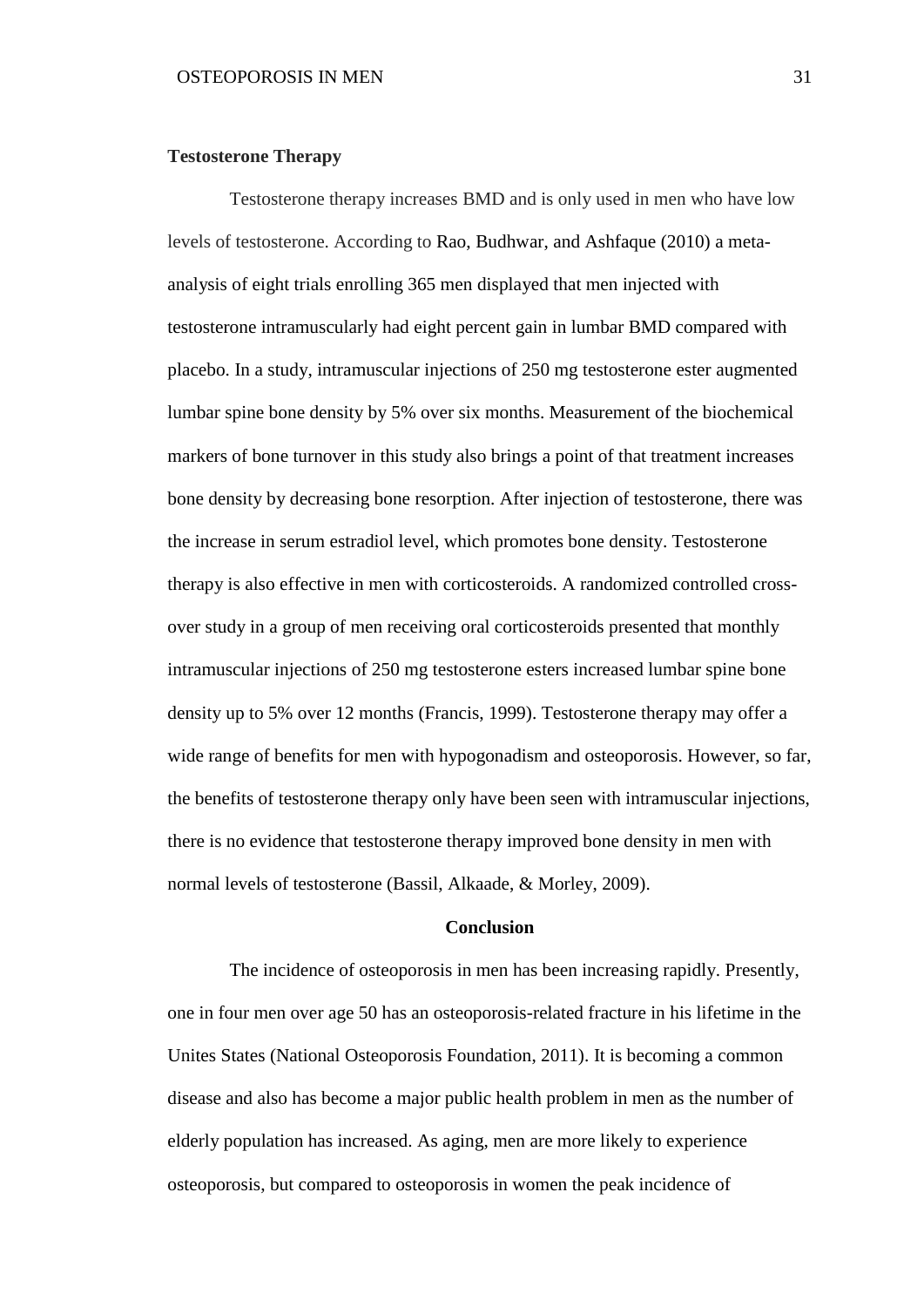# OSTEOPOROSIS IN MEN 32

osteoporotic fracture occurs 10 years later in men. The prevalence of osteoporosis in men could be different depending on patients' ethnicity as well.

A number of risk factors can help to broadly recognize patients at risk for osteoporosis and fracture. Risk factors should be identified to prevent and treat men with osteoporosis and low bone mass. Patients with glucocorticoid drugs may have the incidence of osteoporosis and fracture due to the activity of components of glucocorticoid such as decreasing the number and the function of osteoblasts, apoptosis of osteocytes, and enhancing the activation of osteoclasts. Alcohol consumption is one of risk factors which disrupt the absorption of calcium in GI tract and impairs the ability of parathyroid glands. Other risk factor, smoking, causes oxidative stress through NO, which damage bone cells; enhances apoptosis of osteoblasts and osteocytes; augments production of osteoclasts and decreases apoptosis of osteoclasts. Diabetes increases risk for osteoporosis because it causes poor bone healing and regeneration as decreasing osteoblast number, osteoid volume, and mineral apposition rates. If vitamin D is deficient, it could decrease calcium absorption in the intestines, causing production of osteoclasts to move calcium from the bone to bloodstream. In men, male hypogonadism, which presents with low serum testosterone level, is one of factors causing osteoporosis. It acts directly on osteoblast as influencing growth, proliferation, and differentiation of osteoblastic cells. It also inhibits osteoclastic activity. Since estrogen can be overlooked because there is a stereotype that estrogen is only influencing on women. However, in men, estrogendeficiency causes osteoporosis by enhancing osteoclast differentiation and activation frequency of it; studies also found that men with lower levels of estrogen metabolites tended to have lower bone density.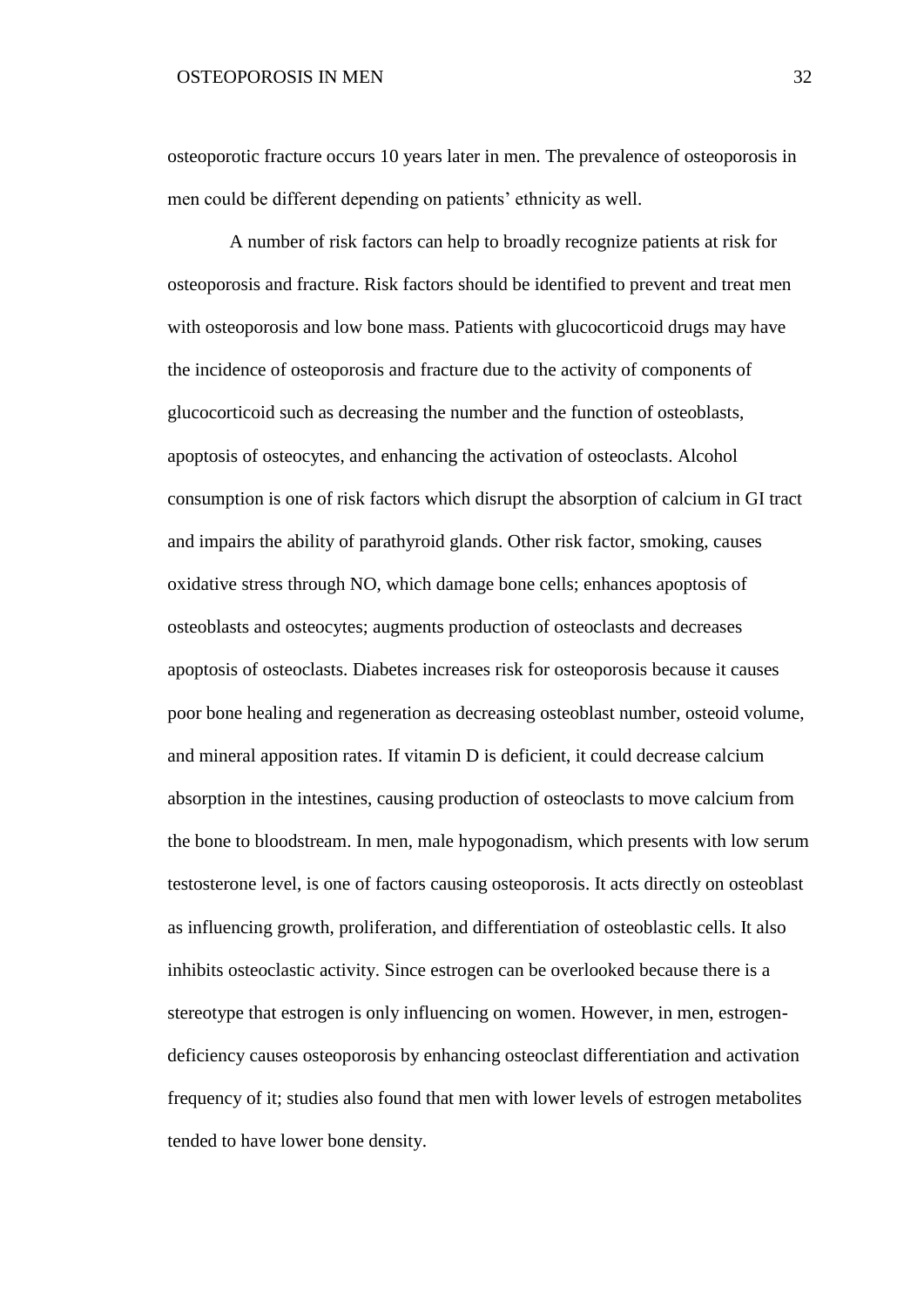Preventive measures and the various treatments can be strategically used to minimize the incidence of osteoporosis and low bone mass. For prevention, patients need to take calcium and vitamin D. The first step to prevent osteoporosis is to meet the daily dietary requirement of calcium and vitamin D. Males between 51-70 years old should take at least 1,000 mg/day of calcium, and males above 70 years old need to take at a minimum of 1,200 mg/day of calcium to prevent and treat osteoporosis. At the same time taking calcium, males also need to take in vitamin D 600 IU for males up to age 70 and 800 IU for males over age 70 daily, but no more than 4,000 IU a day. Patients with glucocorticoid treatment should be reviewed by healthcare provider and be educated about safe dosage to prevent osteoporosis. The safe dosage of glucocorticoid is still controversial between 5 mg/day and 7.5 mg/day. However, the best way to prevent osteoporosis is to minimize the dosage of glucocorticoid as much as possible. Exercise is another method to prevent osteoporosis as doing weightbearing exercise classified by high-impact weight-bearing exercise and low impact exercise. Smoking cessation and quitting drinking alcohol are big parts to prevent osteoporosis as well. Studies showed that after smoking reduction/cessation bone density improved. Since alcohol interferes with the ability of osteoblasts and absorption in GI tract, patients should taper the use of alcohol off.

If patients are at the risk of fracture by osteoporosis and have low bone mass, treatments can be used. Bisphosphonate drugs are the first-line drug therapy for osteoporosis. Males who had treatments of alendronate, risedronate and zoledronic acid, inhibiting bone resorption, demonstrated the increase in BMD compared with the placebo group and the decrease in hip, lumbar, and vertebral fracture. The use of PTH, another way to treat osteoporosis, displayed that daily intermittent PTH injects increased levels of the bone density above normal. Teriparatide treatment involved in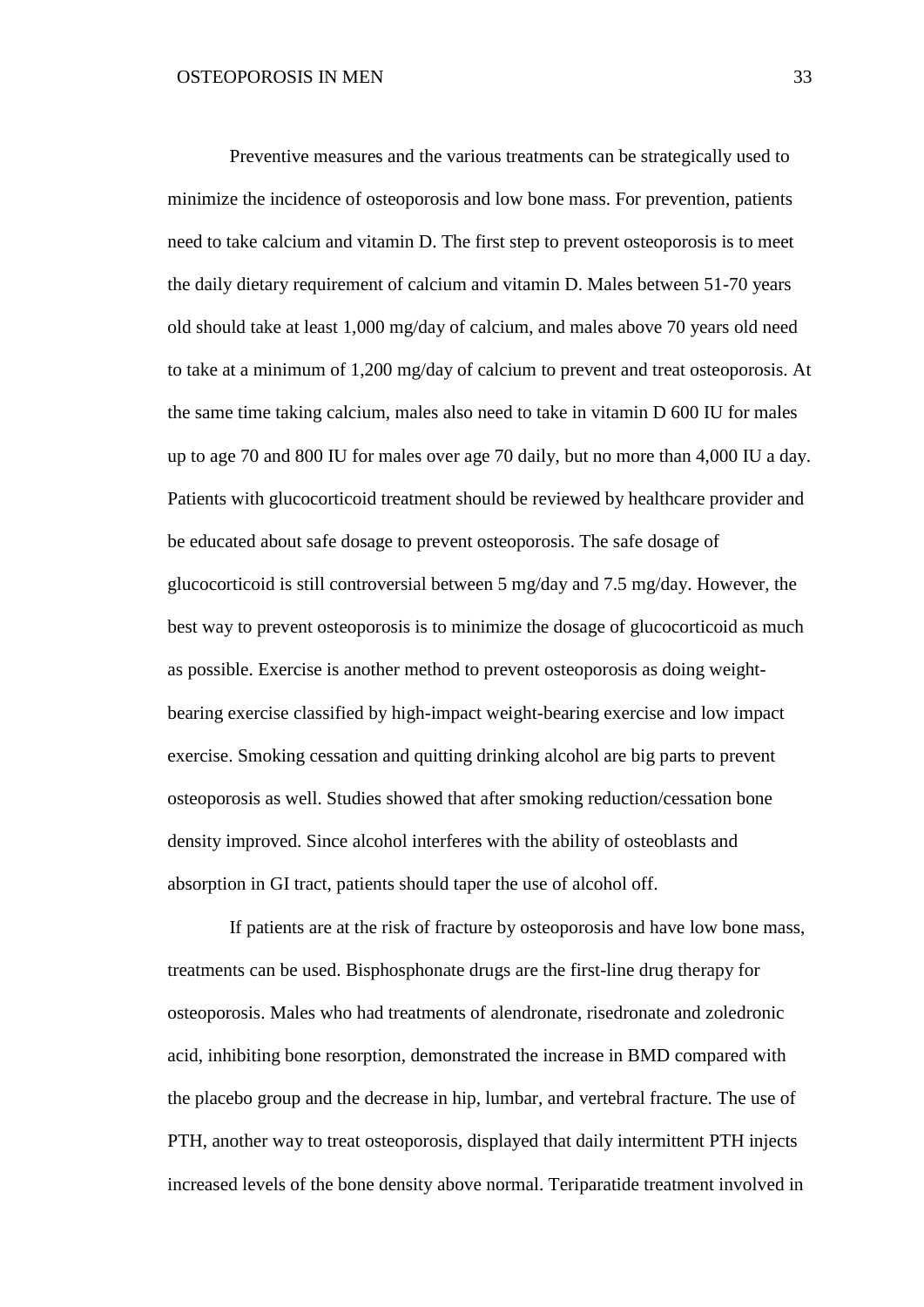PTH increased lumbar spine and femoral neck BMD in men over 12 months after taking this medication. Lastly, testosterone therapy is useful to males with hypogonadism. Males injected with testosterone intramuscularly not only had an increase of lumbar spine BMD by 5%, but also showed that this therapy is effective in men with corticosteroids.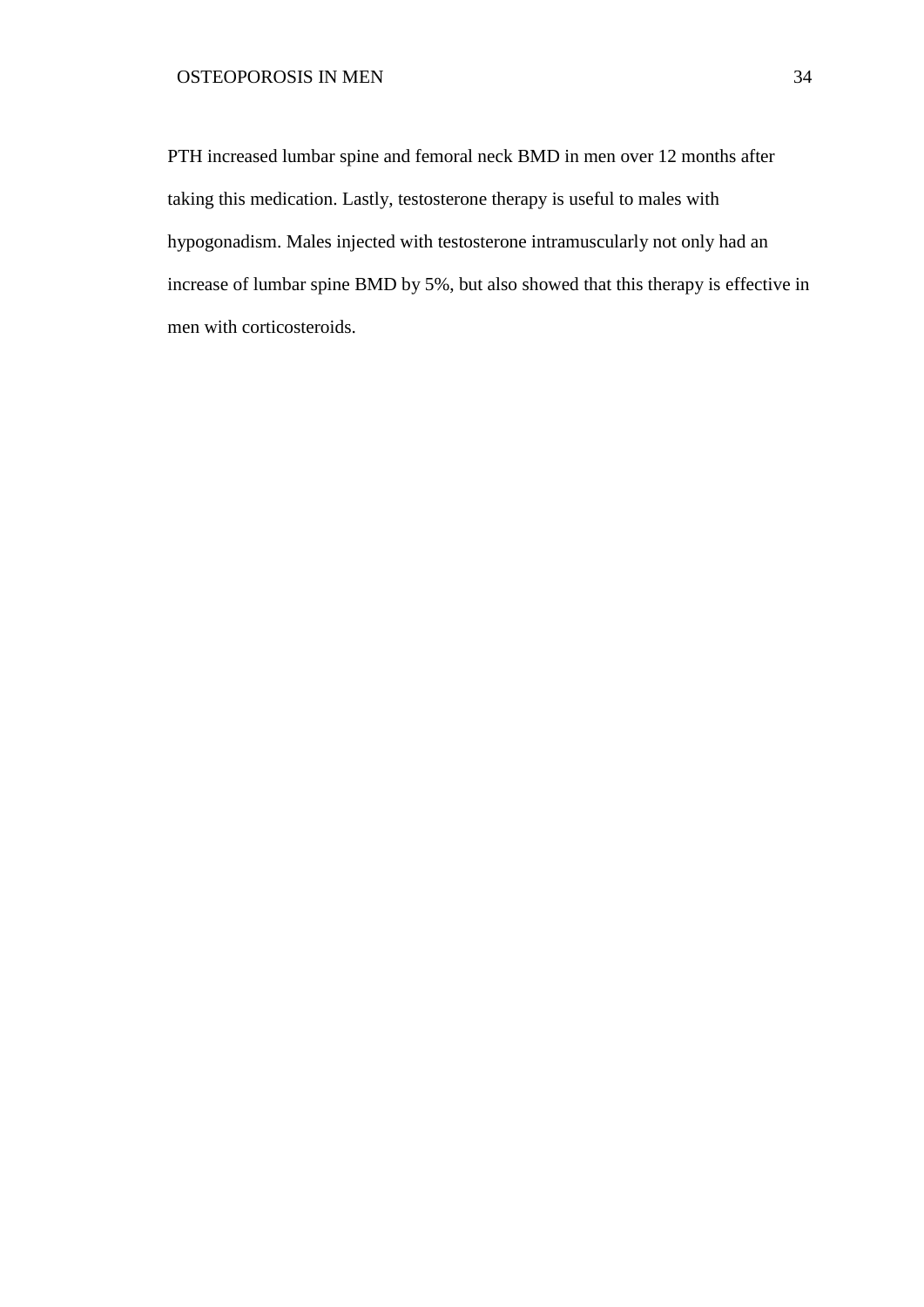## References

- Adler, R. A., Hochberg, M. C. (2003). Suggested guidelines for evaluation and treatment of glucocorticoid-induced osteoporosis for the department of veterans affairs. *Arch Intern Med, 163*(21), 2619-2624.
- American Association for Clinical Chemistry. (2012). Osteoporosis. Retrieved Sep, 24th, 2015 from

https://labtestsonline.org/understanding/conditions/osteoporosis/start/1/.

- American Academy of Orthopaedic Surgeons. (2007). Treatment update: Using bisphosphonates and PTH for postmenopausal osteoporosis. Retrieved Aug 25th, 2015 from http://www.aaos.org/news/bulletin/jul07/research5.asp.
- Anthony, B., Hodsman, D. C., Bauer, D. W., Chui, K. Y. (2005). Parathyroid hormone and teriparatide for the treatment of osteoporosis: A review of the evidence and suggested guidelines for its use. *Endocrine Reviews, 26*(5), 688- 703.
- Ayora, A. F., Herion, F., Rompen, E., Reginster, J. Y., Magremanne, M., & Lambert, F. (2015). Dramatic osteonecrosis of the jaw associated with oral bisphosphonates, periodontitis, and dental implant removal. *Journal of Clinical Periodontology, 42*(2), 190-195.
- Badrick, E., Kirschbaum, C., & Kumari, M. (2007). The relationship between smoking status and cortisol secretion. *The Journal of Clinical Endocrinology & Metabolism, 92*(3), 819-824.
- Bassil, N., Alkaade, S., & Morley, J. E. (2009). The benefits and risks of testosterone replacement therapy: A review, *Ther Clin Risk Manag, 5*, 427-448.
- Becker, C. (2008). Pathophysiology and clinical manifestations of osteoporosis. *Clinical Cornerstone, 9*(2), 42-50.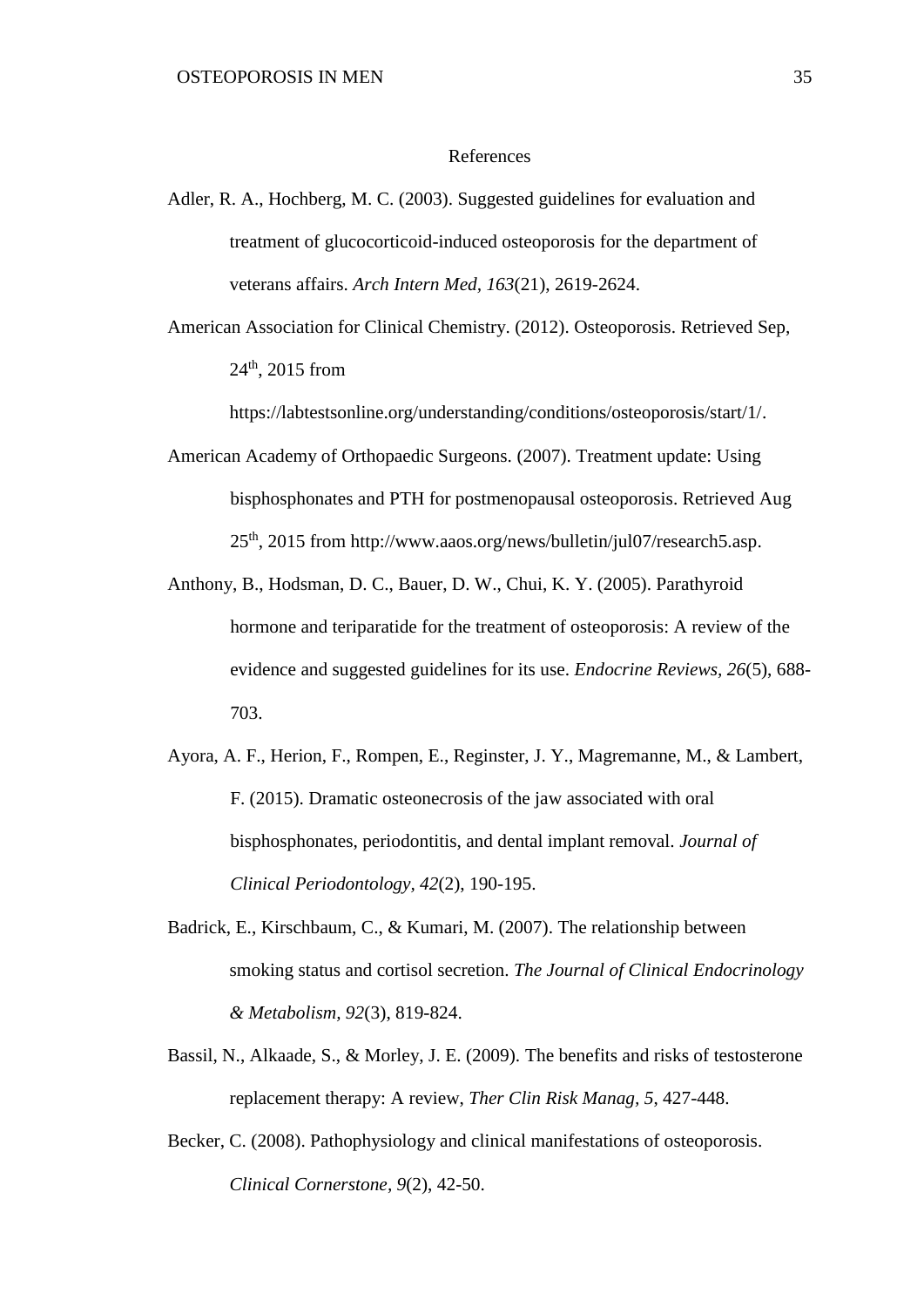- Bussard, K. M., Venzon, D. J., & Mastro, A. M. (2010). Osteoblasts are a major source of inflammatory cytokines in the tumor microenvironment of bone metastatic breast cancer. *J Cell Biochem, 111*(5), 1138-1148.
- Canalis, E., Mazziotti, G., Giustina, A., Bilezikian, J. P. (2007). Glucocorticoidinduced osteoporosis: Pathophysiology and therapy. *Osteroporos Int, 18*, 1319-1328.
- CDC. (2015). Assessing your weight. Retrieved Oct  $24<sup>th</sup>$ , 2015 from http://www.cdc.gov/healthyweight/assessing/.
- Clarke, B. L., Khosla, S. (2008). Androgens and bone. *Steroids, 74*(3), 296-305.
- Cleveland Clinic. (2012). Osteoporosis. Retrieved Jun  $17<sup>th</sup>$ , 2015 from http://my.clevelandclinic.org/health/diseases\_conditions/hic\_Osteoporosis.
- Cleveland Clinic. (2012). The role of calcium in preventing osteoporosis. Retrieved Aug  $23^{\text{rd}}$ , 2015 from

https://my.clevelandclinic.org/health/diseases\_conditions/hic\_Osteoporosis/hic The role of calcium in preventing osteoporosis.

- Chen, Q., Kaji, H., Sugimoto, T., & Chihara, K. (2001). Testosterone inhibits osteoclast formation stimulated by parathyroid hormone through androgen receptor. *Federation of European Biochemical Societies, 491*(1), 91-93.
- D'Elia, G., Caracchini, G., Cavalli, L., & Innocenti. Bone fragility and imaging techniques. *Clin Cases Miner Bone Metab, 6*(3), 234-246.
- Devogelaer, J. P., Goemaere, S., Boonen, S., … Reginster, J. Y. (2006). Evidencebased guidelines for the prevention and treatment of glucocorticoid-induced osteoporosis: A consensus document of the Belgian bone club. *Osteoporos Int, 17*(1), 8-19.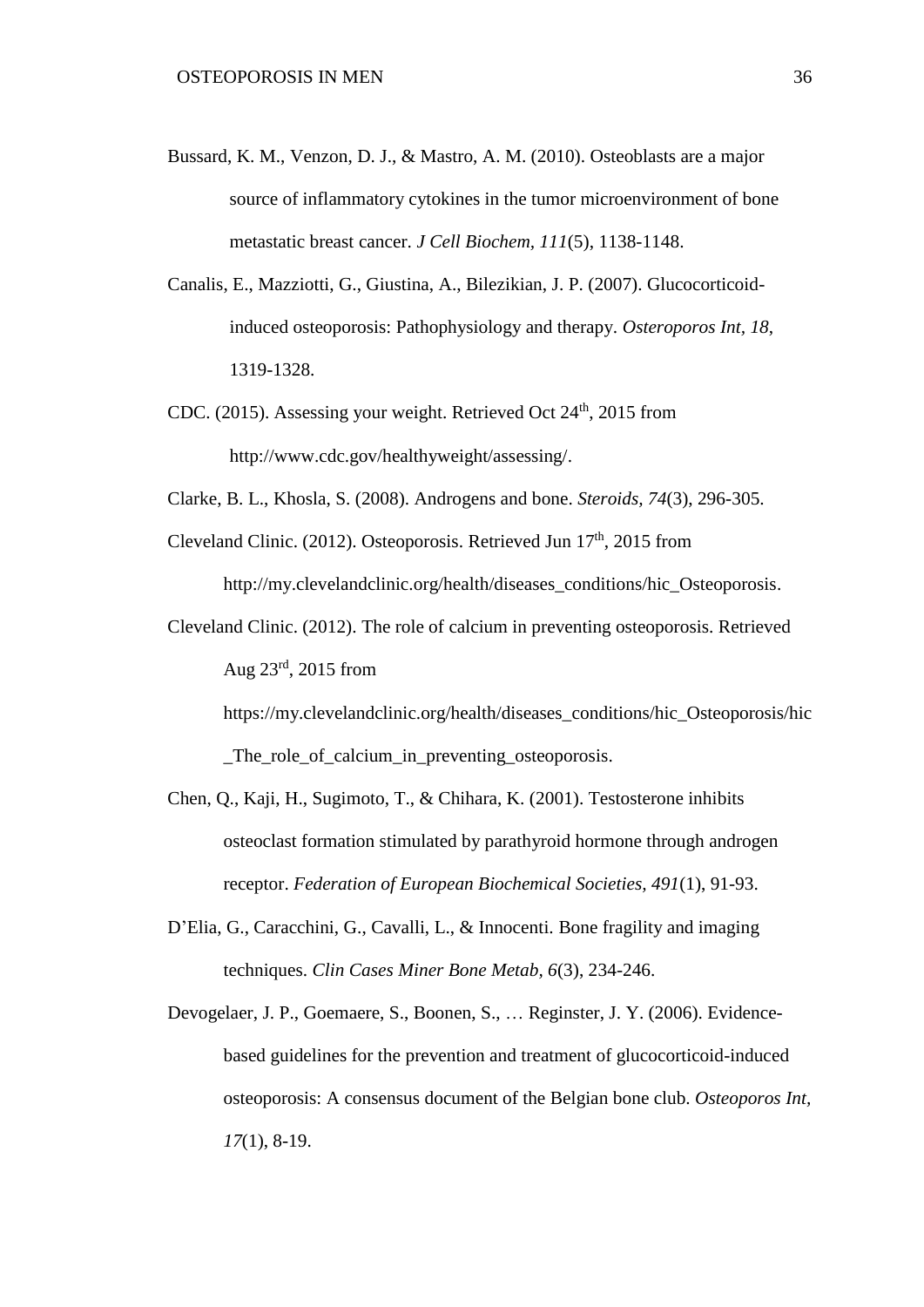- Dupree, K., & Dobs, A. (2004). Osteopenia and male hypogonadism. *Rev Urol, 6*(Suppl 6), S30-34.
- Elsevier. (2009). Oxidative stress and bone mineral density in elderly men: Antioxidant activity of alpha-tocopherol. *Free Radical Biology & Medicine, 47*, 668-673.
- Ericsion. (2007). Estrogen is important for bone health in men as well as women. Retrieved Jun 17<sup>th</sup>, 2015 from http://news.wustl.edu/news/Pages/9425.aspx.
- Field, A. E., Colditz, G. A., Longcope, C., & MCKinlay, J. B. (1994). The relation of smoking, age, relative weight, and dietary intake to serum adrenal steroids, sex hormones, and sex hormone-binding globulin in middle-aged men. *J Clin Endocrinol Metab, 79*, 1310-1316.
- Francis, R. M. (1999). The effects of testosterone on osteoporosis in men. *Clinical Endocrinology, 50*, 411-414.
- Furlow, B. (2006). Osteoporosis in men. *Radiologic Technology, 77*(3), 226-234.
- Heaney, R. P., Dowell, S. D. … Bierman, J. (2001). Absorbability and cost effectiveness in calcium supplementation. *J Am Coll Nutr, 20*, 239-246.
- Holick, M. F. (2004). Sunlight and vitamin D for bone health and prevention of autoimmune diseases, cancers, and cardiovascular disease. *Am J Clin Nutr, 80*(6 Suppl), 1678S-1688S.
- International Osteoporosis Foundation. (n.d.). FRAX information and resources. Retrieved Aug 21<sup>st</sup>, 2015 from http://www.iofbonehealth.org/osteoporosismusculoskeletal-disorders/osteoporosis/diagnosis/frax-information-andresources.
- Johnston, J. D., Masri, B. A., Wilson, D. R. (2009). Computed tomography topographic mapping of subchondral density in osteoarthritic and normal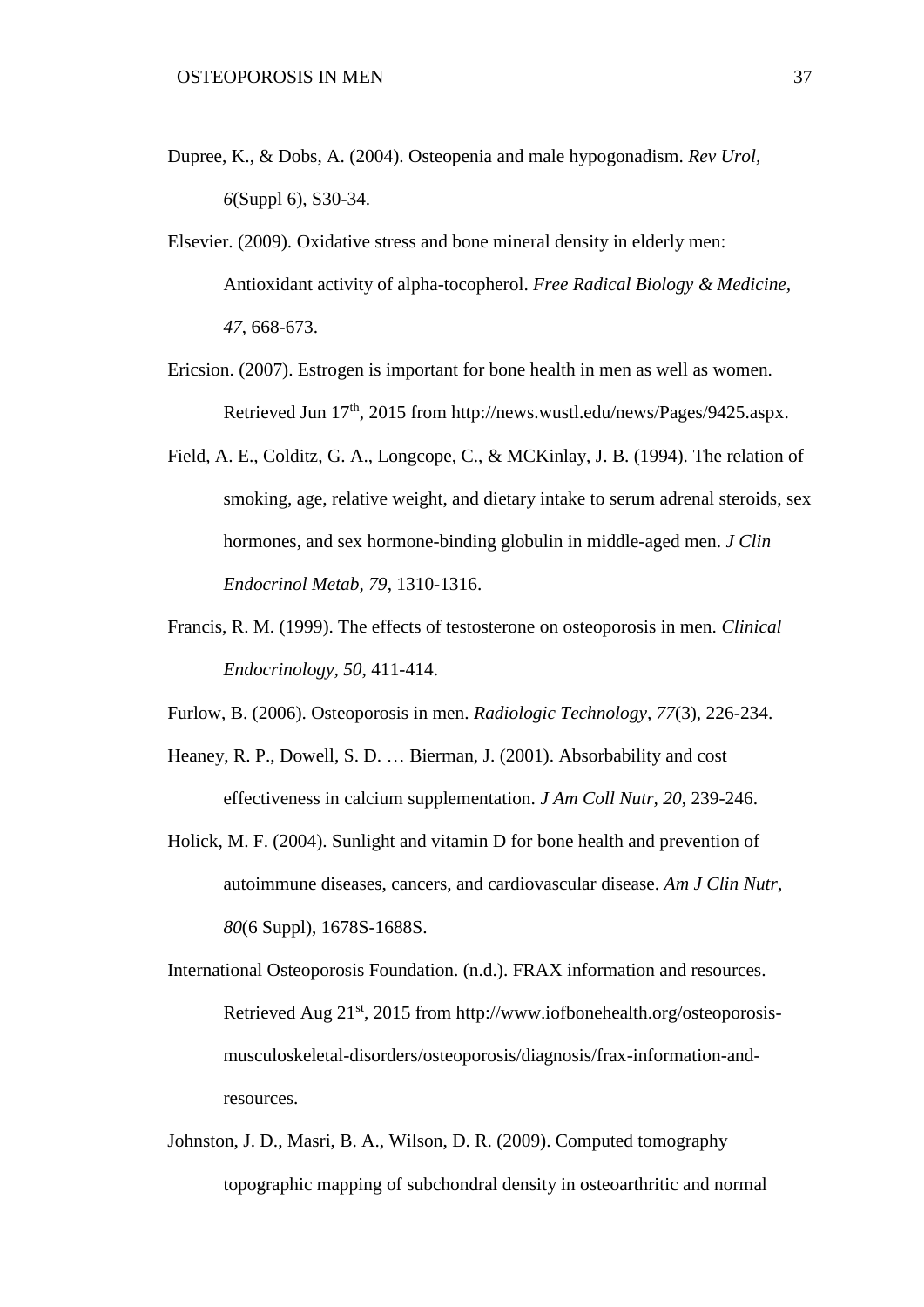knees: Methodological development and preliminary findings. *Osteoarthritis and Cartilage, 17*(10), 1319-1326.

- Khosla, S. (2010). Update in male osteoporosis. *J Clin Endocrinol Metab, 95*(1), 3-10.
- Kling, J. M., Clarke, B. L., & Sandhu, N. P. (2002). Osteoporosis prevention, screening, and treatment: A review. *Journal of Women's Health, 23*(7), 563- 570.
- Lambrinoudaki, I., Vlachou, S., Galapi, F., Papadimitriou, D., & Papadias, K. (2008). Once-yearly zoledronic acid in the prevention of osteoporotic bone fractures in postmenopausal women. *Clin Interv Aging, 3*(3), 445-451.
- Latinen, K., Lamberg-Allardt, C., Tunninen, R., Karonen, S. L., Tahtela, R., Ylihahri, R., & Valimaki, M. (1998). Transient hypoparathyroidism during acete alcohol intoxication. *New England Journal of Medicine, 324*, 721-727.
- Lewis, S. L. (2013). Stress and Stress Management. In Lewis, S. L., Dirksen, S. R., Heitkemper, M. M., Bucher, L., Harding, M. M. (9th Eds.), *Medical-Surgical nursing assessment and management of clinical problems.* St. Louis: Mosby.
- Mandal, A. (2014). What is oxidative stress? Retrieved Jun  $17<sup>th</sup>$ , 2015 from http://www.news-medical.net/health/What-is-Oxidative-Stress.aspx.
- Mayo Clinic (2015). Calcium and calcium supplement: Achieving the right balance. Retrieved Aug 23rd, 2015 from http://www.mayoclinic.org/healthylifestyle/nutrition-and-healthy-eating/in-depth/calcium-supplements/art-20047097.
- Mayo Clinic (2014). Prevention. Retrieved Aug 23<sup>rd</sup>, 2015 from http://www.mayoclinic.org/diseases-

conditions/osteoporosis/basics/prevention/con-20019924.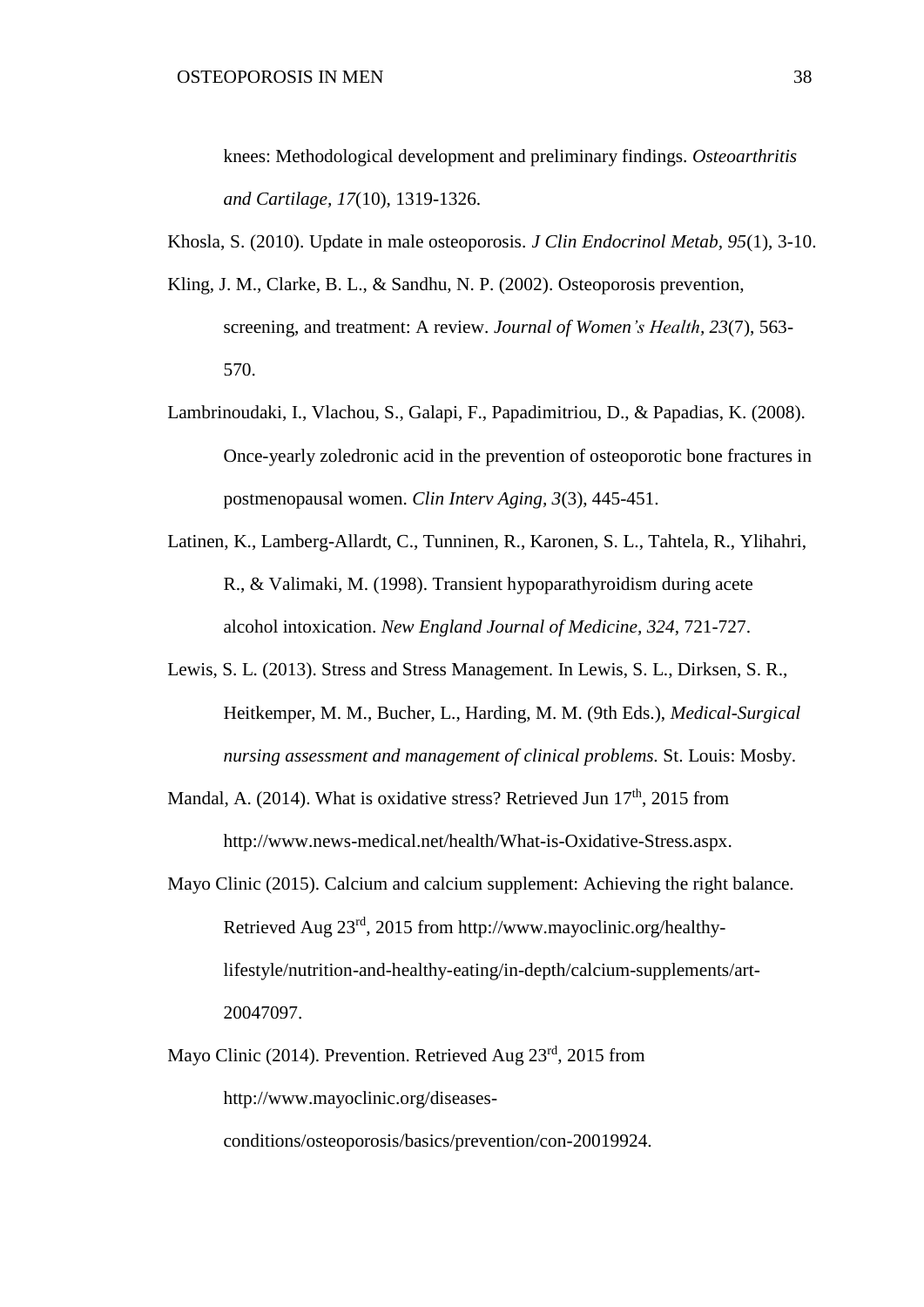Mayo Clinic (2014). Risk factors. Retrieved Aug 23<sup>rd</sup>, 2015 from http://www.mayoclinic.org/diseases-conditions/osteoporosis/basics/riskfactors/con-20019924.

Michael, J. M. (2003). Osteoporosis in men*. Am Family Physician, 67*(7), 1521-1526.

- Mishra, N., Mishra, V. N. (2011). Exercise beyond menopause: Dos and don'ts. *J Midlife Health, 2*(2), 51-56.
- National Institutes of Health. (2012). Calcium and vitamin D: Important at every age. Retrieved Aug 23rd, 2015 from

http://www.niams.nih.gov/Health\_Info/Bone/Bone\_Health/Nutrition/.

- National Institutes of Health. (2012). Osteoporosis in men. Retrieved Jun  $17<sup>th</sup>$ , 2015 from http://www.niams.nih.gov/health\_info/bone/osteoporosis/men.asp.
- National Institutes of Health. (2013). Calcium. Retrieved Aug 23rd, 2015 from https://ods.od.nih.gov/factsheets/Calcium-HealthProfessional/.
- National Institutes of Health. (2014). Handout on health: Osteoporosis. Retrieved Sep  $26<sup>th</sup>$ , 2015 from

http://www.niams.nih.gov/Health\_Info/Bone/Osteoporosis/osteoporosis\_hoh.a sp.

National Institutes of Health. (2014). Vitamin D. retrieved Oct 4<sup>th</sup>, 2015 from https://ods.od.nih.gov/factsheets/VitaminD-HealthProfessional/.

National Institutes of Health. (n.d.). What people with diabetes need to know about osteoporosis? Retrieved Jun 17<sup>th</sup>, 2015 from http://www.niams.nih.gov/Health\_Info/Bone/Osteoporosis/Conditions\_Behavi ors/diabetes.asp.

National Osteoporosis Foundation. (n.d.). Making a diagnosis. Retrieved Aug 21<sup>st</sup>, 2015 from http://nof.org/articles/8.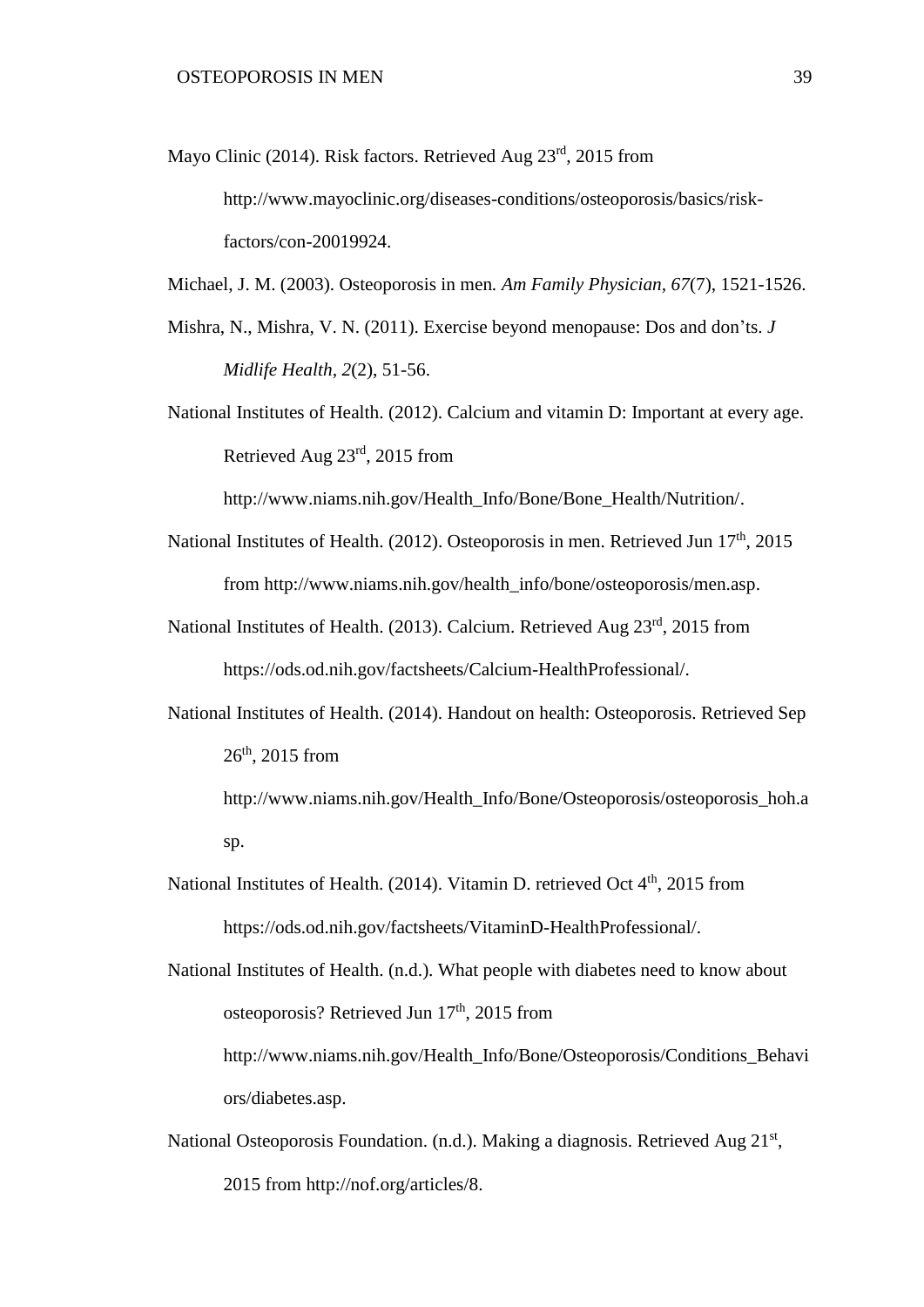- National Osteoporosis Foundation. (2011). Rehabilitation of patients with osteoporosis-related fractures. Retrieved Aug 21st, 2015 from http://nof.org/files/nof/public/content/clinicalupdates/clinicalupdates/Issue23R ehabilitation/2011 Jan rehabilitation.html.
- National Osteoporosis Foundation. (n.d.). Exercise for strong bones. Retrieved Aug 23rd, 2015 from http://nof.org/exercise.
- National Osteoporosis Society. (2014). Risk factors that increase your risk of osteoporosis and fractures. Retrieved Oct 24<sup>th</sup>, 2015 from https://www.nos.org.uk/healthy-bones-and-risks/are-you-at-risk.
- Niimi, R., Kono, T., Nishihara, A., Sudo, A. (2015). Analysis of daily teriparatide treatment for osteoporosis in men. *Osteoporos Int, 26*, 1303-1309.
- Olszynski, W. P., & Davison, K. S. (2008). Alendronate for the treatment of osteoporosis in men. *Expert Opin Pharmac other, 9*(3), 491-498.
- Orwoll, E., Ettinger, M., Weiss, S. (2000). Alendronate for the treatment of osteoporosis in men. *N Engl J Med, 343*(9), 604-610.
- Osteogenesis Imperfecta Foundation. (2007). Bone mineral density: What it means and how to measure it. Retrieved July 20<sup>th</sup>, 2015 from http://www.oif.org/site/DocServer/Bone Mineral Density.pdf?docID=7185.
- Pacifici, R. (2007). T cells and postmenopausal osteoporosis in murine models. *Arthritis Res Ther, 9*(2), 102.
- Peterson, L., Kremer, M., Judd, J., Pascoe, D., Spelsberg, T. C., Riggs, B. L., Oursler, M. J. (1999). Androgens regulate bone resorption activity of isolated osteoclasts in vitro. *Proceedings of the National Academy of Sciences, 96*(2), 505-510.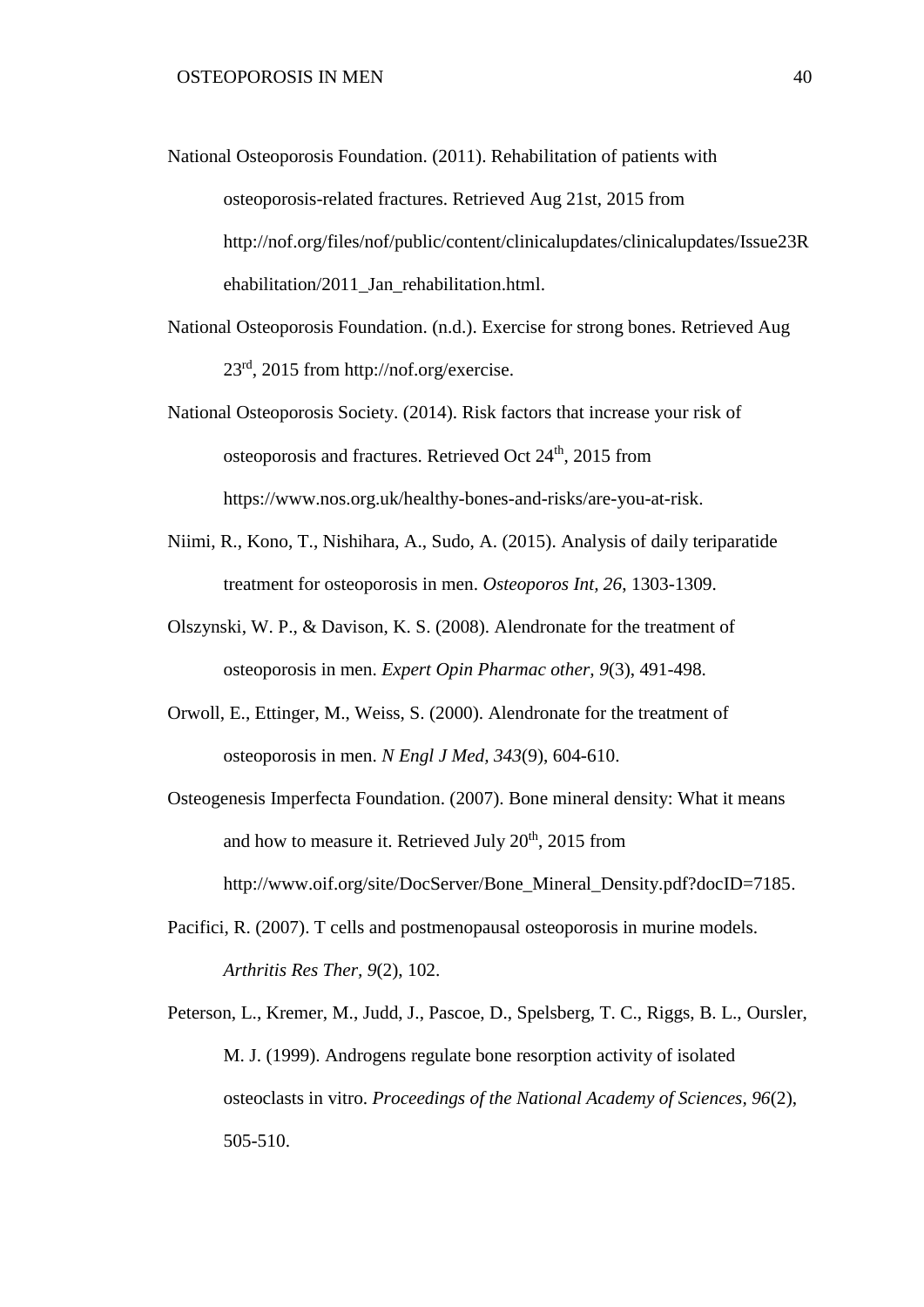- Qalawa, S. A., Mohamed, M. A., & Aly, A. A. (2013). Pilot for the extent of women's knowledge regarding risk factors leading to osteoporosis. *International Research Journal of Basic and Clinical Studies, 1*(4), 53-66.
- Rao, S. S., Budhwar, N., & Ashfaque, A. (2010). Osteoporosis in men. *Am Fam Physician, 82*(5), 503-508.
- Reid, I. R., Burckhardt, P. Horowitz, Z., Meunier, P. J. (2002). *N Engl J Med, 346*(9), 653.
- Rochira, V., Balestrieri, A., Madeo, B., Zirilli, L., Granata, A. R., & Carani, C. (2006). Osteoporosis and male age-related hypogonadism: Role of sex steroids on bone (patho)physiology. *Eur J Endocrinol, 154,* 175-185.
- Rosen, H. N., Rosen, C. J., & Mulder, J. E. (2014). Patient information: Osteoporosis prevention and treatment. Retrieved Oct 24<sup>th</sup>, 2015 from http://www.uptodate.com/contents/osteoporosis-prevention-and-treatmentbeyond-the-basics.
- Roson, H. N. (2014). Patient intervention; osteoporosis prevention and treatment . Retrieved Sep  $26<sup>th</sup>$ , 2015 from http://www.uptodate.com/contents/osteoporosis-prevention-and-treatmentbeyond-the-basics.
- Roy, D., & O'neill, T. (2005). Corticosteroid-induced osteoporosis: Prevention and treatment. Retrieved Aug  $25<sup>th</sup>$ , 2015 from
	- file:///C:/Users/hong%20seunggee/Downloads/IP05-May-2001.pdf/.
- Sampson, W. (1998). Alcohol harmful effects on bone. *Alcohol Health & Research World, 22*(3), 190-194.
- Sheweita, S. A., & Khoshhal, K. I. (2007). Calcium metabolism and oxidative stress in bone fractures: Role of antioxidants. *Current Drug Metabolism, 8*, 519-525.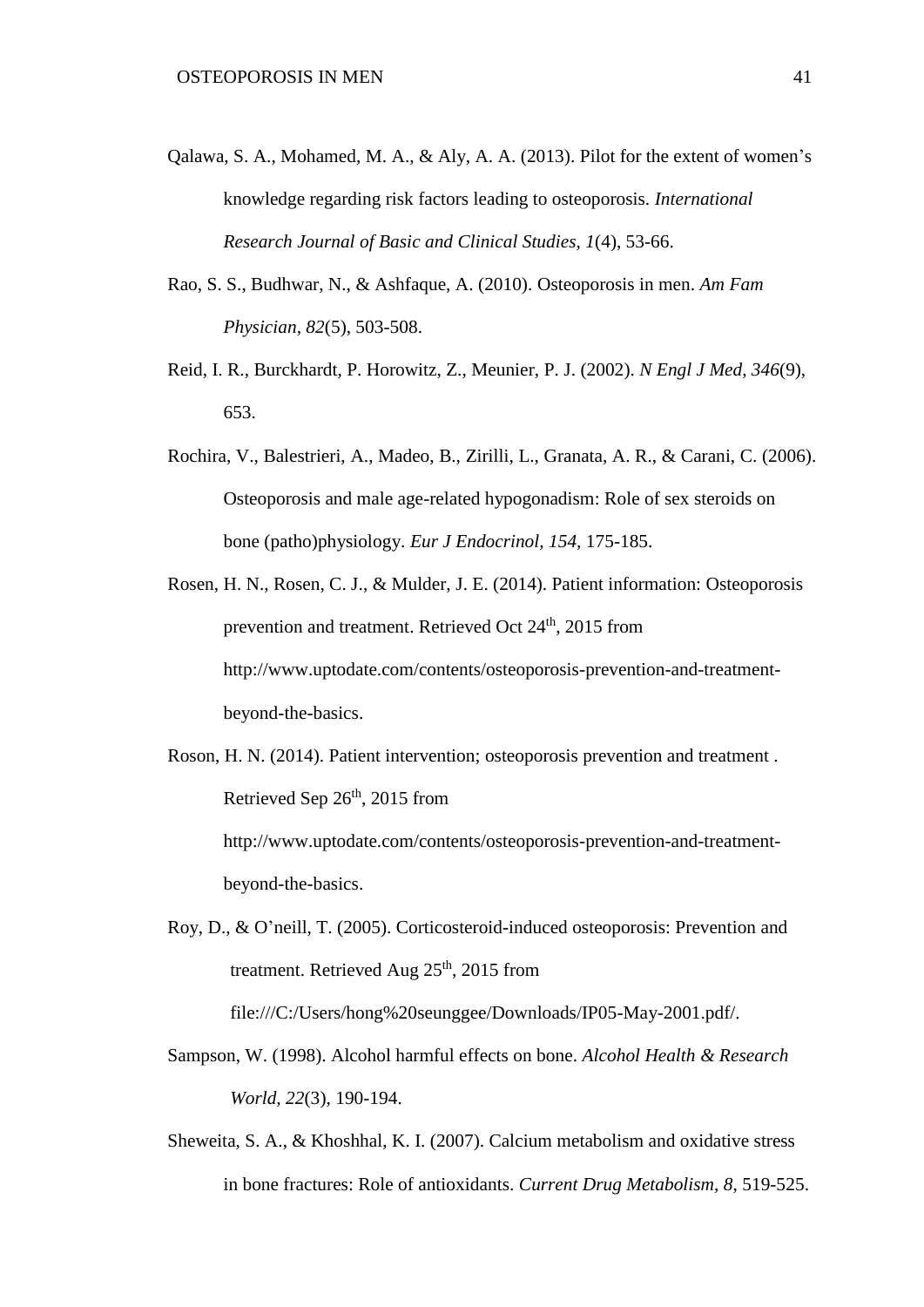- Seibel, M. J. (2005). Biochemical markers of bone turnover part I: Biochemistry and variability. *Clin Biochem Rev, 26*(4), 97-122.
- Siris, E. S., Baim, S., & Nattiv, A. (2010). Primary care use of FRAX: Absolute fracture risk assessment in postmenopausal women and older men. *Postgrad Med, 122*(1), 82-90.
- Srivastava, M., Deal, C. (2002). Osteoporosis in Elderly: Prevention and Treatment. *Clinics in Geriatric Medicine, 18*, 529-55.
- Sunyecz, J. A. (2008). The use of calcium and vitamin D in the management of osteoporosis. *Ther Clin Risk Manag*, *4*(4), 827-836.
- Taylor, R. B. (2015). Male osteoporosis: Bone mass matters. Retrieved Aug 22<sup>nd</sup>, 2015 from http://www.webmd.com/osteoporosis/living-with-osteoporosis-7/male-men.
- The University of Auckland. (2015). Calcium supplements no help for bones. Retrieved Oct 7<sup>th</sup>, 2015 from https://www.auckland.ac.nz/en/about/newsevents-and-notices/news/news-2015/09/calcium-supplements-no-help-forbones.html.
- Thrailkill, K. M., Liu, L., Wahl, E. C., Bunn, R. C., Perrien, D. S., Cockrell, G. E., … Lumpkin, C. K. (2005). Bone formation is impaired in a model of type 1 diabetes. *Diabetes, 54*(10), 2875-2881.
- Washington. (2008). Estrogen mechanisms of action on bone. Retrieved July  $17<sup>th</sup>$ , 2015 from http://courses.washington.edu/bonephys/esteffects.html.
- Weitzmann, M. N., & Pacifici, R. (2006). Estrogen deficiency and bone loss: An inflammatory tale. *J Clin Invest, 116*(5), 1186-1194.
- Winzenberg, T., & Jones, G. (2011). Dual energy X-ray absorptiometry. *Australian Family Physician, 40*(12), 43-44.